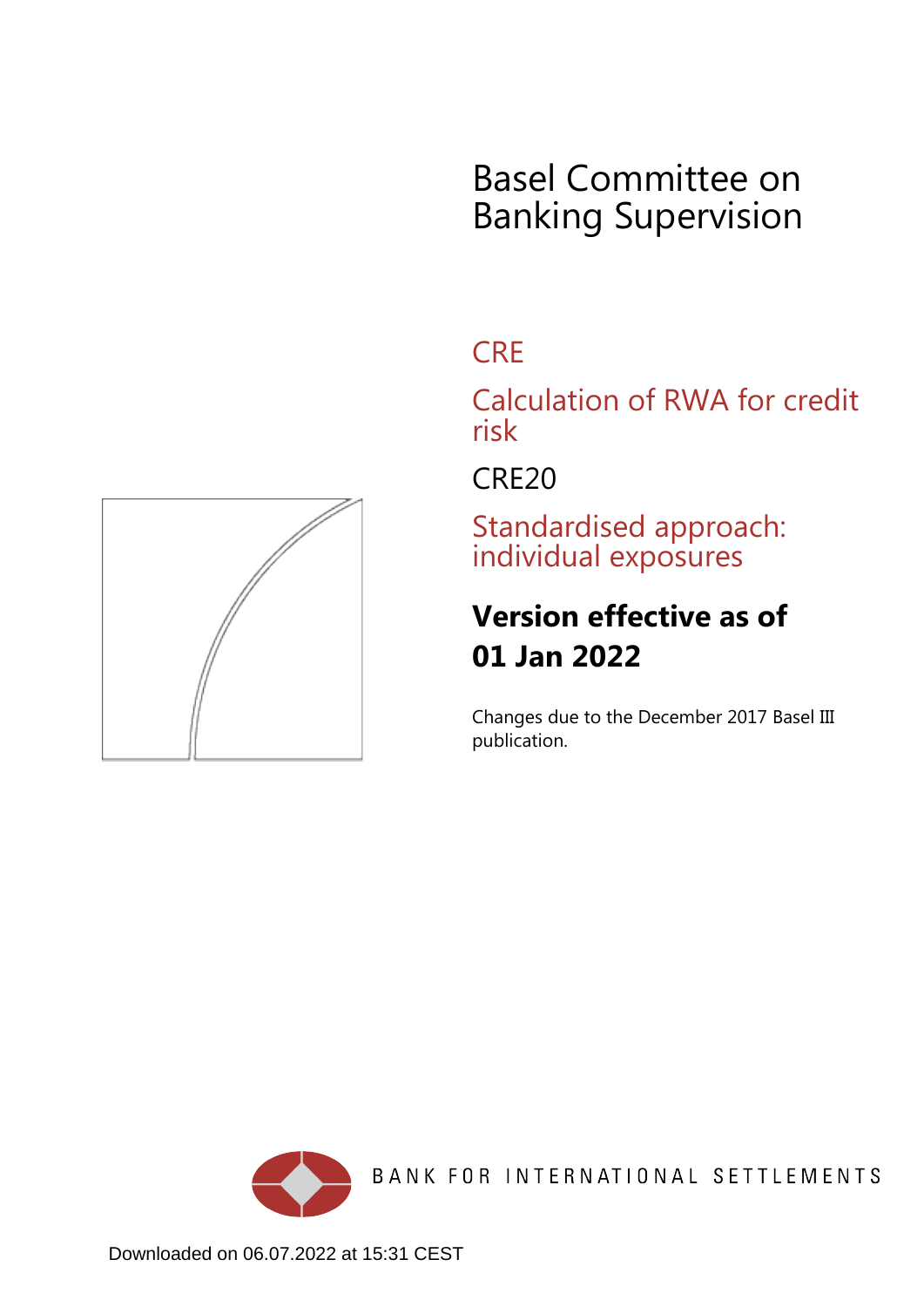*© Bank for International Settlements 2022. All rights reserved.*

Downloaded on 06.07.2022 at 15:31 CEST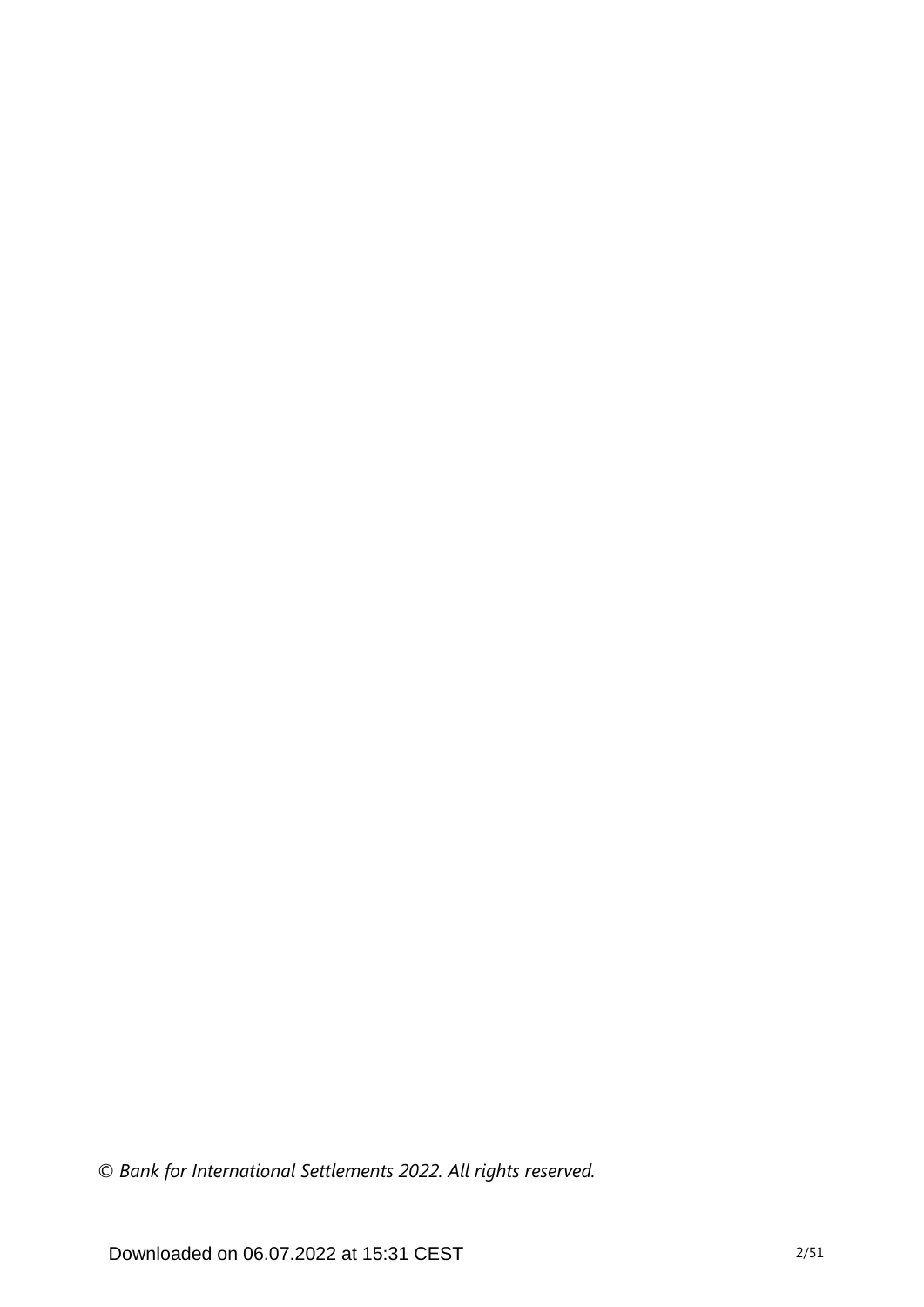# **Introduction**

- Banks can choose between two broad methodologies for calculating their riskbased capital requirements for credit risk. The first is the standardised approach, which is set out in chapters [CRE20](https://www.bis.org/basel_framework/chapter/CRE/20.htm?tldate=20250101&inforce=20220101&published=20191215) to [CRE22](https://www.bis.org/basel_framework/chapter/CRE/22.htm?tldate=20250101&inforce=20230101&published=20201126): **20.1**
	- (1) The standardised approach assigns standardised risk weights to exposures as described in this chapter, [CRE20.](https://www.bis.org/basel_framework/chapter/CRE/20.htm?tldate=20250101&inforce=20220101&published=20191215) Risk weighted assets are calculated as the product of the standardised risk weights and the exposure amount. Exposures should be risk-weighted net of specific provisions (including partial write-offs).
	- (2) To determine the risk weights in the standardised approach for certain exposure classes, in jurisdictions that allow the use of external ratings for regulatory purposes, banks may, as a starting point, use assessments by external credit assessment institutions that are recognised as eligible for capital purposes by national supervisors. The requirements covering the use of external ratings are set out in chapter [CRE21.](https://www.bis.org/basel_framework/chapter/CRE/21.htm?tldate=20250101&inforce=20230101&published=20200327)<sup>[1](#page-2-0)</sup>
	- (3) The credit risk mitigation techniques that are permitted to be recognised under the standardised approach are set out in chapter [CRE22.](https://www.bis.org/basel_framework/chapter/CRE/22.htm?tldate=20250101&inforce=20230101&published=20201126)

## <span id="page-2-1"></span>*Footnotes*

<span id="page-2-0"></span>*[1](#page-2-1)*

- *The notations in [CRE20](https://www.bis.org/basel_framework/chapter/CRE/20.htm?tldate=20250101&inforce=20220101&published=20191215) to [CRE22](https://www.bis.org/basel_framework/chapter/CRE/22.htm?tldate=20250101&inforce=20230101&published=20201126) follow the methodology used by one institution, Standard and Poor's (S&P). The use of S&P credit ratings is an example only; those of some other external credit assessment institutions could equally well be used. The ratings used throughout this document, therefore, do not express any preferences or determinations on external assessment institutions by the Committee.*
- **20.2** The second risk-weighted capital treatment for measuring credit risk, the internal ratings-based (IRB) approach, allows banks to use their internal rating systems for credit risk, subject to the explicit approval of the bank's supervisor. The IRB approach is set out in [CRE30](https://www.bis.org/basel_framework/chapter/CRE/30.htm?tldate=20250101&inforce=20230101&published=20200327) to [CRE36](https://www.bis.org/basel_framework/chapter/CRE/36.htm?tldate=20250101&inforce=20230101&published=20200327).
- The treatment of the following exposures is addressed in separate chapters of the **20.3** credit risk standard:
	- (1) Equity investments in funds are addressed in [CRE60.](https://www.bis.org/basel_framework/chapter/CRE/60.htm?tldate=20250101&inforce=20230101&published=20200327)
	- (2) Securitisation exposures are addressed in [CRE40](https://www.bis.org/basel_framework/chapter/CRE/40.htm?tldate=20250101&inforce=20230101&published=20201126) to [CRE44](https://www.bis.org/basel_framework/chapter/CRE/44.htm?tldate=20250101&inforce=20230101&published=20200327).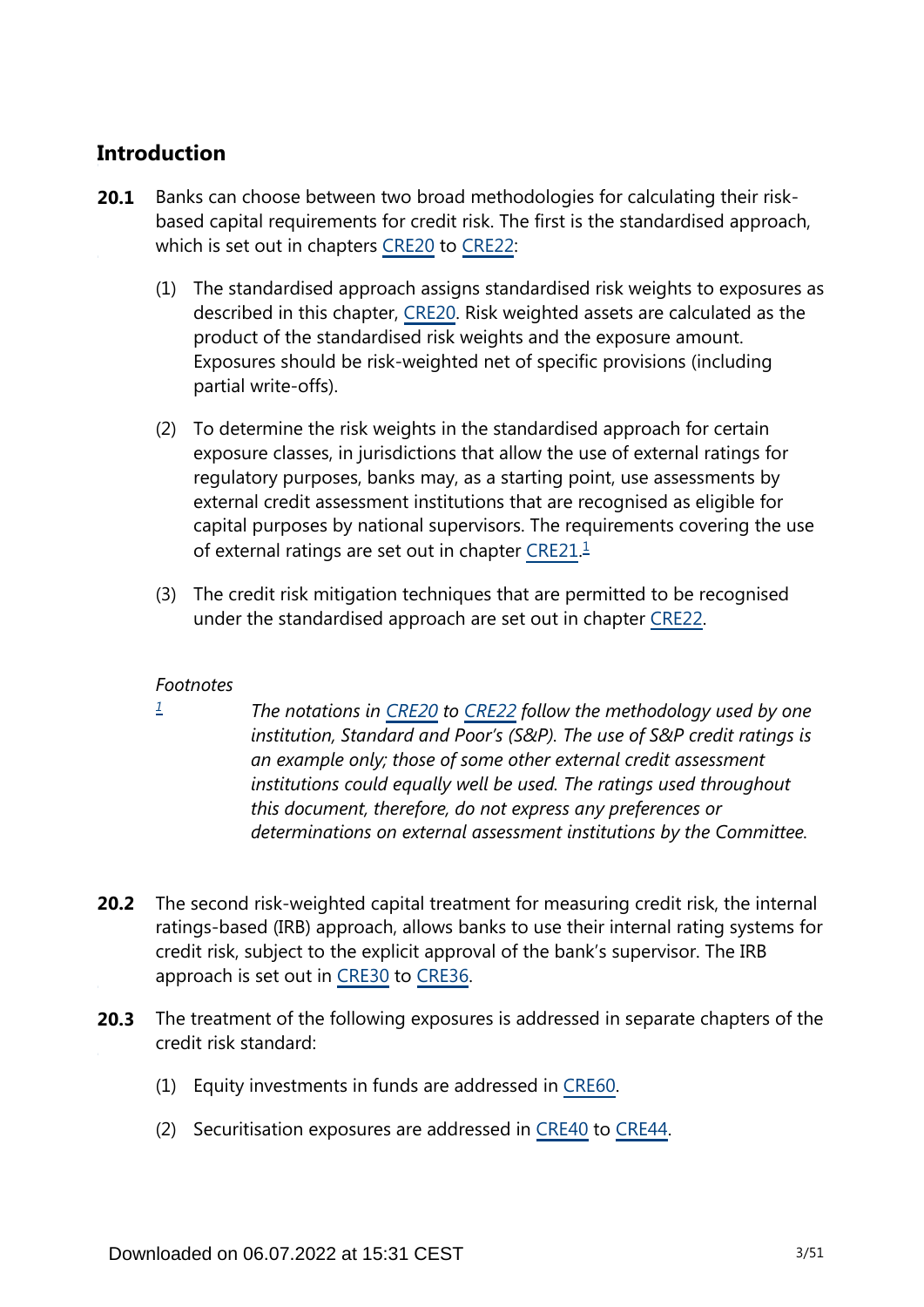- (3) Exposures to central counterparties are addressed in [CRE54.](https://www.bis.org/basel_framework/chapter/CRE/54.htm?tldate=20250101&inforce=20230101&published=20200327)
- (4) Exposures arising from unsettled transactions and failed trades are addressed in [CRE70.](https://www.bis.org/basel_framework/chapter/CRE/70.htm?tldate=20250101&inforce=20191215&published=20191215)

# **Due diligence requirements**

<span id="page-3-3"></span><span id="page-3-2"></span>Consistent with the Committee's guidance on the assessment of credit risk<sup>[2](#page-3-0)</sup> and paragraphs [SRP20.12](https://www.bis.org/basel_framework/chapter/SRP/20.htm?tldate=20250101&inforce=20191215&published=20191215#paragraph_SRP_20_20191215_20_12) to [SRP20.14](https://www.bis.org/basel_framework/chapter/SRP/20.htm?tldate=20250101&inforce=20191215&published=20191215#paragraph_SRP_20_20191215_20_14) of the supervisory review process standard, banks must perform due diligence to ensure that they have an adequate understanding, at origination and thereafter on a regular basis (at least annually), of the risk profile and characteristics of their counterparties. In cases where ratings are used, due diligence is necessary to assess the risk of the exposure for risk management purposes and whether the risk weight applied is appropriate and prudent.<sup>[3](#page-3-1)</sup> The sophistication of the due diligence should be appropriate to the size and complexity of banks' activities. Banks must take reasonable and adequate steps to assess the operating and financial performance levels and trends through internal credit analysis and/or other analytics outsourced to a third party, as appropriate for each counterparty. Banks must be able to access information about their counterparties on a regular basis to complete due diligence analyses. **20.4**

## *Footnotes*

<span id="page-3-0"></span>*[2](#page-3-2)*

*Basel Committee on Banking Supervision, Guidance on credit risk and accounting for expected credit losses, December 2015, available at [www.bis.org/bcbs/publ/d350.pdf](https://www.bis.org/bcbs/publ/d350.pdf) .*

- *The due diligence requirements do not apply to the exposures set out in [CRE20.7](https://www.bis.org/basel_framework/chapter/CRE/20.htm?tldate=20250101&inforce=20220101&published=20191215#paragraph_CRE_20_20220101_20_7) to [CRE20.12.](https://www.bis.org/basel_framework/chapter/CRE/20.htm?tldate=20250101&inforce=20220101&published=20191215#paragraph_CRE_20_20220101_20_12) [3](#page-3-3)*
- <span id="page-3-1"></span>For exposures to entities belonging to consolidated groups, due diligence should, to the extent possible, be performed at the solo entity level to which there is a credit exposure. In evaluating the repayment capacity of the solo entity, banks are expected to take into account the support of the group and the potential for it to be adversely impacted by problems in the group. **20.5**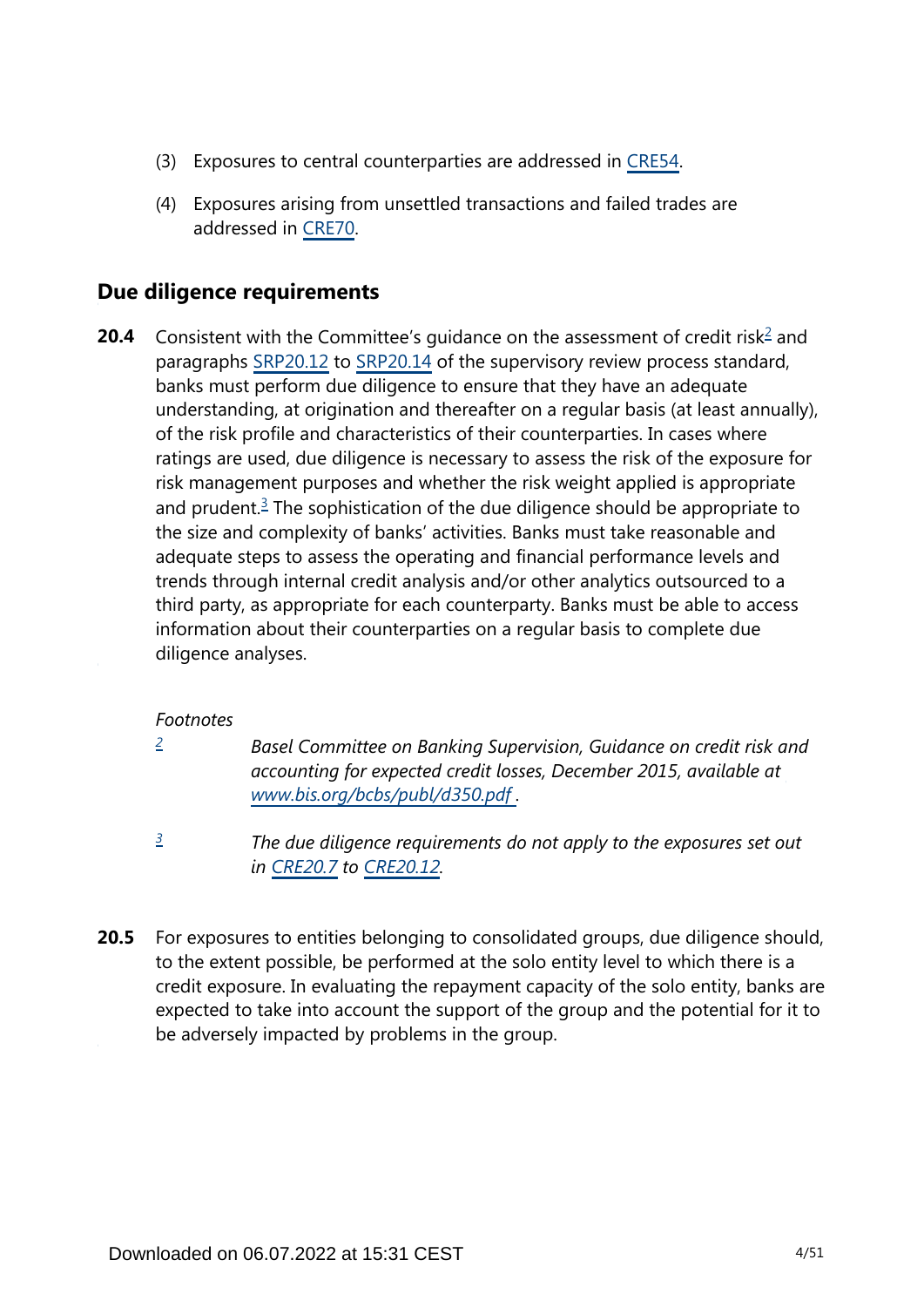Banks should have in place effective internal policies, processes, systems and controls to ensure that the appropriate risk weights are assigned to counterparties. Banks must be able to demonstrate to their supervisors that their due diligence analyses are appropriate. As part of their supervisory review, supervisors should ensure that banks have appropriately performed their due **20.6**

diligence analyses, and should take supervisory measures where these have not been done.

# **Exposures to sovereigns**

**20.7** Exposures to sovereigns and their central banks will be risk-weighted as follows:

| Risk weight table for sovereigns and central banks |               |               |                 |               |          |         |  |  |
|----------------------------------------------------|---------------|---------------|-----------------|---------------|----------|---------|--|--|
| External rating                                    | AAA to<br>AA- | A+ to<br>$A-$ | BBB+ to<br>BBB- | $BB+$ to $B-$ | Below B- | Unrated |  |  |
| Risk weight                                        | 0%            | <b>20%</b>    | 50%             | 100%          | 150%     | 100%    |  |  |

<span id="page-4-2"></span>At national discretion, a lower risk weight may be applied to banks' exposures to their sovereign (or central bank) of incorporation denominated in domestic currency and funded $4$  in that currency.<sup>[5](#page-4-1)</sup> Where this discretion is exercised, other national supervisors may also permit their banks to apply the same risk weight to domestic currency exposures to this sovereign (or central bank) funded in that currency. **20.8**

*Footnotes*

- <span id="page-4-0"></span>*This is to say that the bank would also have corresponding liabilities denominated in the domestic currency. [4](#page-4-2)*
- <span id="page-4-1"></span>*This lower risk weight may be extended to the risk-weighting of collateral and guarantees under the CRM framework [CRE22.](https://www.bis.org/basel_framework/chapter/CRE/22.htm?tldate=20250101&inforce=20230101&published=20201126) [5](#page-4-2)*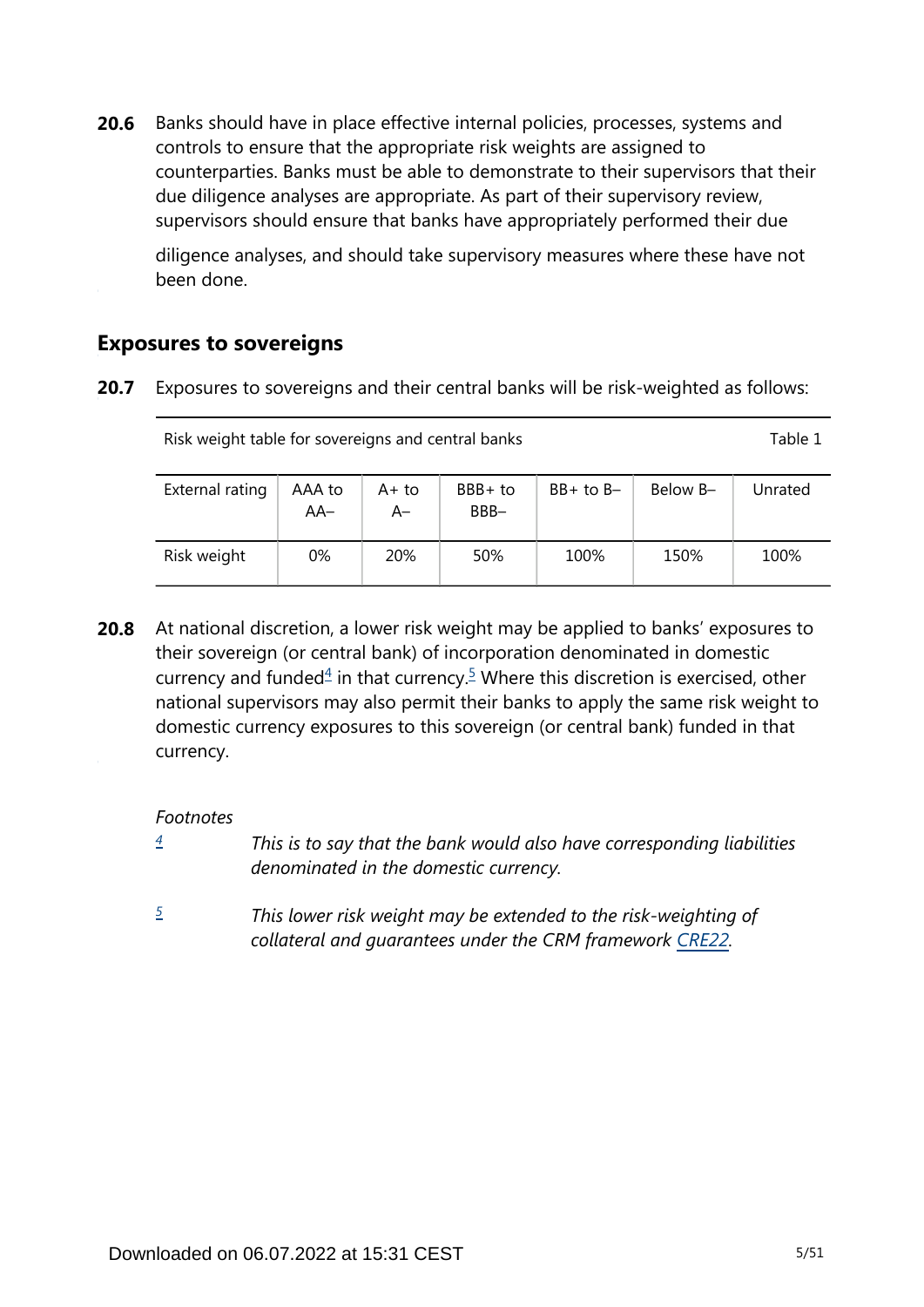<span id="page-5-1"></span>For the purpose of risk-weighting exposures to sovereigns, supervisors may recognise the country risk scores assigned by Export Credit Agencies (ECAs). To qualify, an ECA must publish its risk scores and subscribe to the methodology agreed by the Organisation for Economic Cooperation and Development (OECD). Banks may choose to use the risk scores published by individual ECAs that are recognised by their supervisor, or the consensus risk scores of ECAs participating in the "Arrangement on Officially Supported Export Credits".<sup>[6](#page-5-0)</sup> The OECD-agreed methodology establishes eight risk score categories associated with minimum export insurance premiums. These ECA risk scores will correspond to risk weight categories as detailed below. **20.9**

| Risk weight table for sovereigns and central banks |    |     |     |      |      |  |  |  |
|----------------------------------------------------|----|-----|-----|------|------|--|--|--|
| ECA risk scores<br>4 to 6<br>0 to 1                |    |     |     |      |      |  |  |  |
| Risk weight                                        | 0% | 20% | 50% | 100% | 150% |  |  |  |

#### *Footnotes*

<span id="page-5-0"></span>*[6](#page-5-1)*

*The consensus country risk classifications of the Participants to the Arrangement on Officially Supported Export Credits are available on the OECD's website ( www.oecd.org ).*

**20.10** Exposures to the Bank for International Settlements, the International Monetary Fund, the European Central Bank, the European Union, the European Stability Mechanism and the European Financial Stability Facility may receive a 0% risk weight.

# **Exposures to non-central government public sector entities (PSEs)**

**20.11** Exposures to domestic PSEs will be risk-weighted at national discretion, according to either of the following two options.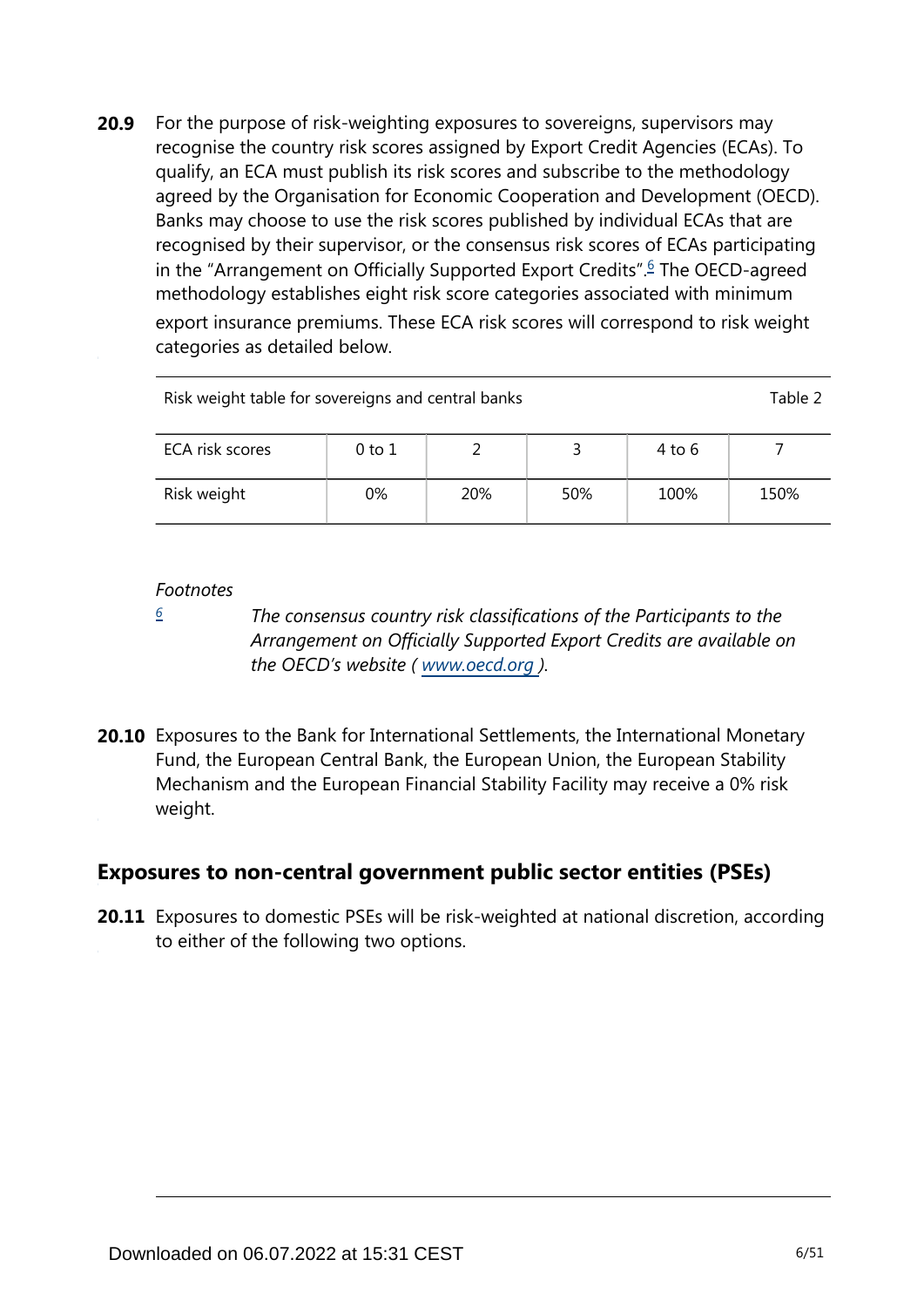#### Risk weight table for PSEs

#### Option 1: Based on external rating of sovereign Table 3

| External rating of the        | AAA to | $A+to$ | $BBB+to$ | $BB+$ to | <b>Below</b> | Unrated |
|-------------------------------|--------|--------|----------|----------|--------------|---------|
| sovereign                     | $AA-$  | A–     | BBB-     | B-       | $B -$        |         |
| Risk weight under<br>Option 1 | 20%    | 50%    | 100%     | 100%     | 150%         | 100%    |

Risk weight table for PSEs

Option 2: Based on external rating of PSE Table 4

| External rating of the        | AAA to | A+ to | BBB+ to | $BB+$ to | <b>Below</b> | Unrated |
|-------------------------------|--------|-------|---------|----------|--------------|---------|
| <b>PSE</b>                    | $AA-$  | A–    | BBB-    | B-       | $B -$        |         |
| Risk weight under<br>Option 2 | 20%    | 50%   | 50%     | 100%     | 150%         | 50%     |

<span id="page-6-0"></span>**20.12** Subject to national discretion, exposures to certain domestic PSEs<sup>[7](#page-7-0)</sup> may also be treated as exposures to the sovereigns in whose jurisdictions the PSEs are established. Where this discretion is exercised, other national supervisors may allow their banks to risk-weight exposures to such PSEs in the same manner.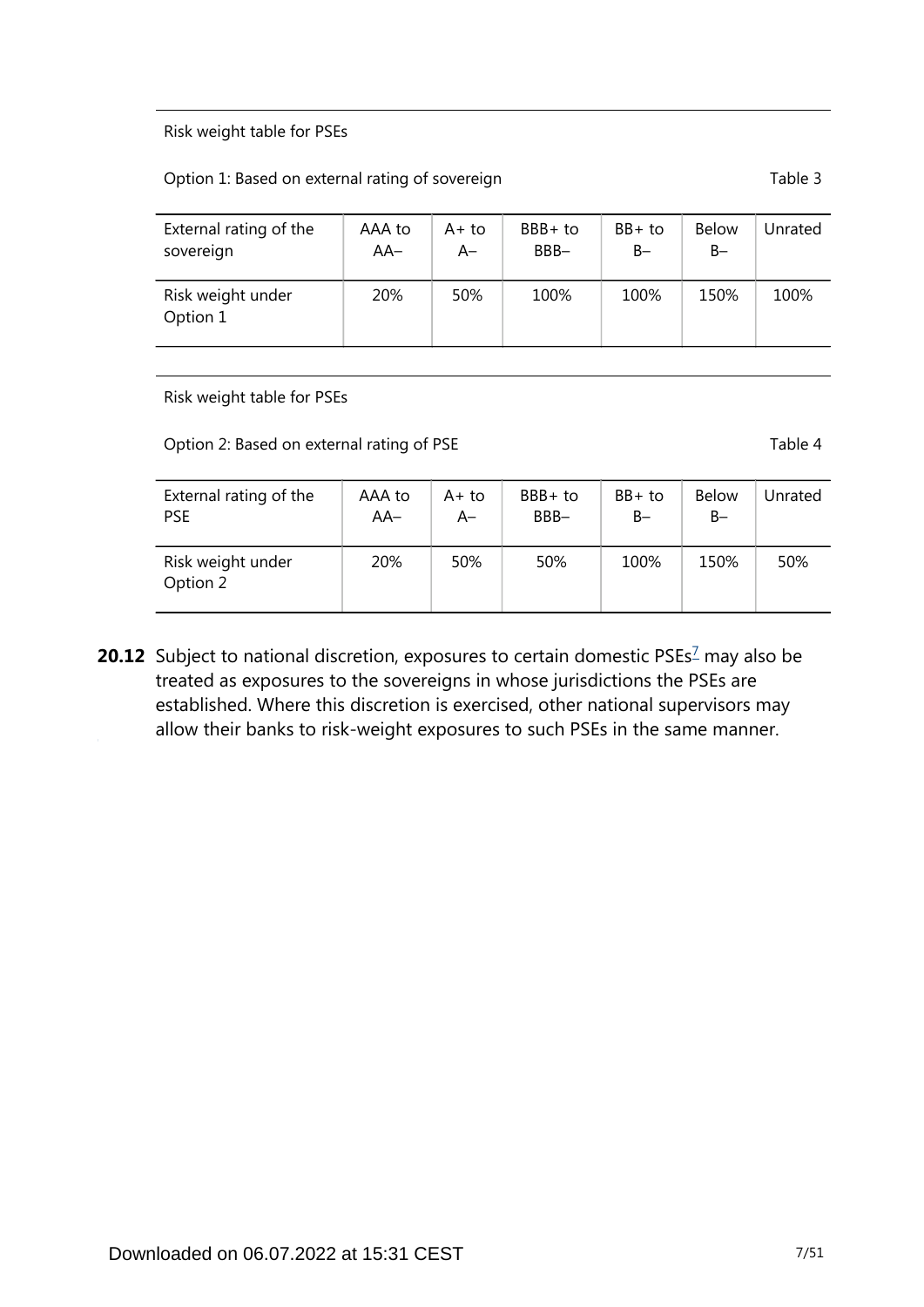<span id="page-7-0"></span>*[7](#page-6-0)*

*The following examples outline how PSEs might be categorised when focusing on one specific feature, namely revenue-raising powers. However, there may be other ways of determining the different treatments applicable to different types of PSEs, for instance by focusing on the extent of guarantees provided by the central government:*

- *(a) Regional governments and local authorities could qualify for the same treatment as claims on their sovereign or central government if these governments and local authorities have specific revenue-raising powers and have specific institutional arrangements the effect of which is to reduce their risk of default.*
- *(b) Administrative bodies responsible to central governments, regional governments or to local authorities and other noncommercial undertakings owned by the governments or local authorities may not warrant the same treatment as claims on their sovereign if the entities do not have revenue-raising powers or other arrangements as described above. If strict lending rules apply to these entities and a declaration of bankruptcy is not possible because of their special public status, it may be appropriate to treat these claims according to Option 1 or 2 for PSEs.*
- *(c) Commercial undertakings owned by central governments, regional governments or by local authorities may be treated as normal commercial enterprises. In particular, if these entities function as a corporate in competitive markets even though the state, a regional authority or a local authority is the major shareholder of these entities, supervisors should decide to consider them as corporates and therefore attach to them the applicable risk weights.*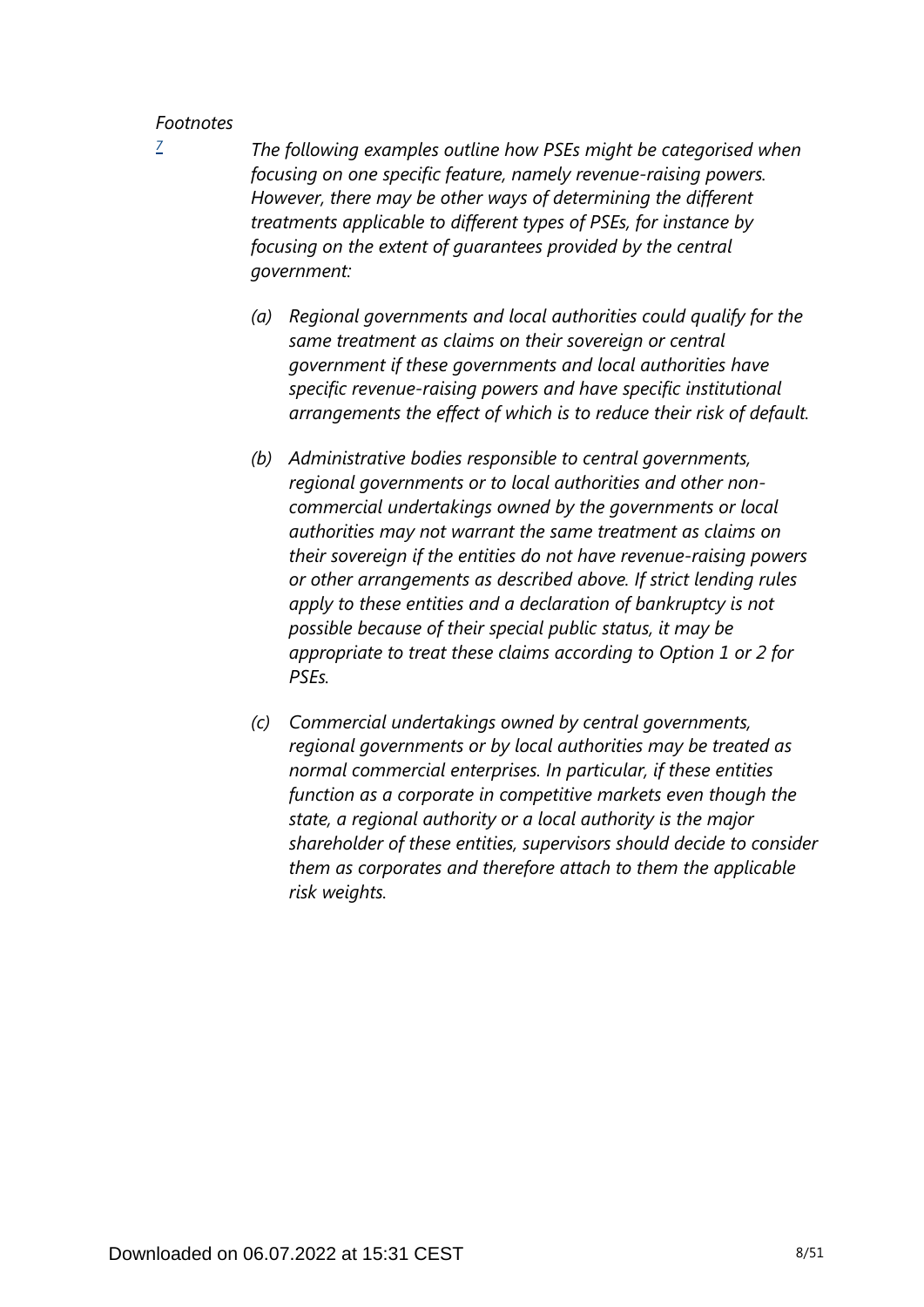# **Exposures to multilateral development banks (MDBs)**

- **20.13** For the purposes of calculating capital requirements, a Multilateral Development Bank (MDB) is an institution created by a group of countries that provides financing and professional advice for economic and social development projects. MDBs have large sovereign memberships and may include both developed and /or developing countries. Each MDB has its own independent legal and operational status, but with a similar mandate and a considerable number of joint owners.
- <span id="page-8-1"></span><span id="page-8-0"></span>**20.14** A 0% risk weight will be applied to exposures to MDBs that fulfil to the Committee's satisfaction the eligibility criteria provided below. $8$  The Committee will continue to evaluate eligibility on a case-by-case basis. The eligibility criteria for MDBs risk-weighted at 0% are:
	- (1) very high-quality long-term issuer ratings, ie a majority of an MDB's external ratings must be  $AAA$ ;<sup>[9](#page-9-1)</sup>
	- (2) either the shareholder structure comprises a significant proportion of sovereigns with long-term issuer external ratings of AA– or better, or the majority of the MDB's fund-raising is in the form of paid-in equity/capital and there is little or no leverage;
	- (3) strong shareholder support demonstrated by the amount of paid-in capital contributed by the shareholders; the amount of further capital the MDBs have the right to call, if required, to repay their liabilities; and continued capital contributions and new pledges from sovereign shareholders;
	- (4) adequate level of capital and liquidity (a case-by-case approach is necessary in order to assess whether each MDB's capital and liquidity are adequate); and,
	- (5) strict statutory lending requirements and conservative financial policies, which would include among other conditions a structured approval process, internal creditworthiness and risk concentration limits (per country, sector, and individual exposure and credit category), large exposures approval by the board or a committee of the board, fixed repayment schedules, effective monitoring of use of proceeds, status review process, and rigorous assessment of risk and provisioning to loan loss reserve.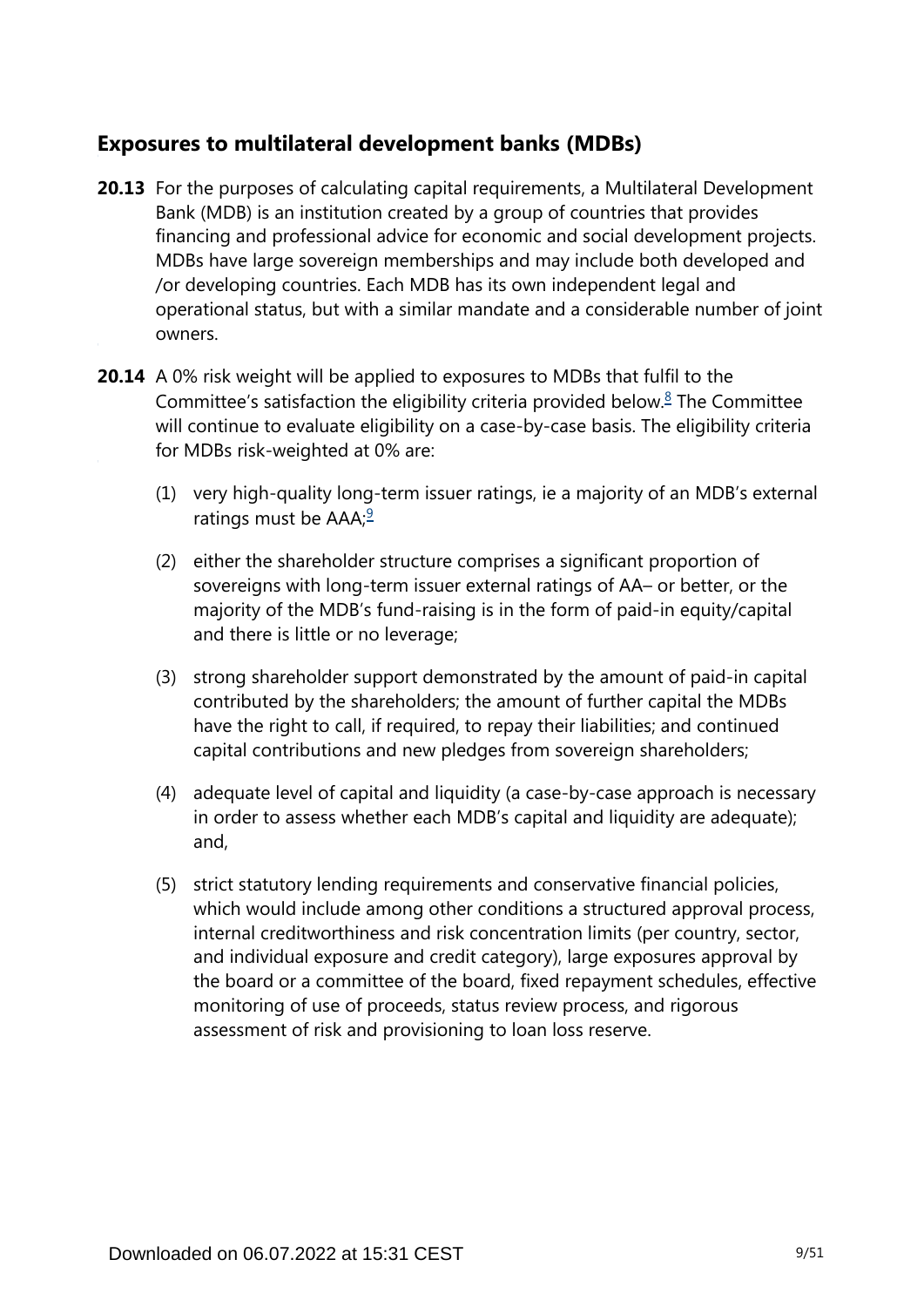<span id="page-9-0"></span>*[8](#page-8-0)*

- *MDBs currently eligible for a 0% risk weight are: the World Bank Group comprising the International Bank for Reconstruction and Development, the International Finance Corporation, the Multilateral Investment Guarantee Agency and the International Development Association, the Asian Development Bank, the African Development Bank, the European Bank for Reconstruction and Development, the Inter-American Development Bank, the European Investment Bank, the European Investment Fund, the Nordic Investment Bank, the Caribbean Development Bank, the Islamic Development Bank, the Council of Europe Development Bank, the International Finance Facility for Immunization, and the Asian Infrastructure Investment Bank.*
- <span id="page-9-1"></span>*MDBs that request to be added to the list of MDBs eligible for a 0% risk weight must comply with the AAA rating criterion at the time of the application. Once included in the list of eligible MDBs, the rating may be downgraded, but in no case lower than AA–. Otherwise, exposures*  to such MDBs will be subject to the treatment set out in [CRE20.15.](https://www.bis.org/basel_framework/chapter/CRE/20.htm?tldate=20250101&inforce=20220101&published=20191215#paragraph_CRE_20_20220101_20_15) *[9](#page-8-1)*
- **20.15** For exposures to all other MDBs, banks incorporated in jurisdictions that allow the use of external ratings for regulatory purposes will assign to their MDB exposures the corresponding "base" risk weights determined by the external ratings according to Table 5. Banks incorporated in jurisdictions that do not allow external ratings for regulatory purposes will risk-weight such exposures at 50%.

Risk weight table for MDB exposures Table 5

| External rating of | AAA to | A+ to | BBB+ to | $BB+$ to | <b>Below</b> | Unrated |
|--------------------|--------|-------|---------|----------|--------------|---------|
| counterparty       | $AA-$  | A–    | BBB-    | B-       | $B -$        |         |
| "Base" risk weight | 20%    | 30%   | 50%     | 100%     | 150%         | 50%     |

# **Exposures to banks**

<span id="page-9-2"></span>**20.16** For the purposes of calculating capital requirements, a bank exposure is defined as a claim (including loans and senior debt instruments, unless considered as subordinated debt for the purposes of [CRE20.60](https://www.bis.org/basel_framework/chapter/CRE/20.htm?tldate=20250101&inforce=20220101&published=20191215#paragraph_CRE_20_20220101_20_60)) on any financial institution that is licensed to take deposits from the public and is subject to appropriate prudential standards and level of supervision. $10$  The treatment associated with subordinated bank debt and equities is addressed in [CRE20.53](https://www.bis.org/basel_framework/chapter/CRE/20.htm?tldate=20250101&inforce=20220101&published=20191215#paragraph_CRE_20_20220101_20_53) to [CRE20.60](https://www.bis.org/basel_framework/chapter/CRE/20.htm?tldate=20250101&inforce=20220101&published=20191215#paragraph_CRE_20_20220101_20_60).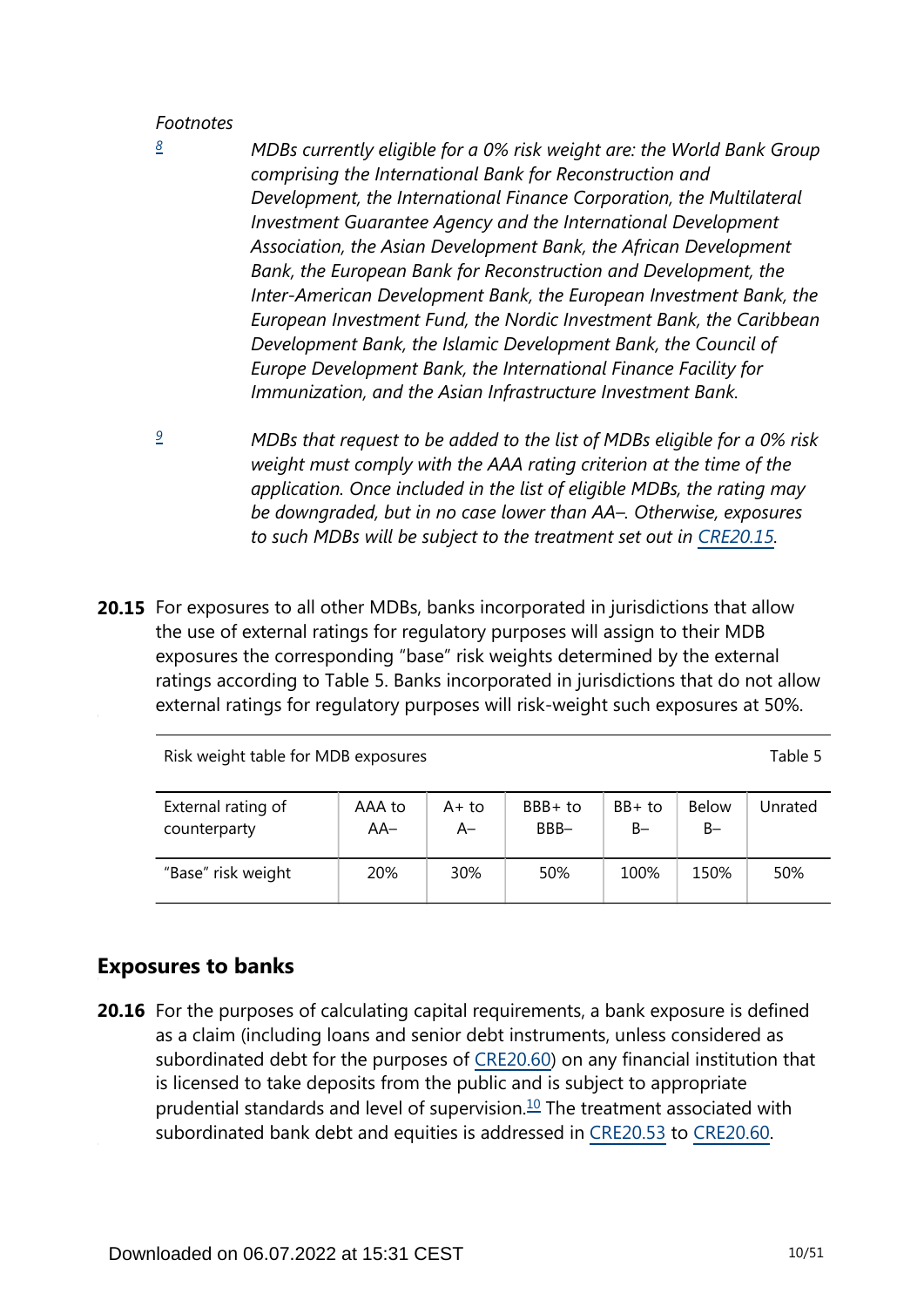<span id="page-10-0"></span>*[10](#page-9-2)*

*For internationally active banks, appropriate prudential standards (eg capital and liquidity requirements) and level of supervision should be in accordance with the Basel framework. For domestic banks, appropriate prudential standards are determined by the national supervisors but should include at least a minimum regulatory capital requirement.*

#### **Risk weight determination**

<span id="page-10-2"></span>**20.17** Bank exposures will be risk-weighted based on the following hierarchy:<sup>[11](#page-10-1)</sup>

- (1) External Credit Risk Assessment Approach (ECRA): This approach is for banks incorporated in jurisdictions that allow the use of external ratings for regulatory purposes. It applies to all their rated exposures to banks. Banks will apply [CRE21.1](https://www.bis.org/basel_framework/chapter/CRE/21.htm?tldate=20250101&inforce=20230101&published=20200327#paragraph_CRE_21_20230101_21_1) to [CRE21.21](https://www.bis.org/basel_framework/chapter/CRE/21.htm?tldate=20250101&inforce=20230101&published=20200327#paragraph_CRE_21_20230101_21_21) to determine which rating can be used and for which exposures.
- (2) Standardised Credit Risk Assessment Approach (SCRA): This approach is for all exposures of banks incorporated in jurisdictions that do not allow the use of external ratings for regulatory purposes. For exposures to banks that are unrated, this approach also applies to banks incorporated in jurisdictions that allow the use of external ratings for regulatory purposes.

#### *Footnotes*

*With the exception of exposures giving rise to Common Equity Tier 1, Additional Tier 1 and Tier 2 items, national supervisors may allow banks belonging to the same institutional protection scheme (such as mutual, cooperatives or savings institutions) in their jurisdictions to apply a lower risk weight than that indicated by the ECRA and SCRA to their intra-group or in-network exposures provided that both counterparties to the exposures are members of the same effective institutional protection scheme that is a contractual or statutory arrangement set up to protect those institutions and seeks to ensure their liquidity and solvency to avoid bankruptcy.*

## **External Credit Risk Assessment Approach (ECRA)**

<span id="page-10-1"></span>*[<sup>11</sup>](#page-10-2)*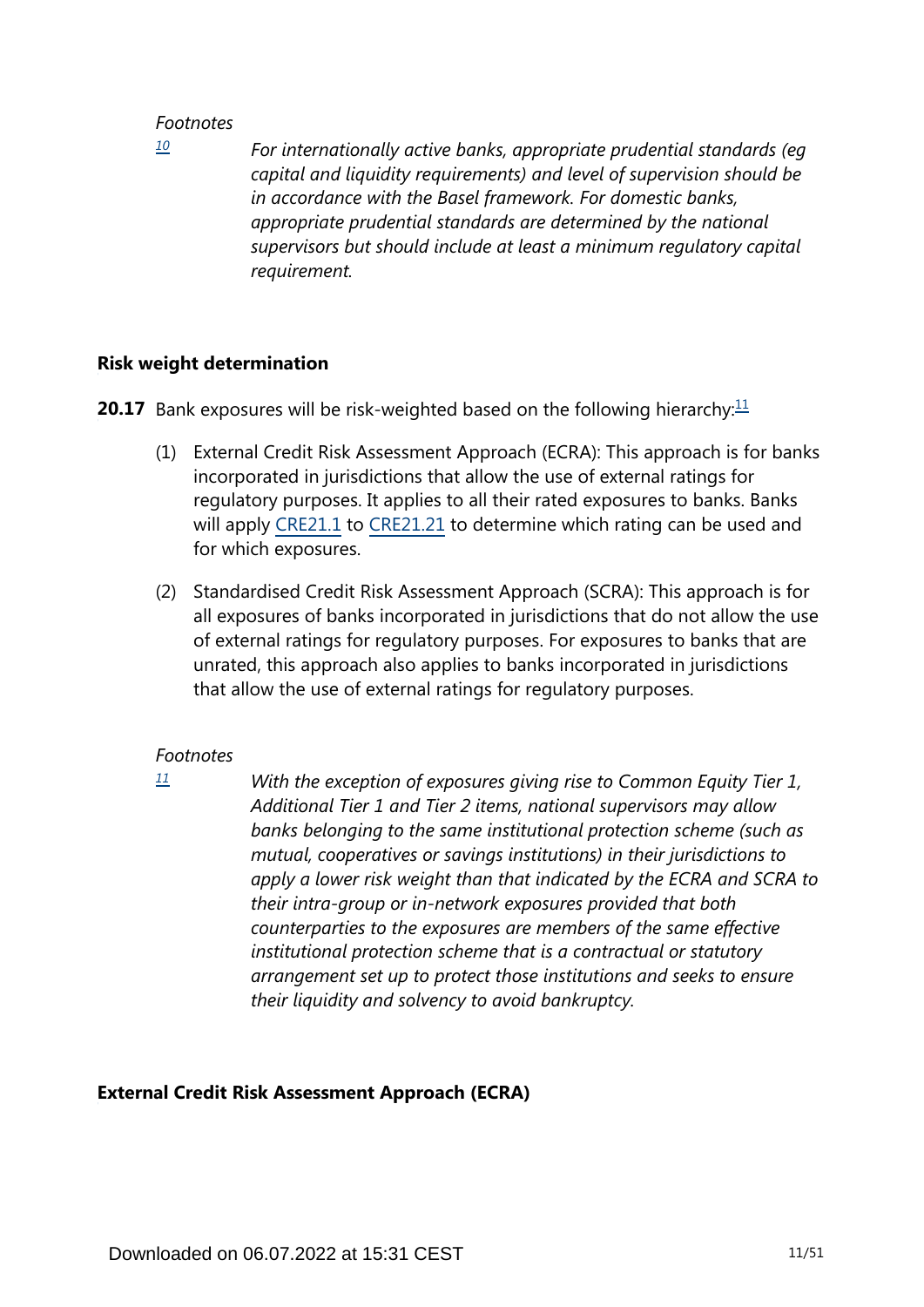<span id="page-11-3"></span><span id="page-11-2"></span>**20.18** Banks incorporated in jurisdictions that allow the use of external ratings for regulatory purposes will assign to their rated bank exposures $1/2$  the corresponding

"base" risk weights determined by the external ratings according to Table 6. Such ratings must not incorporate assumptions of implicit government support, unless the rating refers to a public bank owned by its government.<sup>[13](#page-11-1)</sup> Banks incorporated in jurisdictions that allow the use of external ratings for regulatory purposes must only apply SCRA for their unrated bank exposures, in accordance with [CRE20.21.](https://www.bis.org/basel_framework/chapter/CRE/20.htm?tldate=20250101&inforce=20220101&published=20191215#paragraph_CRE_20_20220101_20_21)

Risk weight table for bank exposures

External Credit Risk Assessment Approach Table 6

| External rating of counterparty         | AAA to<br>$AA-$ | A+ to<br>$A-$ | BBB+ to<br>BBB- | $BB+$ to<br>$B -$ | <b>Below</b><br>B- |
|-----------------------------------------|-----------------|---------------|-----------------|-------------------|--------------------|
| "Base" risk weight                      | 20%             | 30%           | 50%             | 100%              | 150%               |
| Risk weight for short-term<br>exposures | <b>20%</b>      | <b>20%</b>    | <b>20%</b>      | 50%               | 150%               |

#### *Footnotes*

<span id="page-11-0"></span>*[12](#page-11-2)*

- *An exposure is rated from the perspective of a bank if the exposure is rated by a recognised "eligible credit assessment institution" (ECAI) which has been nominated by the bank (ie the bank has informed its supervisor of its intention to use the ratings of such ECAI for regulatory purposes in a consistent manner [CRE21.8](https://www.bis.org/basel_framework/chapter/CRE/21.htm?tldate=20250101&inforce=20230101&published=20200327#paragraph_CRE_21_20230101_21_8). In other words, if an external rating exists but the credit rating agency is not a recognised ECAI by the national supervisor, or the rating has been issued by an ECAI which has not been nominated by the bank, the exposure would be considered as being unrated from the perspective of the bank.*
- <span id="page-11-1"></span>*Implicit government support refers to the notion that the government would act to prevent bank creditors from incurring losses in the event of a bank default or bank distress. National supervisors may continue to allow banks to use external ratings which incorporate assumptions of implicit government support for up to a period of five years, from the date of implementation of this standard, when assigning the "base" risk weights in Table 6 to their bank exposures. [13](#page-11-3)*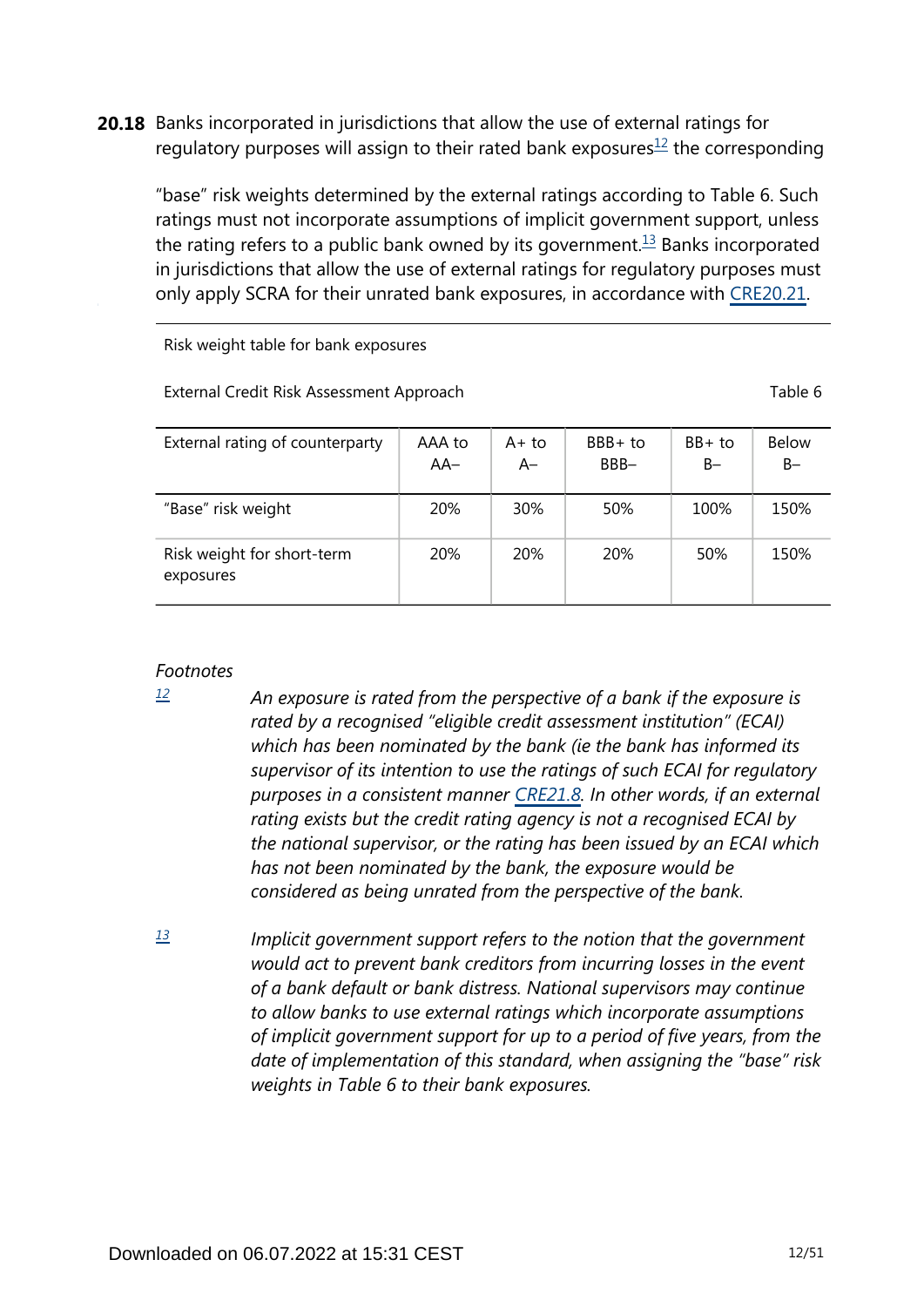<span id="page-12-1"></span>**20.19** Exposures to banks with an original maturity of three months or less, as well as exposures to banks that arise from the movement of goods across national

borders with an original maturity of six months or less $\frac{14}{1}$  $\frac{14}{1}$  $\frac{14}{1}$  can be assigned a risk weight that correspond to the risk weights for short term exposures in Table 6.

*Footnotes*

<span id="page-12-0"></span>*[14](#page-12-1)*

*This may include on-balance sheet exposures such as loans and offbalance sheet exposures such as self-liquidating trade-related contingent items.*

**20.20** Banks must perform due diligence to ensure that the external ratings appropriately and conservatively reflect the creditworthiness of the bank counterparties. If the due diligence analysis reflects higher risk characteristics than that implied by the external rating bucket of the exposure (ie AAA to AA–; A+ to A– etc), the bank must assign a risk weight at least one bucket higher than the "base" risk weight determined by the external rating. Due diligence analysis must never result in the application of a lower risk weight than that determined by the external rating.

## **Standardised Credit Risk Assessment Approach (SCRA)**

<span id="page-12-2"></span>**20.21** Banks incorporated in jurisdictions that do not allow the use of external ratings for regulatory purposes will apply the SCRA to all their bank exposures. The SCRA also applies to unrated bank exposures for banks incorporated in jurisdictions that allow the use of external ratings for regulatory purposes. The SCRA requires banks to classify bank exposures into one of three risk-weight buckets (ie Grades A, B and C) and assign the corresponding risk weights in Table  $7.\overline{15}$  $7.\overline{15}$  $7.\overline{15}$  For the purposes of the SCRA only, "published minimum regulatory requirements" in [CRE20.22](https://www.bis.org/basel_framework/chapter/CRE/20.htm?tldate=20250101&inforce=20220101&published=20191215#paragraph_CRE_20_20220101_20_22) to [CRE20.30](https://www.bis.org/basel_framework/chapter/CRE/20.htm?tldate=20250101&inforce=20220101&published=20191215#paragraph_CRE_20_20220101_20_30) excludes liquidity standards.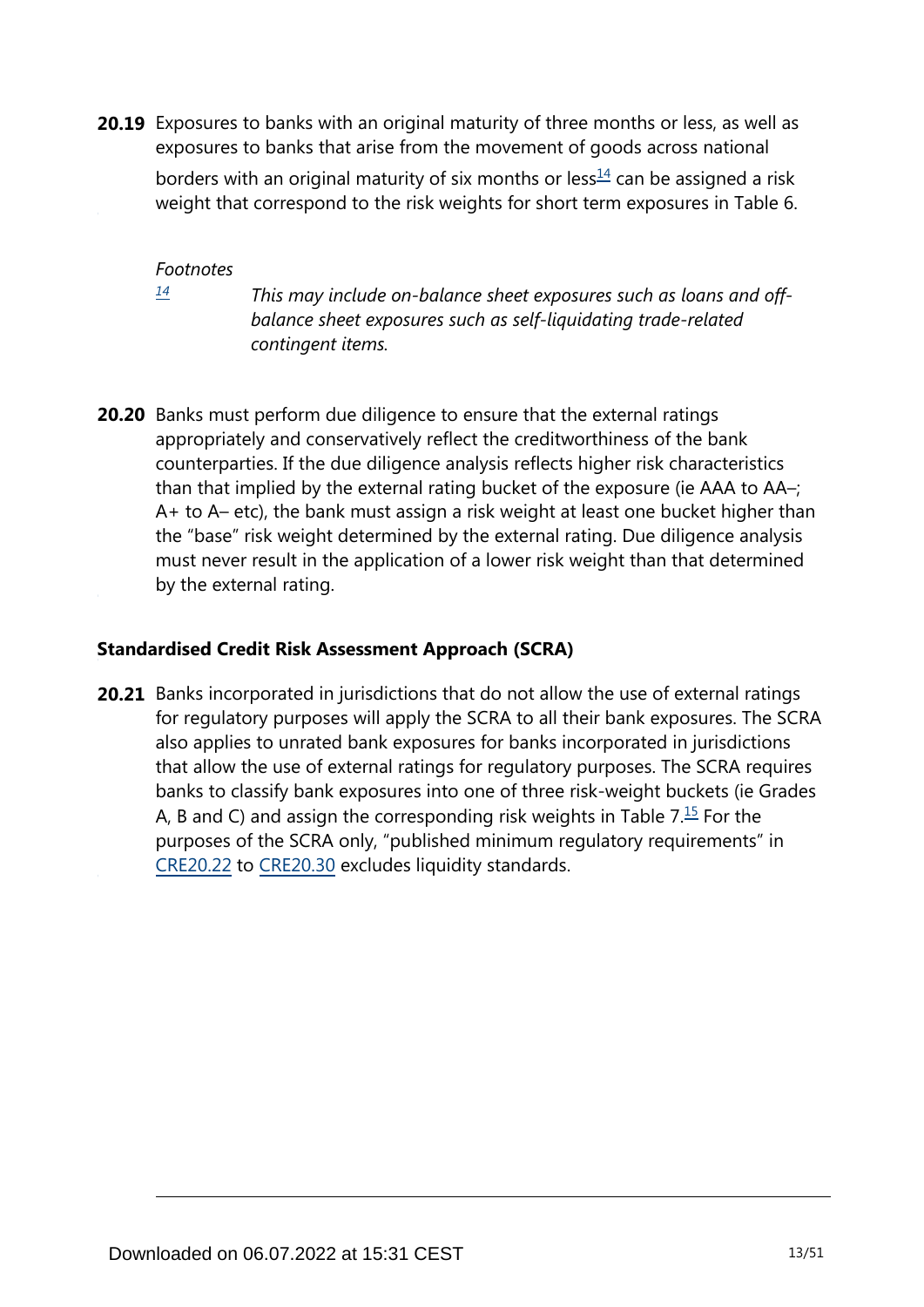#### Risk weight table for bank exposures

#### Standardised Credit Risk Assessment Approach Table 7 and Table 7

| Credit risk assessment of<br>counterparty | Grade A    | Grade B | Grade C |
|-------------------------------------------|------------|---------|---------|
| "Base" risk weight                        | 40%        | 75%     | 150%    |
| Risk weight for short-term<br>exposures   | <b>20%</b> | 50%     | 150%    |

#### *Footnotes*

<span id="page-13-0"></span>*[15](#page-12-2)*

*Under the SCRA, exposures to banks without an external credit rating may receive a risk weight of 30%, provided that the counterparty bank has a Common Equity Tier 1 ratio which meets or exceeds 14% and a Tier 1 leverage ratio which meets or exceeds 5%. The counterparty bank must also satisfy all the requirements for Grade A classification.*

## **SCRA: Grade A**

- **20.22** Grade A refers to exposures to banks, where the counterparty bank has adequate capacity to meet their financial commitments (including repayments of principal and interest) in a timely manner, for the projected life of the assets or exposures and irrespective of the economic cycles and business conditions.
- **20.23** A counterparty bank classified into Grade A must meet or exceed the published minimum regulatory requirements and buffers established by its national supervisor as implemented in the jurisdiction where it is incorporated, except for bank-specific minimum regulatory requirements or buffers that may be imposed through supervisory actions (eg via the Supervisory Review Process, [SRP\)](https://www.bis.org/basel_framework/standard/SRP.htm?tldate=20250101) and not made public. If such minimum regulatory requirements and buffers (other than bank-specific minimum requirements or buffers) are not publicly disclosed or otherwise made available by the counterparty bank, then the counterparty bank must be assessed as Grade B or lower.
- **20.24** If as part of its due diligence, a bank assesses that a counterparty bank does not meet the definition of Grade A in [CRE20.22](https://www.bis.org/basel_framework/chapter/CRE/20.htm?tldate=20250101&inforce=20220101&published=20191215#paragraph_CRE_20_20220101_20_22) and [CRE20.23](https://www.bis.org/basel_framework/chapter/CRE/20.htm?tldate=20250101&inforce=20220101&published=20191215#paragraph_CRE_20_20220101_20_23), exposures to the counterparty bank must be classified as Grade B or Grade C.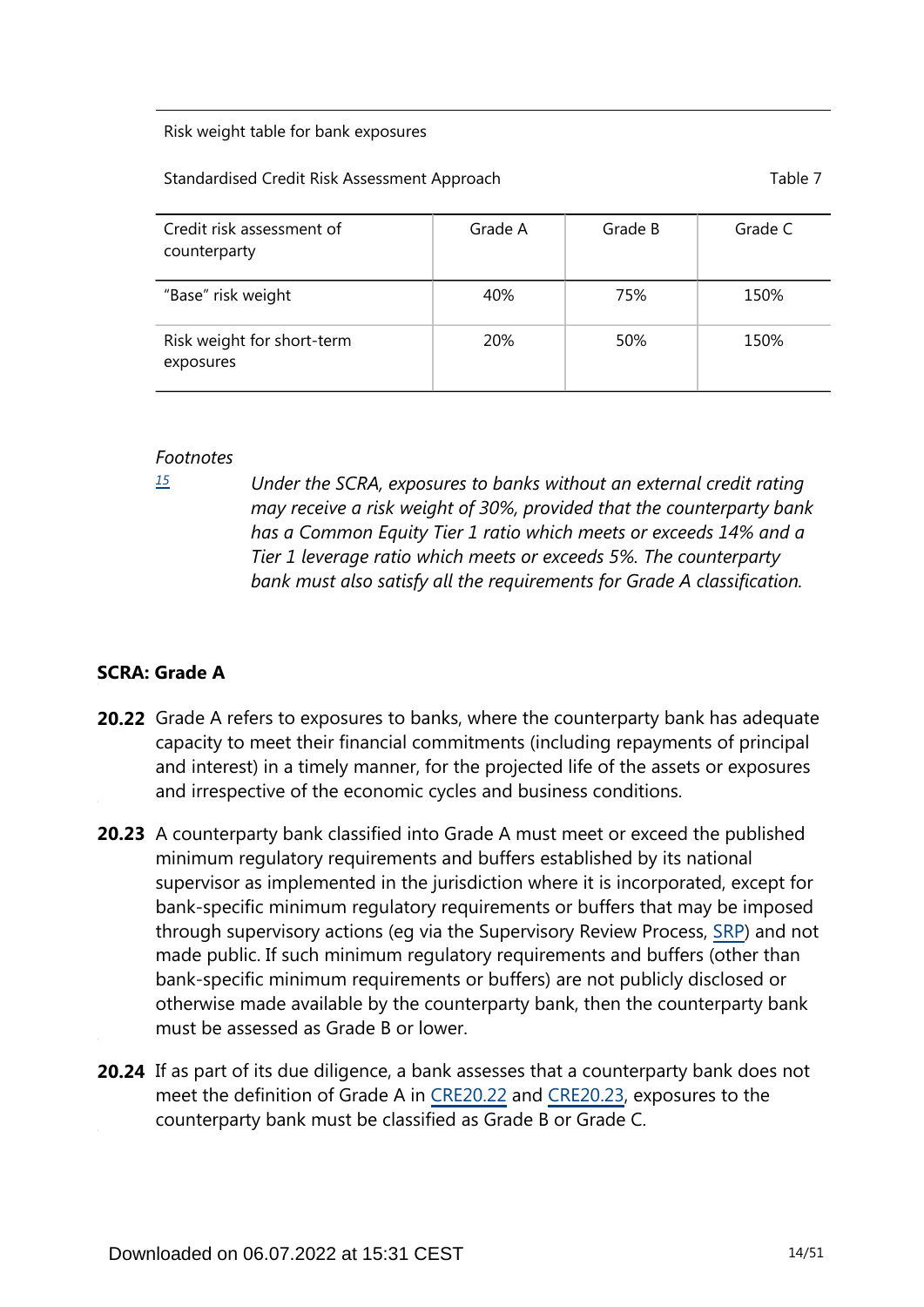### **SCRA: Grade B**

- **20.25** Grade B refers to exposures to banks, where the counterparty bank is subject to substantial credit risk, such as repayment capacities that are dependent on stable or favourable economic or business conditions.
- **20.26** A counterparty bank classified into Grade B must meet or exceed the published minimum regulatory requirements (excluding buffers) established by its national supervisor as implemented in the jurisdiction where it is incorporated, except for bank-specific minimum regulatory requirements that may be imposed through supervisory actions (eg via the Supervisory Review Process, [SRP\)](https://www.bis.org/basel_framework/standard/SRP.htm?tldate=20250101) and not made public. If such minimum regulatory requirements are not publicly disclosed or otherwise made available by the counterparty bank then the counterparty bank must be assessed as Grade C.
- **20.27** Banks will classify all exposures that do not meet the requirements outlined in [CRE20.22](https://www.bis.org/basel_framework/chapter/CRE/20.htm?tldate=20250101&inforce=20220101&published=20191215#paragraph_CRE_20_20220101_20_22) and [CRE20.23](https://www.bis.org/basel_framework/chapter/CRE/20.htm?tldate=20250101&inforce=20220101&published=20191215#paragraph_CRE_20_20220101_20_23) into Grade B, unless the exposure falls within Grade C under [CRE20.28](https://www.bis.org/basel_framework/chapter/CRE/20.htm?tldate=20250101&inforce=20220101&published=20191215#paragraph_CRE_20_20220101_20_28) to [CRE20.30.](https://www.bis.org/basel_framework/chapter/CRE/20.htm?tldate=20250101&inforce=20220101&published=20191215#paragraph_CRE_20_20220101_20_30)

#### **SCRA: Grade C**

- **20.28** Grade C refers to higher credit risk exposures to banks, where the counterparty bank has material default risks and limited margins of safety. For these counterparties, adverse business, financial, or economic conditions are very likely to lead, or have led, to an inability to meet their financial commitments.
- **20.29** At a minimum, if any of the following triggers is breached, a bank must classify the exposure into Grade C:
	- (1) The counterparty bank does not meet the criteria for being classified as Grade B with respect to its published minimum regulatory requirements, as set out in [CRE20.25](https://www.bis.org/basel_framework/chapter/CRE/20.htm?tldate=20250101&inforce=20220101&published=20191215#paragraph_CRE_20_20220101_20_25) and [CRE20.26](https://www.bis.org/basel_framework/chapter/CRE/20.htm?tldate=20250101&inforce=20220101&published=20191215#paragraph_CRE_20_20220101_20_26); or
	- (2) Where audited financial statements are required, the external auditor has issued an adverse audit opinion or has expressed substantial doubt about the counterparty bank's ability to continue as a going concern in its financial statements or audited reports within the previous 12 months.
- **20.30** Even if the triggers set out in [CRE20.29](https://www.bis.org/basel_framework/chapter/CRE/20.htm?tldate=20250101&inforce=20220101&published=20191215#paragraph_CRE_20_20220101_20_29) are not breached, a bank may assess that the counterparty bank meets the definition in [CRE20.28](https://www.bis.org/basel_framework/chapter/CRE/20.htm?tldate=20250101&inforce=20220101&published=20191215#paragraph_CRE_20_20220101_20_28). In that case, the exposure to such counterparty bank must be classified into Grade C.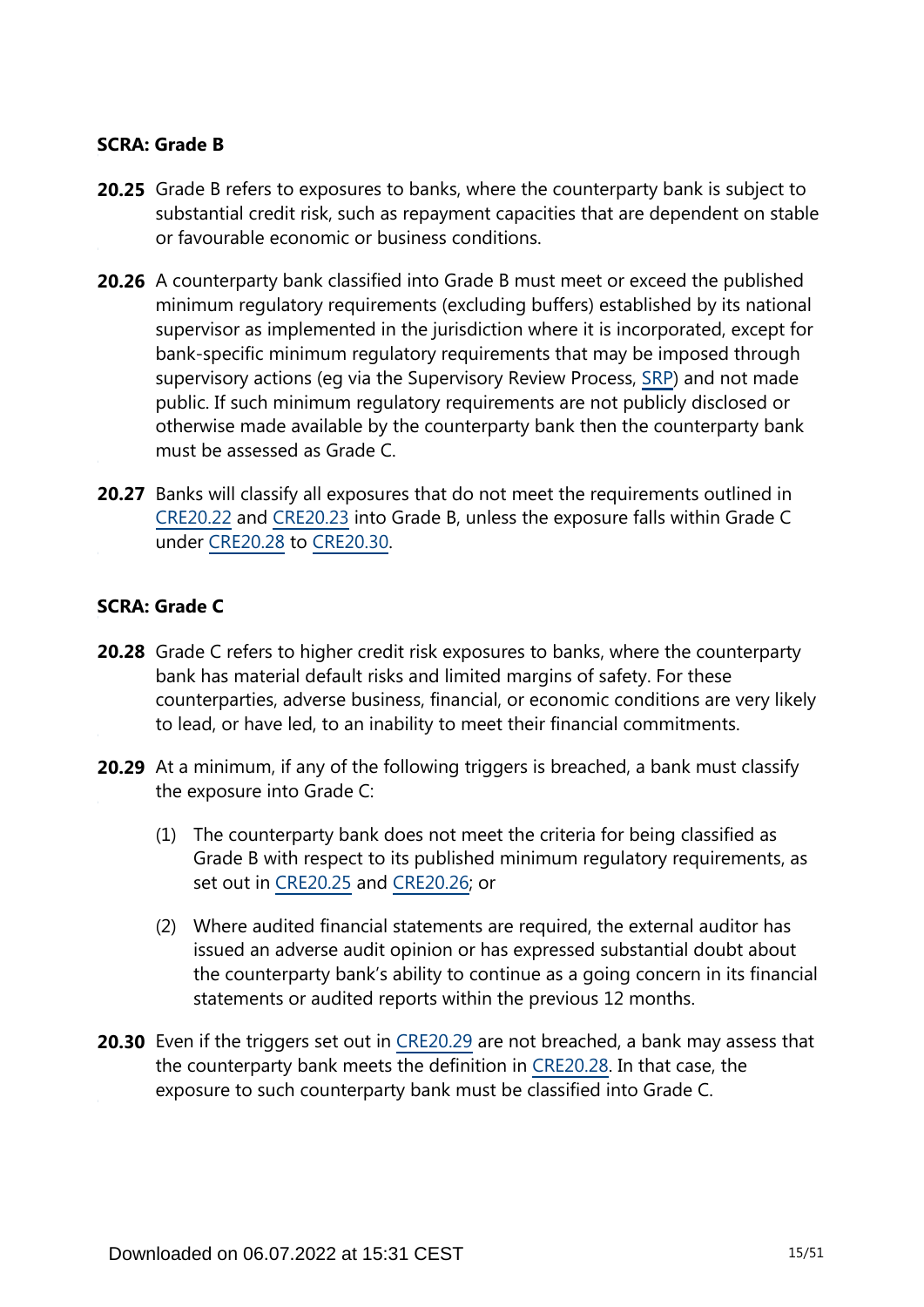<span id="page-15-1"></span>Exposures to banks with an original maturity of three months or less, as well as exposures to banks that arise from the movement of goods across national borders with an original maturity of six months or less, $16$  can be assigned a risk weight that correspond to the risk weights for short term exposures in Table 7.

#### *Footnotes*

<span id="page-15-0"></span>*[16](#page-15-1)*

*This may include on-balance sheet exposures such as loans and offbalance sheet exposures such as self-liquidating trade-related contingent items.*

**20.32** To reflect transfer and convertibility risk under the SCRA, a risk-weight floor based on the risk weight applicable to exposures to the sovereign of the country where the bank counterparty is incorporated will be applied to the risk weight assigned to bank exposures. The sovereign floor applies when: (i) the exposure is not in the local currency of the jurisdiction of incorporation of the debtor bank; and (ii) for a borrowing booked in a branch of the debtor bank in a foreign jurisdiction, when the exposure is not in the local currency of the jurisdiction in which the branch operates. The sovereign floor will not apply to short-term (ie with a maturity below one year) self-liquidating, trade-related contingent items that arise from the movement of goods.

# **Exposures to covered bonds**

**20.33** Covered bonds are bonds issued by a bank or mortgage institution that are subject by law to special public supervision designed to protect bond holders. Proceeds deriving from the issue of these bonds must be invested in conformity with the law in assets which, during the whole period of the validity of the bonds, are capable of covering claims attached to the bonds and which, in the event of the failure of the issuer, would be used on a priority basis for the reimbursement of the principal and payment of the accrued interest.

#### **Eligible assets**

**20.34** In order to be eligible for the risk weights set out in [CRE20.38,](https://www.bis.org/basel_framework/chapter/CRE/20.htm?tldate=20250101&inforce=20220101&published=20191215#paragraph_CRE_20_20220101_20_38) the underlying assets (the cover pool) of covered bonds as defined in [CRE20.33](https://www.bis.org/basel_framework/chapter/CRE/20.htm?tldate=20250101&inforce=20220101&published=20191215#paragraph_CRE_20_20220101_20_33) shall meet the requirements set out in [CRE20.37](https://www.bis.org/basel_framework/chapter/CRE/20.htm?tldate=20250101&inforce=20220101&published=20191215#paragraph_CRE_20_20220101_20_37) and shall include any of the following: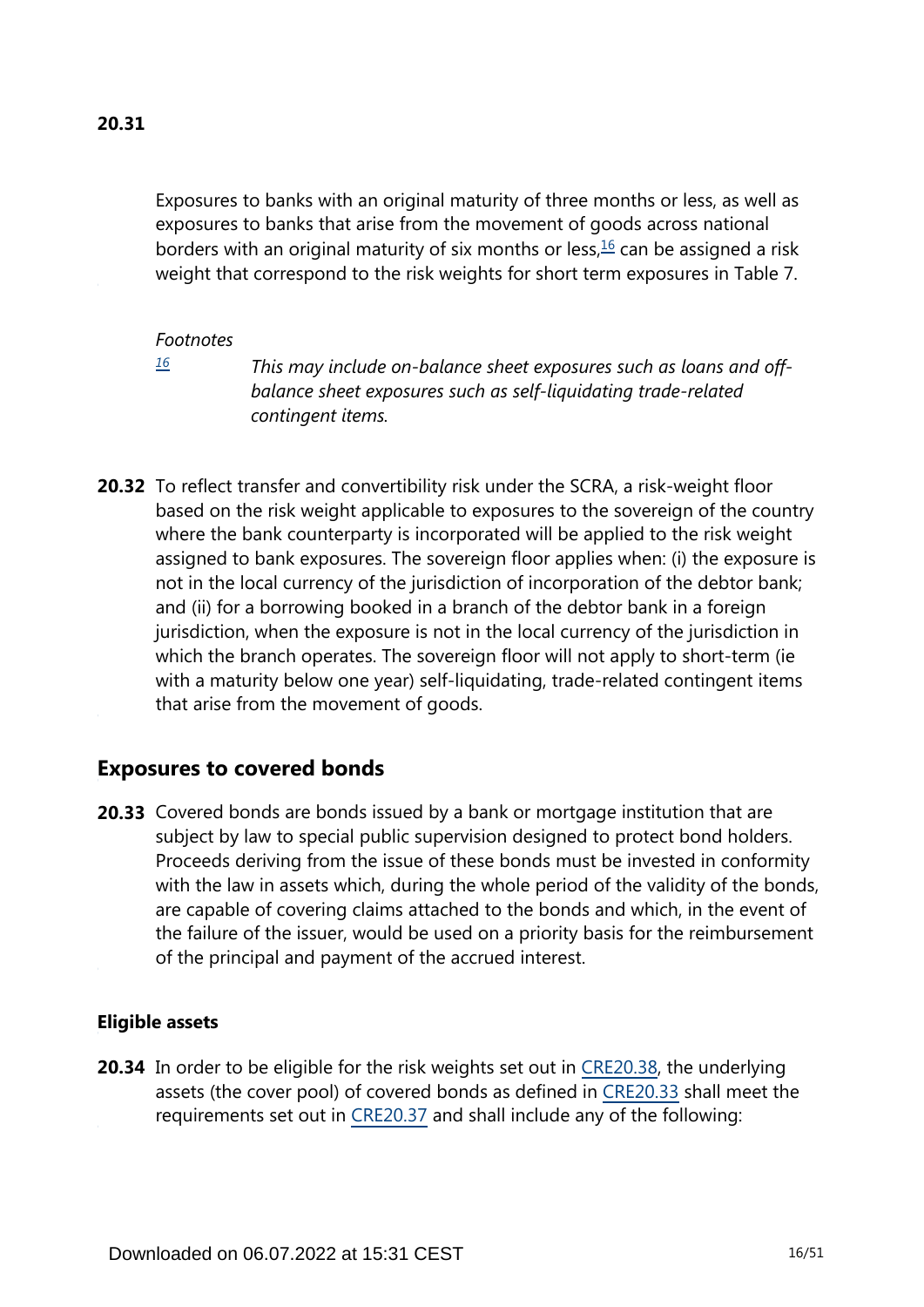- (1) claims on, or guaranteed by, sovereigns, their central banks, public sector entities or multilateral development banks;
- (2) claims secured by residential real estate that meet the criteria set out in [CRE20.71](https://www.bis.org/basel_framework/chapter/CRE/20.htm?tldate=20250101&inforce=20220101&published=20191215#paragraph_CRE_20_20220101_20_71) and with a loan-to-value ratio of 80% or lower;
- (3) claims secured by commercial real estate that meets the criteria set out in [CRE20.71](https://www.bis.org/basel_framework/chapter/CRE/20.htm?tldate=20250101&inforce=20220101&published=20191215#paragraph_CRE_20_20220101_20_71) and with a loan-to-value ratio of 60% or lower; or
- (4) claims on, or guaranteed by banks that qualify for a 30% or lower risk weight. However, such assets cannot exceed 15% of covered bond issuances.
- **20.35** The nominal value of the pool of assets assigned to the covered bond instrument (s) by its issuer should exceed its nominal outstanding value by at least 10%. The value of the pool of assets for this purpose does not need to be that required by the legislative framework. However, if the legislative framework does not stipulate a requirement of at least 10%, the issuing bank needs to publicly disclose on a regular basis that their cover pool meets the 10% requirement in practice. In addition to the primary assets listed in this paragraph, additional collateral may include substitution assets (cash or short term liquid and secure assets held in substitution of the primary assets to top up the cover pool for management purposes) and derivatives entered into for the purposes of hedging the risks arising in the covered bond program.
- **20.36** The conditions set out in [CRE20.34](https://www.bis.org/basel_framework/chapter/CRE/20.htm?tldate=20250101&inforce=20220101&published=20191215#paragraph_CRE_20_20220101_20_34) and [CRE20.35](https://www.bis.org/basel_framework/chapter/CRE/20.htm?tldate=20250101&inforce=20220101&published=20191215#paragraph_CRE_20_20220101_20_35) must be satisfied at the inception of the covered bond and throughout its remaining maturity.

## **Disclosure requirements**

- **20.37** Exposures in the form of covered bonds are eligible for the treatment set out in [CRE20.38](https://www.bis.org/basel_framework/chapter/CRE/20.htm?tldate=20250101&inforce=20220101&published=20191215#paragraph_CRE_20_20220101_20_38), provided that the bank investing in the covered bonds can demonstrate to its national supervisors that:
	- (1) it receives portfolio information at least on:
		- (a) the value of the cover pool and outstanding covered bonds;
		- (b) the geographical distribution and type of cover assets, loan size, interest rate and currency risks;
		- (c) the maturity structure of cover assets and covered bonds; and
		- (d) the percentage of loans more than 90 days past due; and
	- (2) the issuer makes the information referred to in point (1) available to the bank at least semi-annually.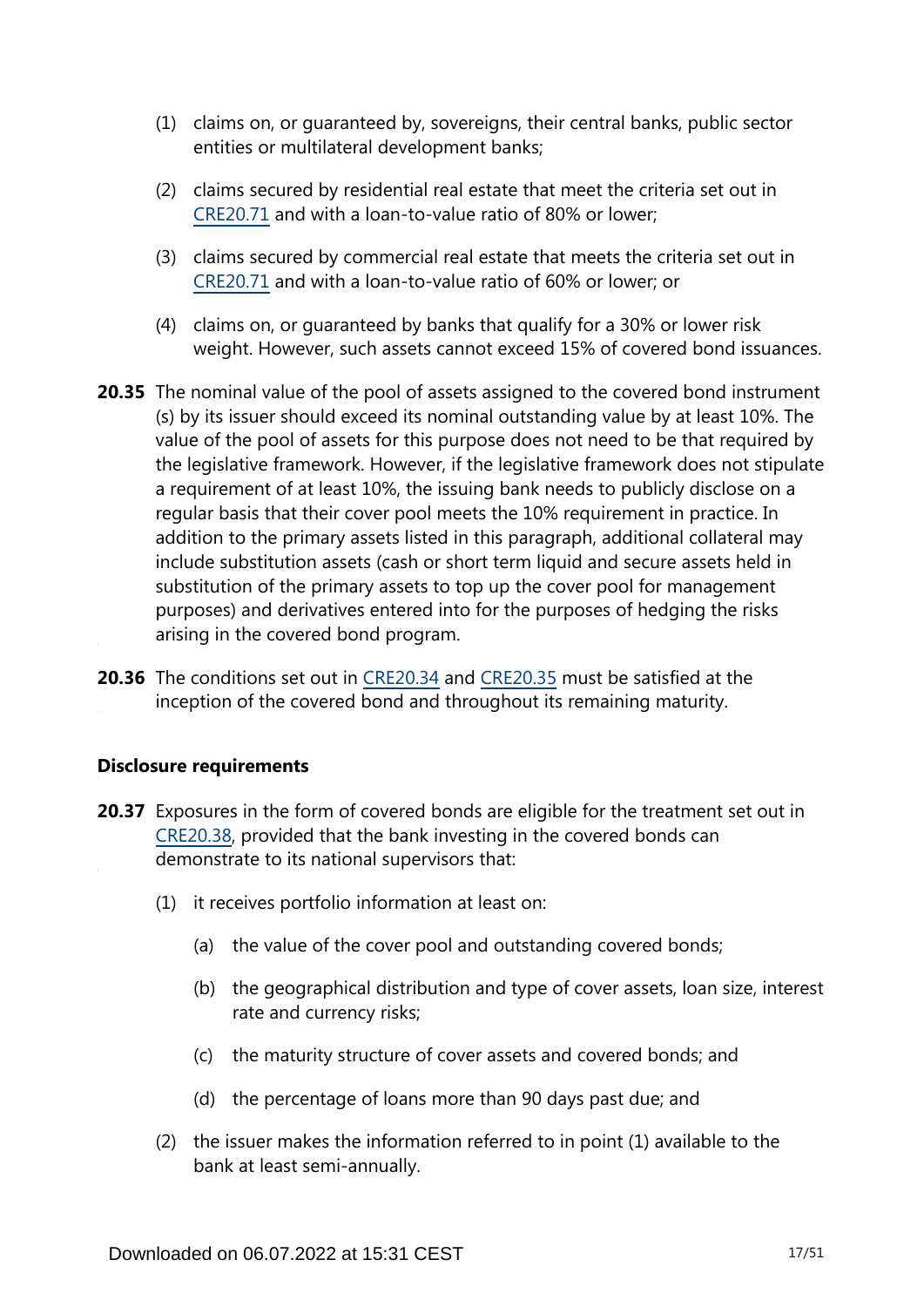<span id="page-17-1"></span>**20.38** Covered bonds that meet the criteria set out in the [CRE20.34](https://www.bis.org/basel_framework/chapter/CRE/20.htm?tldate=20250101&inforce=20220101&published=20191215#paragraph_CRE_20_20220101_20_34) to [CRE20.37](https://www.bis.org/basel_framework/chapter/CRE/20.htm?tldate=20250101&inforce=20220101&published=20191215#paragraph_CRE_20_20220101_20_37) shall be risk-weighted based on the issue-specific rating or the issuer's risk weight according to the rules outlined in [CRE21.1](https://www.bis.org/basel_framework/chapter/CRE/21.htm?tldate=20250101&inforce=20230101&published=20200327#paragraph_CRE_21_20230101_21_1) to [CRE21.21](https://www.bis.org/basel_framework/chapter/CRE/21.htm?tldate=20250101&inforce=20230101&published=20200327#paragraph_CRE_21_20230101_21_21). For covered bonds with issue-specific ratings,  $\frac{17}{1}$  $\frac{17}{1}$  $\frac{17}{1}$  the risk weight shall be determined according to Table 8. For unrated covered bonds, the risk weight would be inferred from the issuer's ECRA or SCRA risk weight according to Table 9.

| Risk weight table for rated covered bond exposures |                 |                |                    |                   |                       |  |  |  |
|----------------------------------------------------|-----------------|----------------|--------------------|-------------------|-----------------------|--|--|--|
| Issue-specific rating of the<br>covered bond       | AAA to<br>$AA-$ | $A+to$<br>$A-$ | $BBB + to$<br>BBB- | $BB+$ to<br>$B -$ | <b>Below</b><br>$B -$ |  |  |  |
| "Base" risk weight                                 | 10%             | <b>20%</b>     | <b>20%</b>         | 50%               | 100%                  |  |  |  |
|                                                    |                 |                |                    |                   |                       |  |  |  |

Risk weight table for unrated covered bond exposures Table 9

| Risk weight of the<br>issuing bank | 20% | 30% | 40% | 50% | 75% | 100% | 150% |
|------------------------------------|-----|-----|-----|-----|-----|------|------|
| "Base" risk weight                 | 10% | 15% | 20% | 25% | 35% | 50%  | 100% |

## *Footnotes*

<span id="page-17-0"></span>*[17](#page-17-1)*

*An exposure is rated from the perspective of a bank if the exposure is rated by a recognised ECAI which has been nominated by the bank (ie the bank has informed its supervisor of its intention to use the ratings of such ECAI for regulatory purposes in a consistent manner (see [CRE21.](https://www.bis.org/basel_framework/chapter/CRE/21.htm?tldate=20250101&inforce=20230101&published=20200327#paragraph_CRE_21_20230101_21_8) [8](https://www.bis.org/basel_framework/chapter/CRE/21.htm?tldate=20250101&inforce=20230101&published=20200327#paragraph_CRE_21_20230101_21_8)). In other words, if an external rating exists but the credit rating agency is not a recognised ECAI by the national supervisor, or the rating has been issued by an ECAI which has not been nominated by the bank, the exposure would be considered as being unrated from the perspective of the bank.*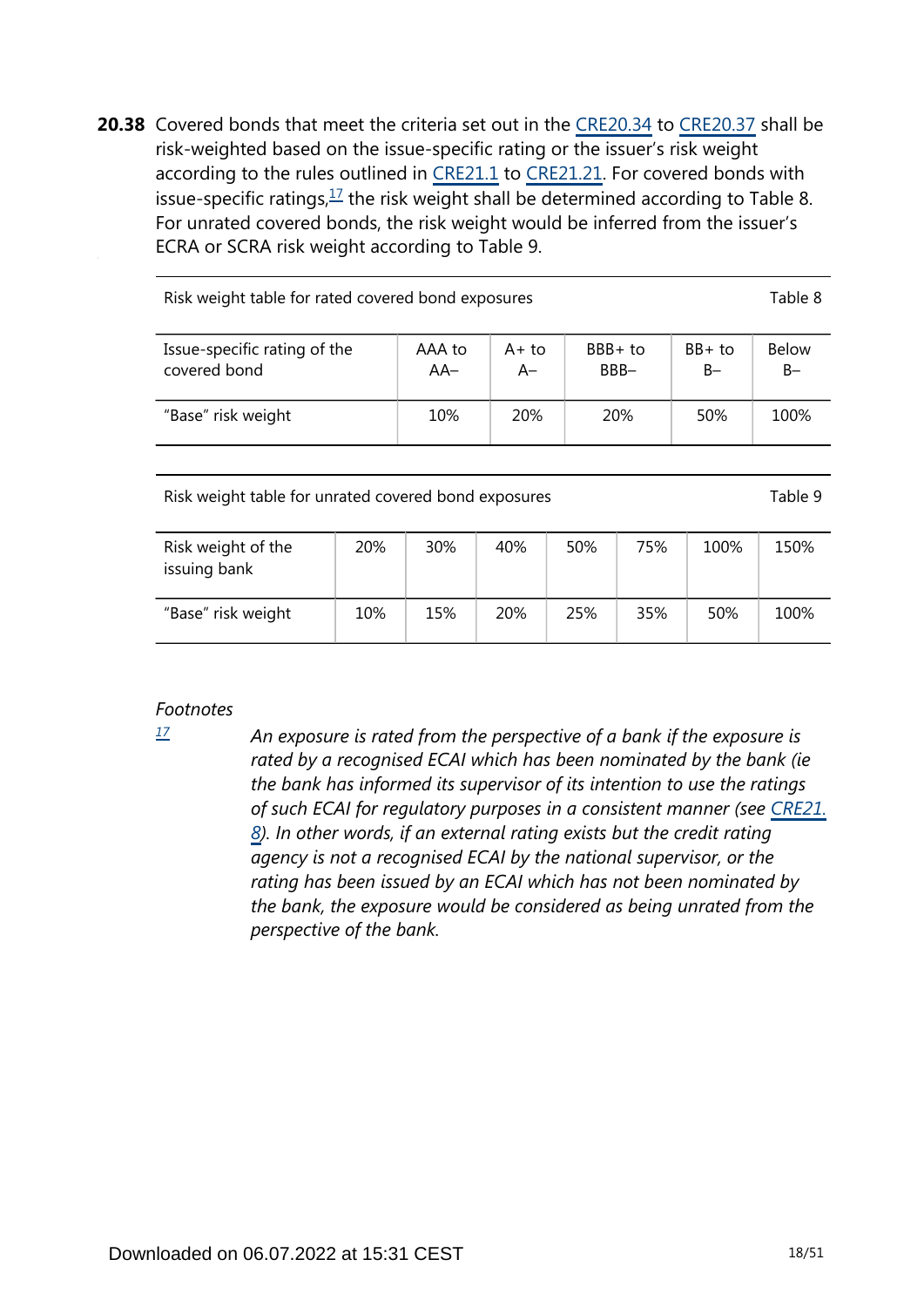**20.39** Banks must perform due diligence to ensure that the external ratings appropriately and conservatively reflect the creditworthiness of the covered bond and the issuing bank. If the due diligence analysis reflects higher risk characteristics than that implied by the external rating bucket of the exposure (ie AAA to AA–; A+ to A– etc), the bank must assign a risk weight at least one bucket higher than the "base" risk weight determined by the external rating. Due diligence analysis must never result in the application of a lower risk weight than that determined by the external rating.

# **Exposures to securities firms and other financial institutions**

**20.40** Exposures to securities firms and other financial institutions will be treated as exposures to banks provided that these firms are subject to prudential standards and a level of supervision equivalent to those applied to banks (including capital and liquidity requirements). National supervisors should determine whether the regulatory and supervisory framework governing securities firms and other financial institutions in their own jurisdictions is equivalent to that which is applied to banks in their own jurisdictions. Where the regulatory and supervisory framework governing securities firms and other financial institutions is determined to be equivalent to that applied to banks in a jurisdiction, other national supervisors may allow their banks to risk weight such exposures to securities firms and other financial institutions as exposures to banks. Exposures to all other securities firms and financial institutions will be treated as exposures to corporates.

# **Exposures to corporates**

- **20.41** For the purposes of calculating capital requirements, exposures to corporates include exposures (loans, bonds, receivables, etc) to incorporated entities, associations, partnerships, proprietorships, trusts, funds and other entities with similar characteristics, except those which qualify for one of the other exposure classes. The treatment associated with subordinated debt and equities of these counterparties is addressed in [CRE20.53](https://www.bis.org/basel_framework/chapter/CRE/20.htm?tldate=20250101&inforce=20220101&published=20191215#paragraph_CRE_20_20220101_20_53) to [CRE20.62](https://www.bis.org/basel_framework/chapter/CRE/20.htm?tldate=20250101&inforce=20220101&published=20191215#paragraph_CRE_20_20220101_20_62). The corporate exposure class includes exposures to insurance companies and other financial corporates that do not meet the definitions of exposures to banks, or securities firms and other financial institutions, as determined in [CRE20.16](https://www.bis.org/basel_framework/chapter/CRE/20.htm?tldate=20250101&inforce=20220101&published=20191215#paragraph_CRE_20_20220101_20_16) and [CRE20.40](https://www.bis.org/basel_framework/chapter/CRE/20.htm?tldate=20250101&inforce=20220101&published=20191215#paragraph_CRE_20_20220101_20_40) respectively. The corporate exposure class does not include exposures to individuals. The corporate exposure class differentiates between the following subcategories:
	- (1) General corporate exposures;
	- (2) Specialised lending exposures, as defined in [CRE20.48](https://www.bis.org/basel_framework/chapter/CRE/20.htm?tldate=20250101&inforce=20220101&published=20191215#paragraph_CRE_20_20220101_20_48).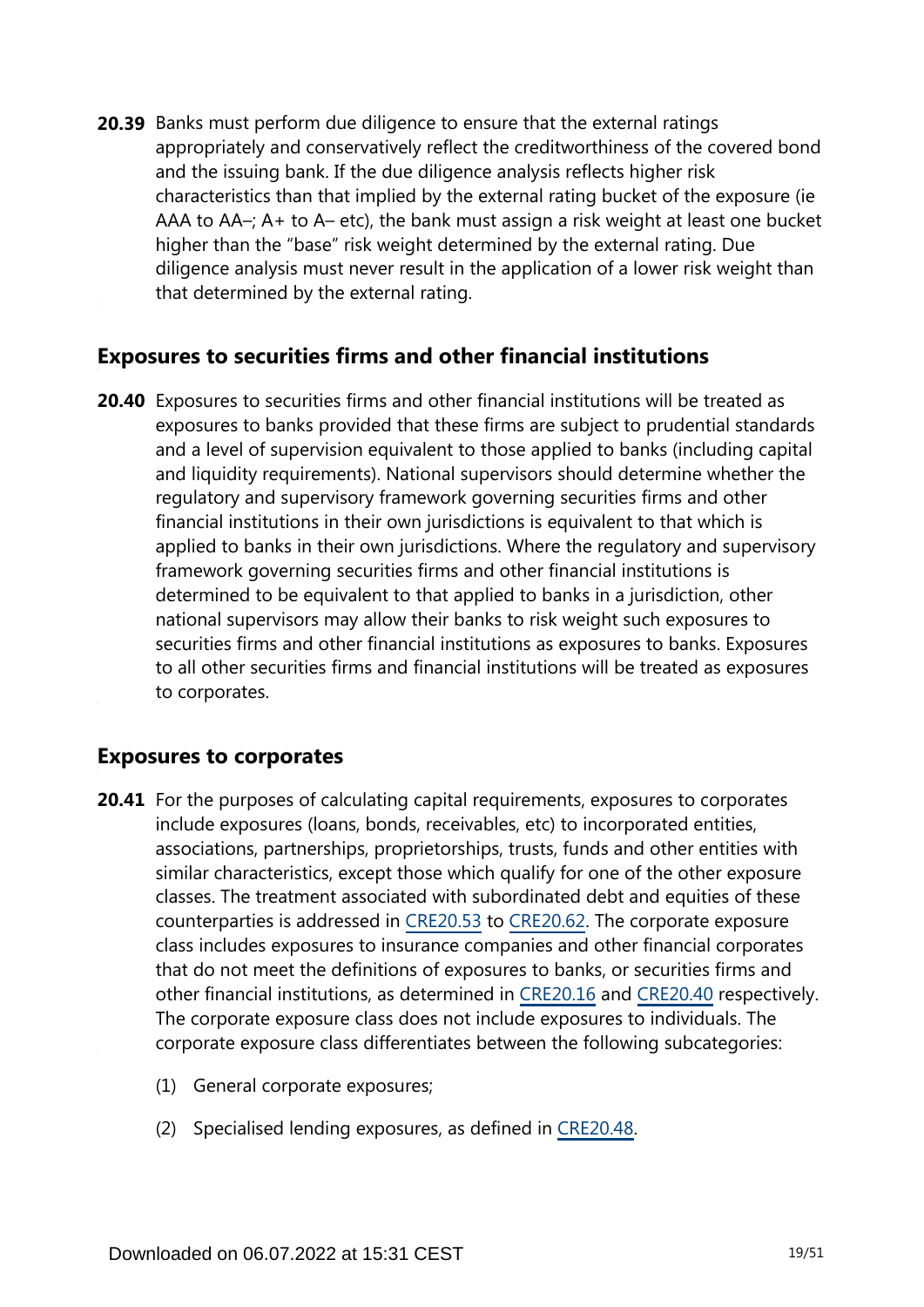#### **General corporate exposures**

<span id="page-19-1"></span>**20.42** For corporate exposures of banks incorporated in jurisdictions that allow the use of external ratings for regulatory purposes, banks will assign "base" risk weights according to Table  $10<sup>18</sup>$  $10<sup>18</sup>$  $10<sup>18</sup>$  Banks must perform due diligence to ensure that the external ratings appropriately and conservatively reflect the creditworthiness of the counterparties. Banks which have assigned risk weights to their rated bank exposures based on [CRE20.18](https://www.bis.org/basel_framework/chapter/CRE/20.htm?tldate=20250101&inforce=20220101&published=20191215#paragraph_CRE_20_20220101_20_18) must assign risk weights for all their corporate exposures according to Table 10. If the due diligence analysis reflects higher risk characteristics than that implied by the external rating bucket of the exposure (ie AAA to AA–; A+ to A– etc), the bank must assign a risk weight at least one bucket higher than the "base" risk weight determined by the external rating. Due diligence analysis must never result in the application of a lower risk weight than that determined by the external rating.

#### *Footnotes*

<span id="page-19-0"></span>*[18](#page-19-1)*

*An exposure is rated from the perspective of a bank if the exposure is rated by a recognised ECAI which has been nominated by the bank (ie the bank has informed its supervisor of its intention to use the ratings of such ECAI for regulatory purposes in a consistent manner [CRE21.8](https://www.bis.org/basel_framework/chapter/CRE/21.htm?tldate=20250101&inforce=20230101&published=20200327#paragraph_CRE_21_20230101_21_8). In other words, if an external rating exists but the credit rating agency is not a recognised ECAI by the national supervisor, or the rating has been issued by an ECAI which has not been nominated by the bank, the exposure would be considered as being unrated from the perspective of the bank.*

**20.43** Unrated corporate exposures of banks incorporated in jurisdictions that allow the use of external ratings for regulatory purposes will receive a 100% risk weight, with the exception of unrated exposures to corporate small or medium-sized entities (SMEs), as described in [CRE20.47](https://www.bis.org/basel_framework/chapter/CRE/20.htm?tldate=20250101&inforce=20220101&published=20191215#paragraph_CRE_20_20220101_20_47).

Risk weight table for corporate exposures

| Jurisdictions that use external ratings for regulatory purposes | Table 10 |
|-----------------------------------------------------------------|----------|
|-----------------------------------------------------------------|----------|

| External rating of | AAA to | $A+to$ | $BBB + to$ | BB+ to | <b>Below</b> | Unrated |
|--------------------|--------|--------|------------|--------|--------------|---------|
| counterparty       | AA–    | А–     | BBB-       | $BB -$ | $BB -$       |         |
| "Base" risk weight | 20%    | 50%    | 75%        | 100%   | 150%         | 100%    |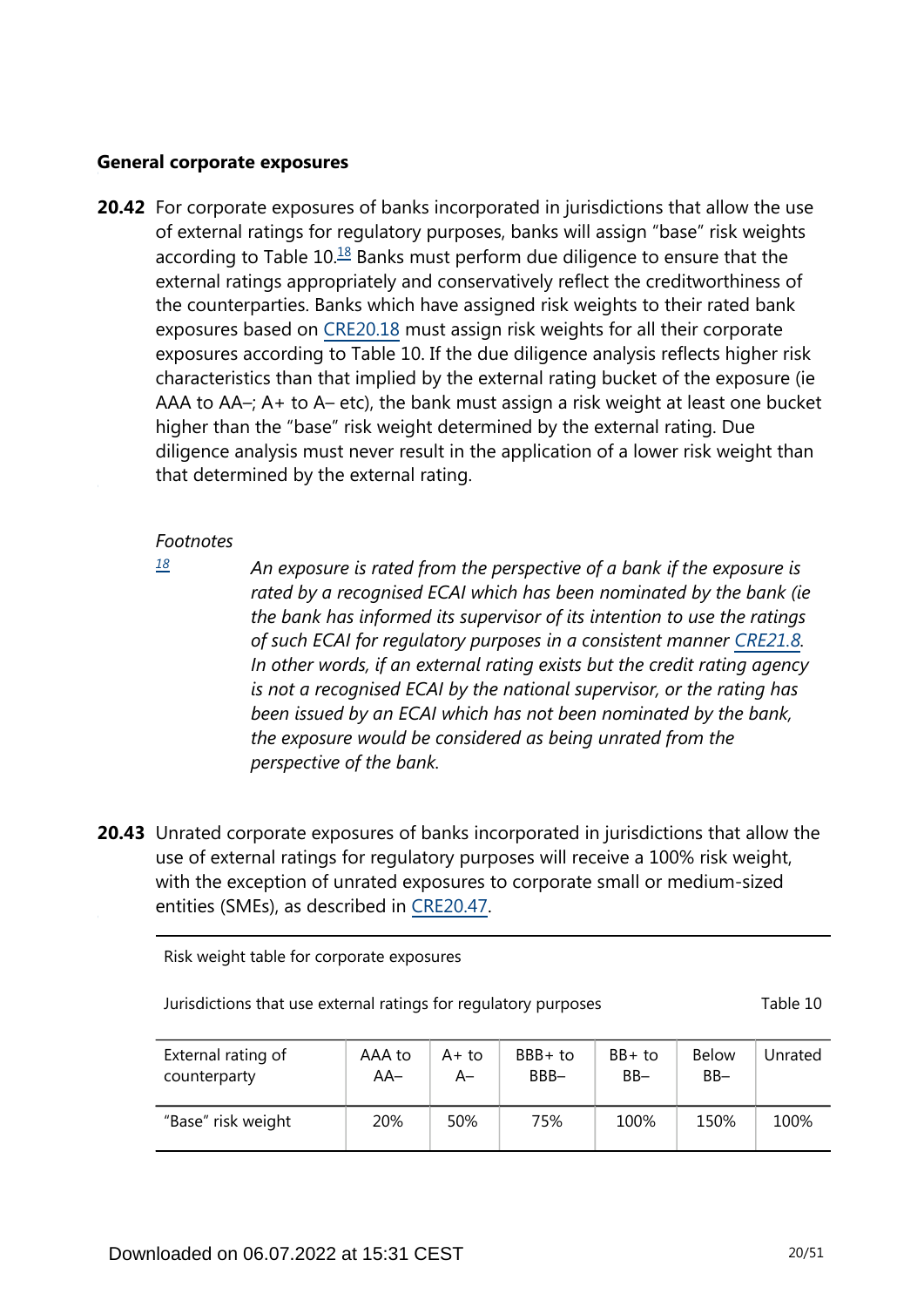- **20.44** For corporate exposures of banks incorporated in jurisdictions that do not allow the use of external ratings for regulatory purposes, banks will assign a 100% risk weight to all corporate exposures, with the exception of:
	- (1) exposures to corporates identified as "investment grade" in [CRE20.46;](https://www.bis.org/basel_framework/chapter/CRE/20.htm?tldate=20250101&inforce=20220101&published=20191215#paragraph_CRE_20_20220101_20_46) and
	- (2) exposures to corporate SMEs in [CRE20.47.](https://www.bis.org/basel_framework/chapter/CRE/20.htm?tldate=20250101&inforce=20220101&published=20191215#paragraph_CRE_20_20220101_20_47)
- **20.45** Banks must apply the treatment set out in [CRE20.44](https://www.bis.org/basel_framework/chapter/CRE/20.htm?tldate=20250101&inforce=20220101&published=20191215#paragraph_CRE_20_20220101_20_44) to their corporate exposures if they have assigned risk weights to their rated bank exposures based on [CRE20.](https://www.bis.org/basel_framework/chapter/CRE/20.htm?tldate=20250101&inforce=20220101&published=20191215#paragraph_CRE_20_20220101_20_21) [21](https://www.bis.org/basel_framework/chapter/CRE/20.htm?tldate=20250101&inforce=20220101&published=20191215#paragraph_CRE_20_20220101_20_21).
- **20.46** Banks in jurisdictions that do not allow the use of external ratings for regulatory purposes may assign a 65% risk weight to exposures to "investment grade" corporates. An "investment grade" corporate is a corporate entity that has adequate capacity to meet its financial commitments in a timely manner and its ability to do so is assessed to be robust against adverse changes in the economic cycle and business conditions. When making this determination, the bank should assess the corporate entity against the investment grade definition taking into account the complexity of its business model, performance against industry and peers, and risks posed by the entity's operating environment. Moreover, the corporate entity (or its parent company) must have securities outstanding on a recognised securities exchange.
- 20.47 Corporate SMEs are defined as corporate exposures where the reported annual sales for the consolidated group of which the corporate counterparty is a part is less than or equal to €50 million for the most recent financial year. In some jurisdictions (eg emerging economies), national supervisors might deem it appropriate to define SMEs in a more conservative manner (ie with a lower level of sales). For unrated exposures to corporate SMEs in jurisdictions that allow the use of external ratings for regulatory purposes, and for all exposures to corporate SMEs in jurisdictions that do not allow the use of external ratings for regulatory purposes, an 85% risk weight will be applied. Exposures to SMEs that meet the criteria in [CRE20.65\(](https://www.bis.org/basel_framework/chapter/CRE/20.htm?tldate=20250101&inforce=20220101&published=20191215#paragraph_CRE_20_20220101_20_65)1) to [CRE20.65](https://www.bis.org/basel_framework/chapter/CRE/20.htm?tldate=20250101&inforce=20220101&published=20191215#paragraph_CRE_20_20220101_20_65)(3) will be treated as regulatory retail SME exposures and risk weighted at 75%.

## **Specialised lending**

**20.48** A corporate exposure will be treated as a specialised lending exposure if such lending possesses some or all of the following characteristics, either in legal form or economic substance: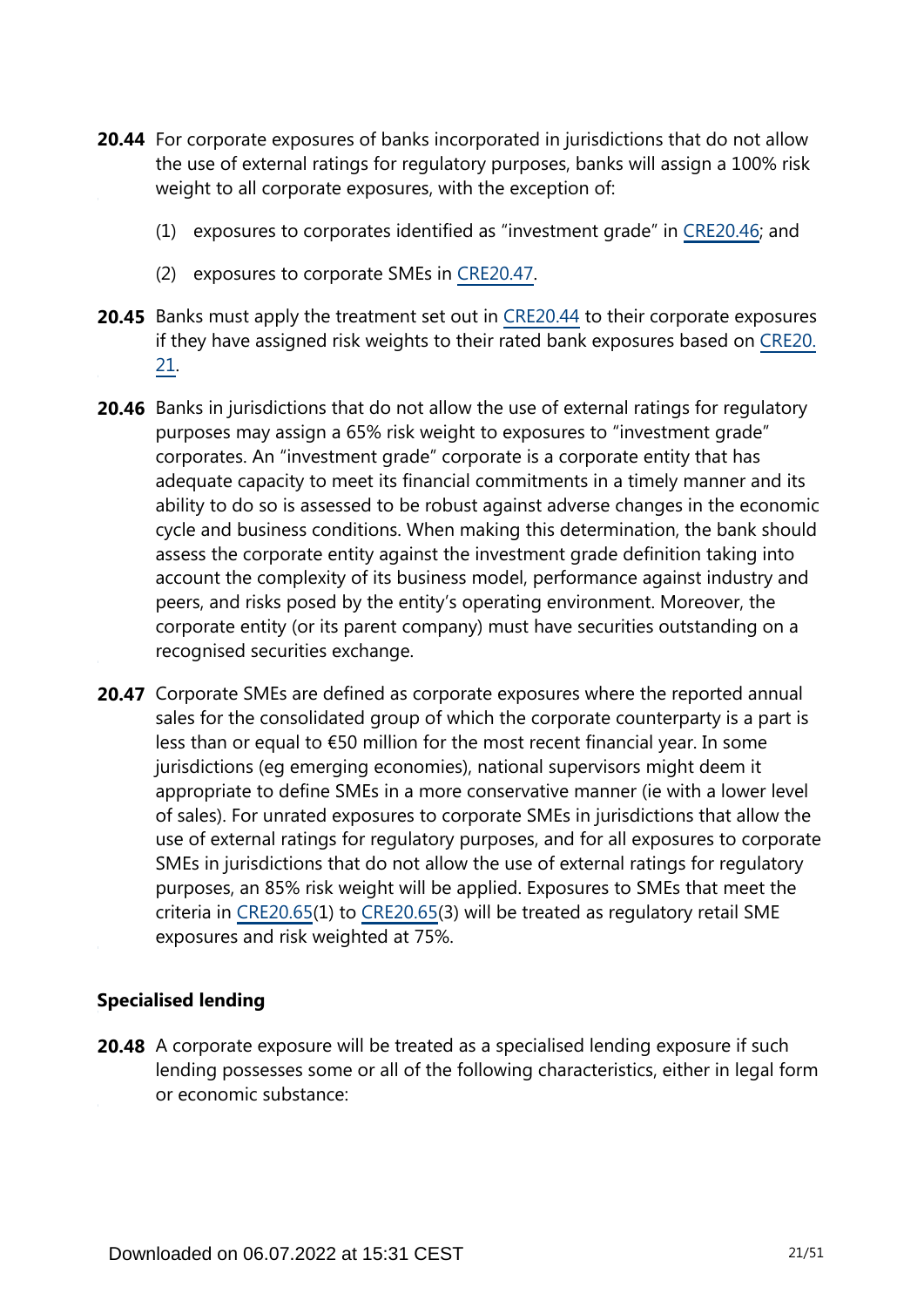(1) The exposure is not related to real estate and is within the definitions of object finance, project finance or commodities finance under [CRE20.49.](https://www.bis.org/basel_framework/chapter/CRE/20.htm?tldate=20250101&inforce=20220101&published=20191215#paragraph_CRE_20_20220101_20_49) If the

activity is related to real estate, the treatment would be determined in accordance with [CRE20.69](https://www.bis.org/basel_framework/chapter/CRE/20.htm?tldate=20250101&inforce=20220101&published=20191215#paragraph_CRE_20_20220101_20_69) to [CRE20.91;](https://www.bis.org/basel_framework/chapter/CRE/20.htm?tldate=20250101&inforce=20220101&published=20191215#paragraph_CRE_20_20220101_20_91)

- (2) The exposure is typically to an entity (often a special purpose vehicle (SPV)) that was created specifically to finance and/or operate physical assets;
- (3) The borrowing entity has few or no other material assets or activities, and therefore little or no independent capacity to repay the obligation, apart from the income that it receives from the asset(s) being financed. The primary source of repayment of the obligation is the income generated by the asset(s), rather than the independent capacity of the borrowing entity; and
- (4) The terms of the obligation give the lender a substantial degree of control over the asset(s) and the income that it generates.
- **20.49** Exposures described in [CRE20.48](https://www.bis.org/basel_framework/chapter/CRE/20.htm?tldate=20250101&inforce=20220101&published=20191215#paragraph_CRE_20_20220101_20_48) will be classified in one of the following three subcategories of specialised lending:
	- (1) Project finance refers to the method of funding in which the lender looks primarily to the revenues generated by a single project, both as the source of repayment and as security for the loan. This type of financing is usually for large, complex and expensive installations such as power plants, chemical processing plants, mines, transportation infrastructure, environment, media, and telecoms. Project finance may take the form of financing the construction of a new capital installation, or refinancing of an existing installation, with or without improvements.
	- (2) Object finance refers to the method of funding the acquisition of equipment (eg ships, aircraft, satellites, railcars, and fleets) where the repayment of the loan is dependent on the cash flows generated by the specific assets that have been financed and pledged or assigned to the lender.
	- (3) Commodities finance refers to short-term lending to finance reserves, inventories, or receivables of exchange-traded commodities (eg crude oil, metals, or crops), where the loan will be repaid from the proceeds of the sale of the commodity and the borrower has no independent capacity to repay the loan.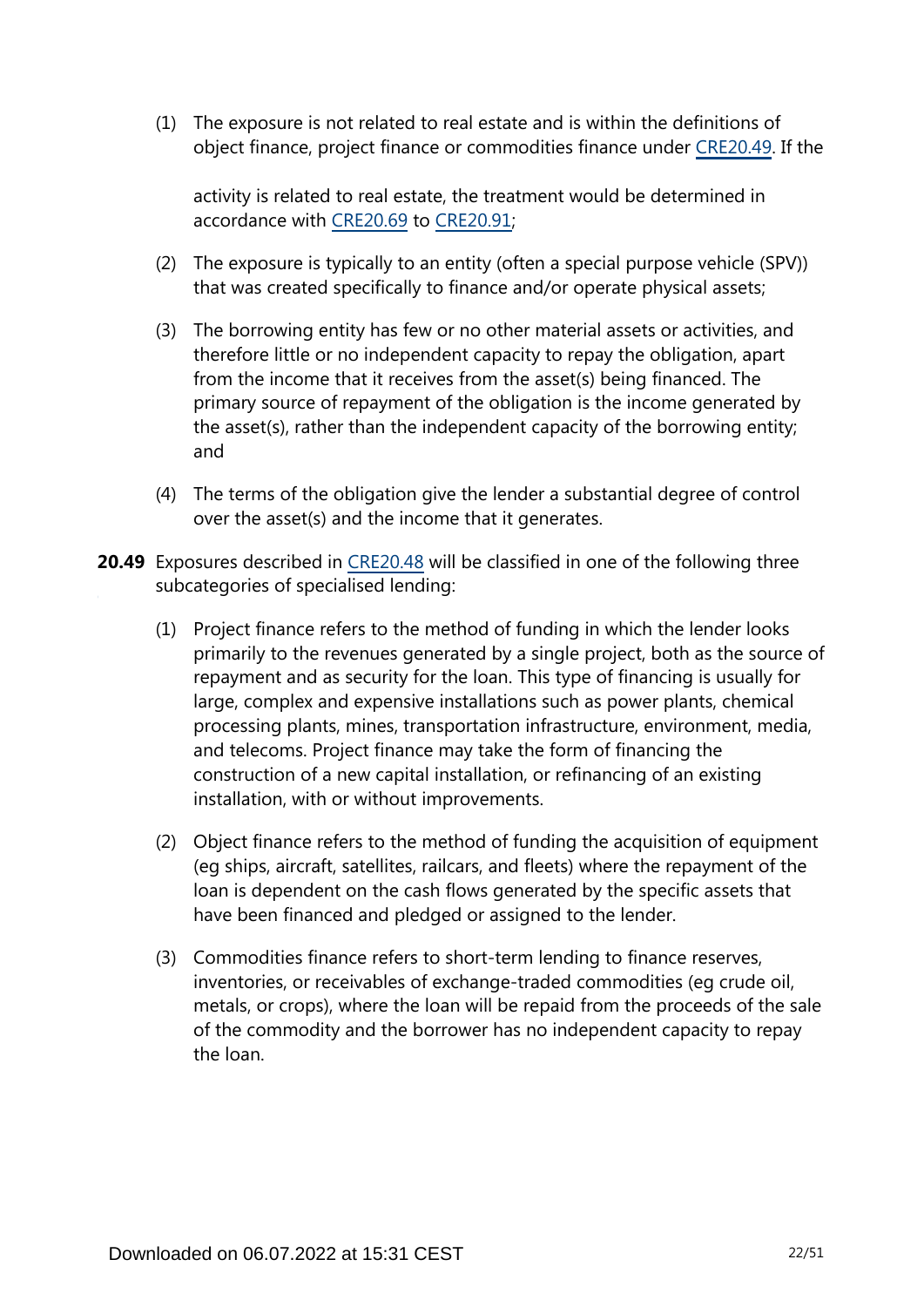**20.50** Banks incorporated in jurisdictions that allow the use of external ratings for regulatory purposes will assign to their specialised lending exposures the risk

weights determined by the issue-specific external ratings, if these are available, according to Table 10. Issuer ratings must not be used (ie [CRE21.12](https://www.bis.org/basel_framework/chapter/CRE/21.htm?tldate=20250101&inforce=20230101&published=20200327#paragraph_CRE_21_20230101_21_12) does not apply in the case of specialised lending exposures).

- **20.51** For specialised lending exposures for which an issue-specific external rating is not available, and for all specialised lending exposures of banks incorporated in jurisdictions that do not allow the use of external ratings for regulatory purposes, the following risk weights will apply:
	- (1) Object and commodities finance exposures will be risk-weighted at 100%;
	- (2) Project finance exposures will be risk-weighted at 130% during the preoperational phase and 100% during the operational phase. Project finance exposures in the operational phase which are deemed to be high quality, as described in [CRE20.52](https://www.bis.org/basel_framework/chapter/CRE/20.htm?tldate=20250101&inforce=20220101&published=20191215#paragraph_CRE_20_20220101_20_52), will be risk weighted at 80%. For this purpose, operational phase is defined as the phase in which the entity that was specifically created to finance the project has
		- (a) a positive net cash flow that is sufficient to cover any remaining contractual obligation, and
		- (b) declining long-term debt.
- <span id="page-22-0"></span>**20.52** A high quality project finance exposure refers to an exposure to a project finance entity that is able to meet its financial commitments in a timely manner and its ability to do so is assessed to be robust against adverse changes in the economic cycle and business conditions. The following conditions must also be met:
	- (1) The project finance entity is restricted from acting to the detriment of the creditors (eg by not being able to issue additional debt without the consent of existing creditors);
	- (2) The project finance entity has sufficient reserve funds or other financial arrangements to cover the contingency funding and working capital requirements of the project;
	- (3) The revenues are availability-based<sup>[19](#page-23-0)</sup> or subject to a rate-of-return regulation or take-or-pay contract;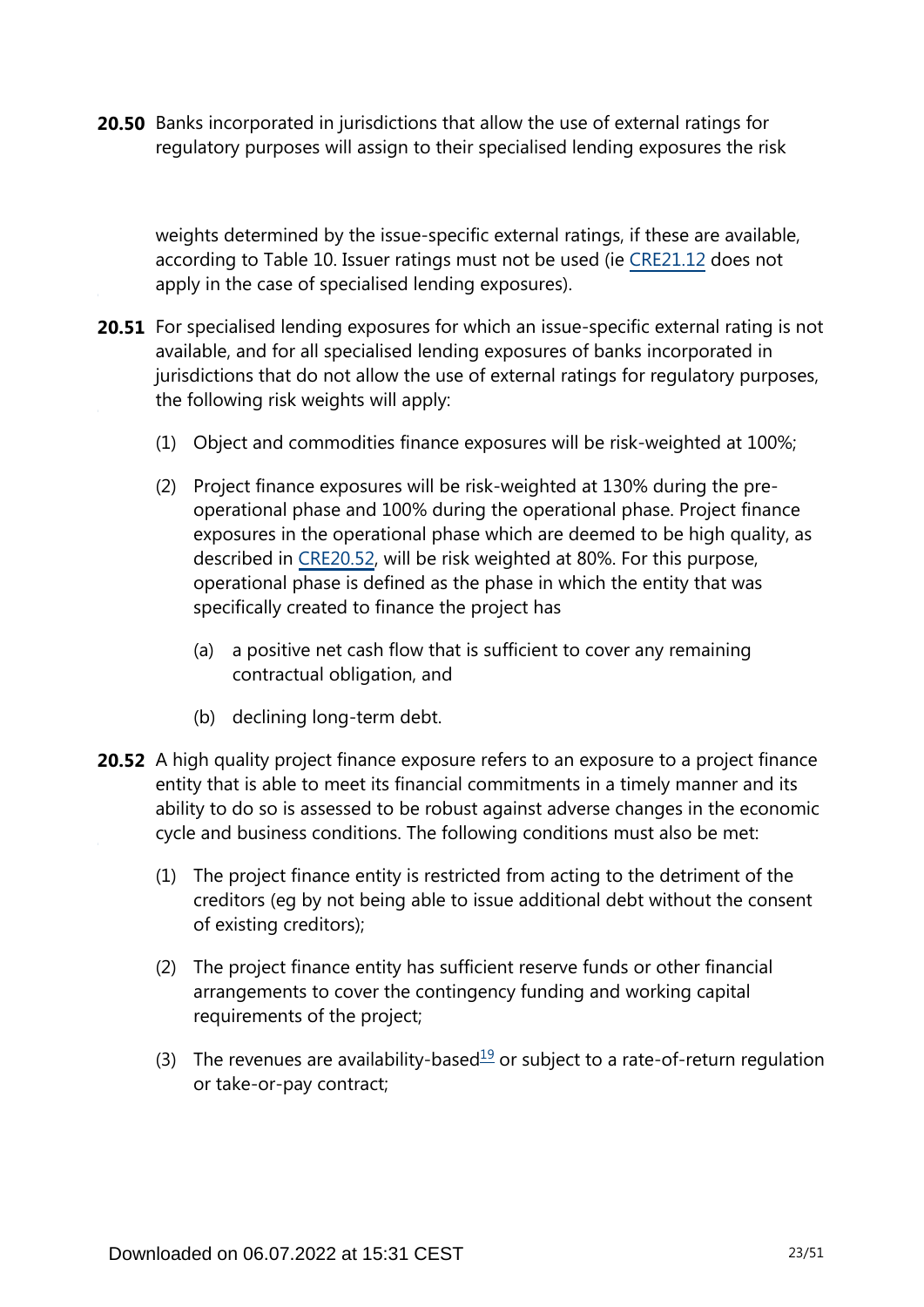- (4) The project finance entity's revenue depends on one main counterparty and this main counterparty shall be a central government, PSE or a corporate entity with a risk weight of 80% or lower;
- (5) The contractual provisions governing the exposure to the project finance entity provide for a high degree of protection for creditors in case of a default of the project finance entity;
- (6) The main counterparty or other counterparties which similarly comply with the eligibility criteria for the main counterparty will protect the creditors from the losses resulting from a termination of the project;
- (7) All assets and contracts necessary to operate the project have been pledged to the creditors to the extent permitted by applicable law; and
- (8) Creditors may assume control of the project finance entity in case of its default.

<span id="page-23-0"></span>*[19](#page-22-0)*

*Availability-based revenues mean that once construction is completed, the project finance entity is entitled to payments from its contractual counterparties (eg the government), as long as contract conditions are fulfilled. Availability payments are sized to cover operating and maintenance costs, debt service costs and equity returns as the project finance entity operates the project. Availability payments are not subject to swings in demand, such as traffic levels, and are adjusted typically only for lack of performance or lack of availability of the asset to the public.*

# **Subordinated debt, equity and other capital instruments**

**20.53** The treatment described in [CRE20.57](https://www.bis.org/basel_framework/chapter/CRE/20.htm?tldate=20250101&inforce=20220101&published=20191215#paragraph_CRE_20_20220101_20_57) to [CRE20.60](https://www.bis.org/basel_framework/chapter/CRE/20.htm?tldate=20250101&inforce=20220101&published=20191215#paragraph_CRE_20_20220101_20_60) applies to subordinated debt, equity and other regulatory capital instruments issued by either corporates or banks, provided that such instruments are not deducted from regulatory capital or risk-weighted at 250% according to [CAP30](https://www.bis.org/basel_framework/chapter/CAP/30.htm?tldate=20250101&inforce=20191215&published=20191215), or risk weighted at 1250% according to [CRE20.62](https://www.bis.org/basel_framework/chapter/CRE/20.htm?tldate=20250101&inforce=20220101&published=20191215#paragraph_CRE_20_20220101_20_62). It also excludes equity investments in funds treated under [CRE60.](https://www.bis.org/basel_framework/chapter/CRE/60.htm?tldate=20250101&inforce=20230101&published=20200327)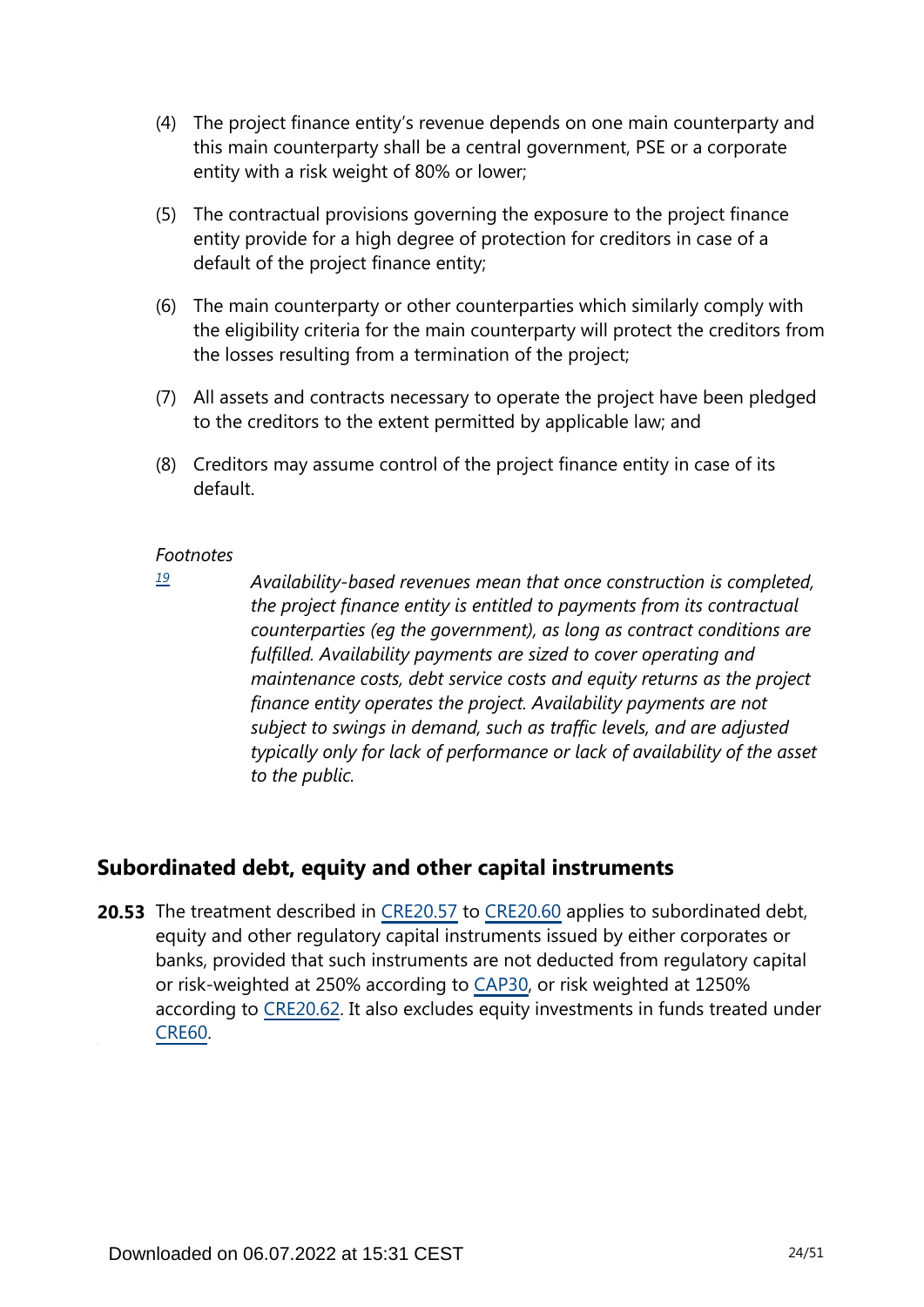- <span id="page-24-1"></span>**20.54** Equity exposures are defined on the basis of the economic substance of the instrument. They include both direct and indirect ownership interests, $20$  whether voting or non-voting, in the assets and income of a commercial enterprise or of a financial institution that is not consolidated or deducted. An instrument is considered to be an equity exposure if it meets all of the following requirements:
	- (1) It is irredeemable in the sense that the return of invested funds can be achieved only by the sale of the investment or sale of the rights to the investment or by the liquidation of the issuer;
	- (2) It does not embody an obligation on the part of the issuer; and
	- (3) It conveys a residual claim on the assets or income of the issuer.

<span id="page-24-0"></span>*[20](#page-24-1)*

*Indirect equity interests include holdings of derivative instruments tied to equity interests, and holdings in corporations, partnerships, limited liability companies or other types of enterprises that issue ownership interests and are engaged principally in the business of investing in equity instruments.*

- **20.55** In addition to instruments classified as equity as a result of paragraph [CRE20.54](https://www.bis.org/basel_framework/chapter/CRE/20.htm?tldate=20250101&inforce=20220101&published=20191215#paragraph_CRE_20_20220101_20_54), the following instruments must be categorised as an equity exposure:
	- (1) An instrument with the same structure as those permitted as Tier 1 capital for banking organisations.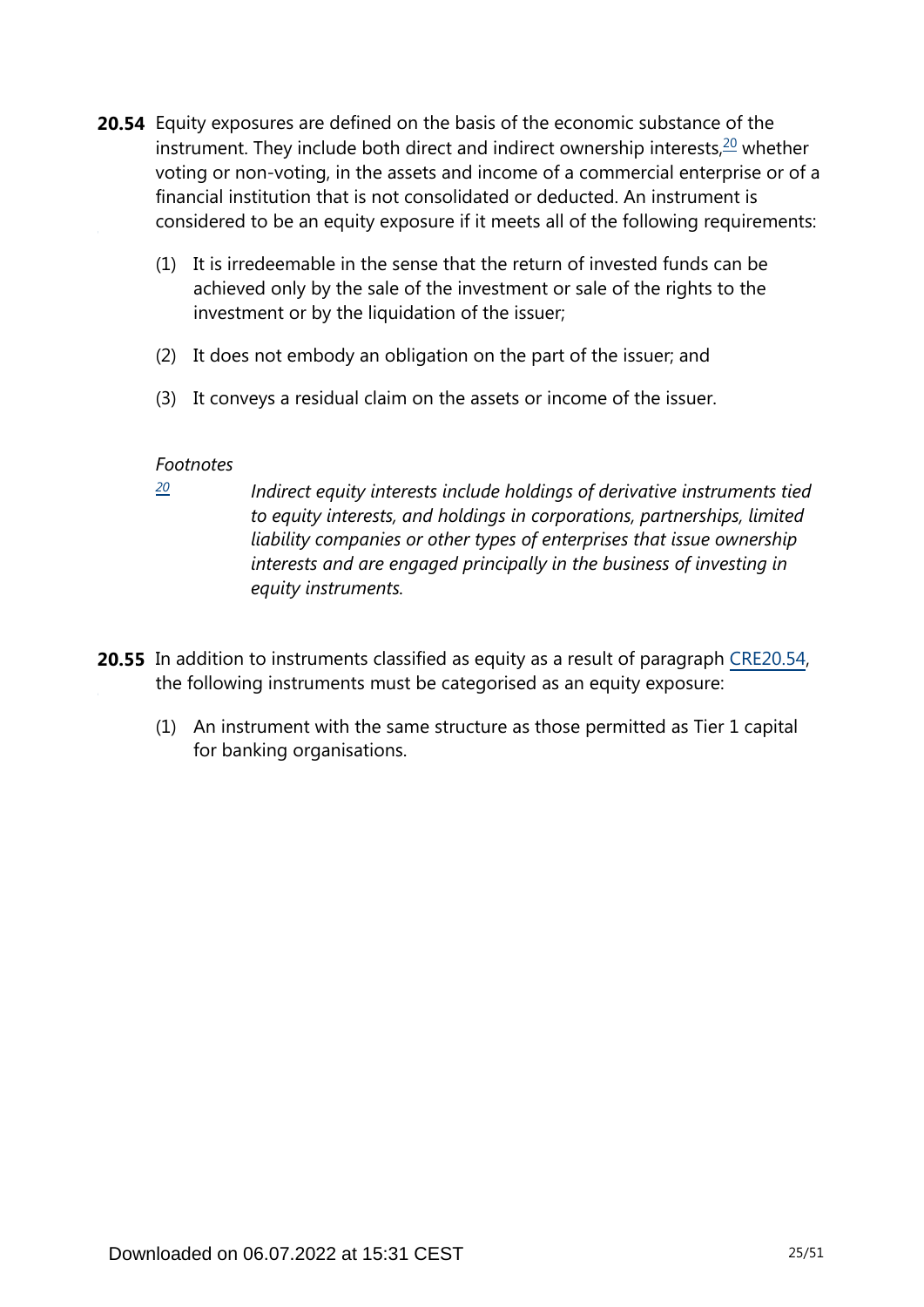- <span id="page-25-1"></span>(2) An instrument that embodies an obligation on the part of the issuer and meets any of the following conditions:
	- (a) The issuer may defer indefinitely the settlement of the obligation;
	- (b) The obligation requires (or permits at the issuer's discretion) settlement by issuance of a fixed number of the issuer's equity shares;
	- (c) The obligation requires (or permits at the issuer's discretion) settlement by issuance of a variable number of the issuer's equity shares and (ceteris paribus) any change in the value of the obligation is attributable to, comparable to, and in the same direction as, the change in the value of a fixed number of the issuer's equity shares; $21$  or,
	- (d) The holder has the option to require that the obligation be settled in equity shares, unless either (i) in the case of a traded instrument, the supervisor is content that the bank has demonstrated that the instrument trades more like the debt of the issuer than like its equity, or (ii) in the case of non-traded instruments, the supervisor is content that the bank has demonstrated that the instrument should be treated as a debt position. In cases (i) and (ii), the bank may decompose the risks for regulatory purposes, with the consent of the supervisor.

<span id="page-25-0"></span>*[21](#page-25-1)*

*For certain obligations that require or permit settlement by issuance of a variable number of the issuer's equity shares, the change in the monetary value of the obligation is equal to the change in the fair value of a fixed number of equity shares multiplied by a specified factor. Those obligations meet the conditions of item (c) if both the factor and the referenced number of shares are fixed. For example, an issuer may be required to settle an obligation by issuing shares with a value equal to three times the appreciation in the fair value of 1,000 equity shares. That obligation is considered to be the same as an obligation that requires settlement by issuance of shares equal to the appreciation in the fair value of 3,000 equity shares.*

<span id="page-25-4"></span><span id="page-25-3"></span><span id="page-25-2"></span>**20.56** Debt obligations and other securities, partnerships, derivatives or other vehicles structured with the intent of conveying the economic substance of equity ownership are considered an equity holding.<sup>[22](#page-26-0)</sup> This includes liabilities from which the return is linked to that of equities. $23$  Conversely, equity investments that are structured with the intent of conveying the economic substance of debt holdings or securitisation exposures would not be considered an equity holding. $24$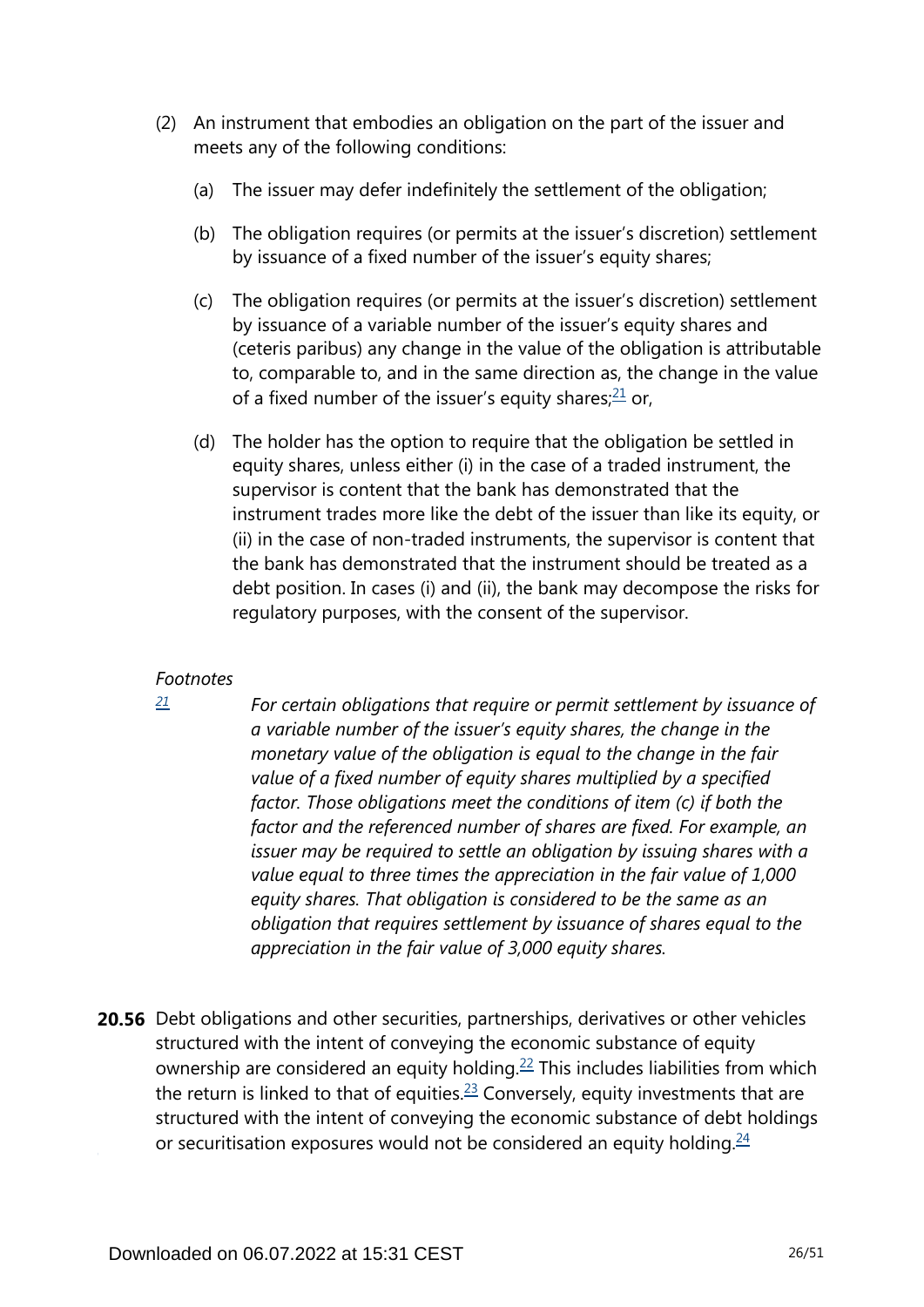- <span id="page-26-0"></span>*Equities that are recorded as a loan but arise from a debt/equity swap made as part of the orderly realisation or restructuring of the debt are included in the definition of equity holdings. However, these instruments may not attract a lower capital charge than would apply if the holdings remained in the debt portfolio. [22](#page-25-2)*
- <span id="page-26-1"></span>*Supervisors may decide not to require that such liabilities be included where they are directly hedged by an equity holding, such that the net position does not involve material risk. [23](#page-25-3)*
- <span id="page-26-2"></span>*The national supervisor has the discretion to re-characterise debt holdings as equites for regulatory purposes and to otherwise ensure the proper treatment of holdings under the supervisory review process, [SRP.](https://www.bis.org/basel_framework/standard/SRP.htm?tldate=20250101) [24](#page-25-4)*
- **20.57** Banks will assign a risk weight of 400% to speculative unlisted equity exposures described in [CRE20.58](https://www.bis.org/basel_framework/chapter/CRE/20.htm?tldate=20250101&inforce=20220101&published=20191215#paragraph_CRE_20_20220101_20_58) and a risk weight of 250% to all other equity holdings, with the exception of those equity holdings referred to in [CRE20.59.](https://www.bis.org/basel_framework/chapter/CRE/20.htm?tldate=20250101&inforce=20220101&published=20191215#paragraph_CRE_20_20220101_20_59)
- <span id="page-26-4"></span>**20.58** Speculative unlisted equity exposures are defined as equity investments in unlisted companies that are invested for short-term resale purposes or are considered venture capital or similar investments which are subject to price volatility and are acquired in anticipation of significant future capital gains.  $\frac{25}{5}$  $\frac{25}{5}$  $\frac{25}{5}$

## *Footnotes*

<span id="page-26-3"></span>*[25](#page-26-4)*

*For example, investments in unlisted equities of corporate clients with which the bank has or intends to establish a long-term business relationship and debt-equity swaps for corporate restructuring purposes would be excluded.*

**20.59** National supervisors may allow banks to assign a risk weight of 100% to equity holdings made pursuant to national legislated programmes that provide significant subsidies for the investment to the bank and involve government oversight and restrictions on the equity investments. Such treatment can only be accorded to equity holdings up to an aggregate of 10% of the bank's Total capital. Examples of restrictions are limitations on the size and types of businesses in which the bank is investing, allowable amounts of ownership interests, geographical location and other pertinent factors that limit the potential risk of the investment to the bank.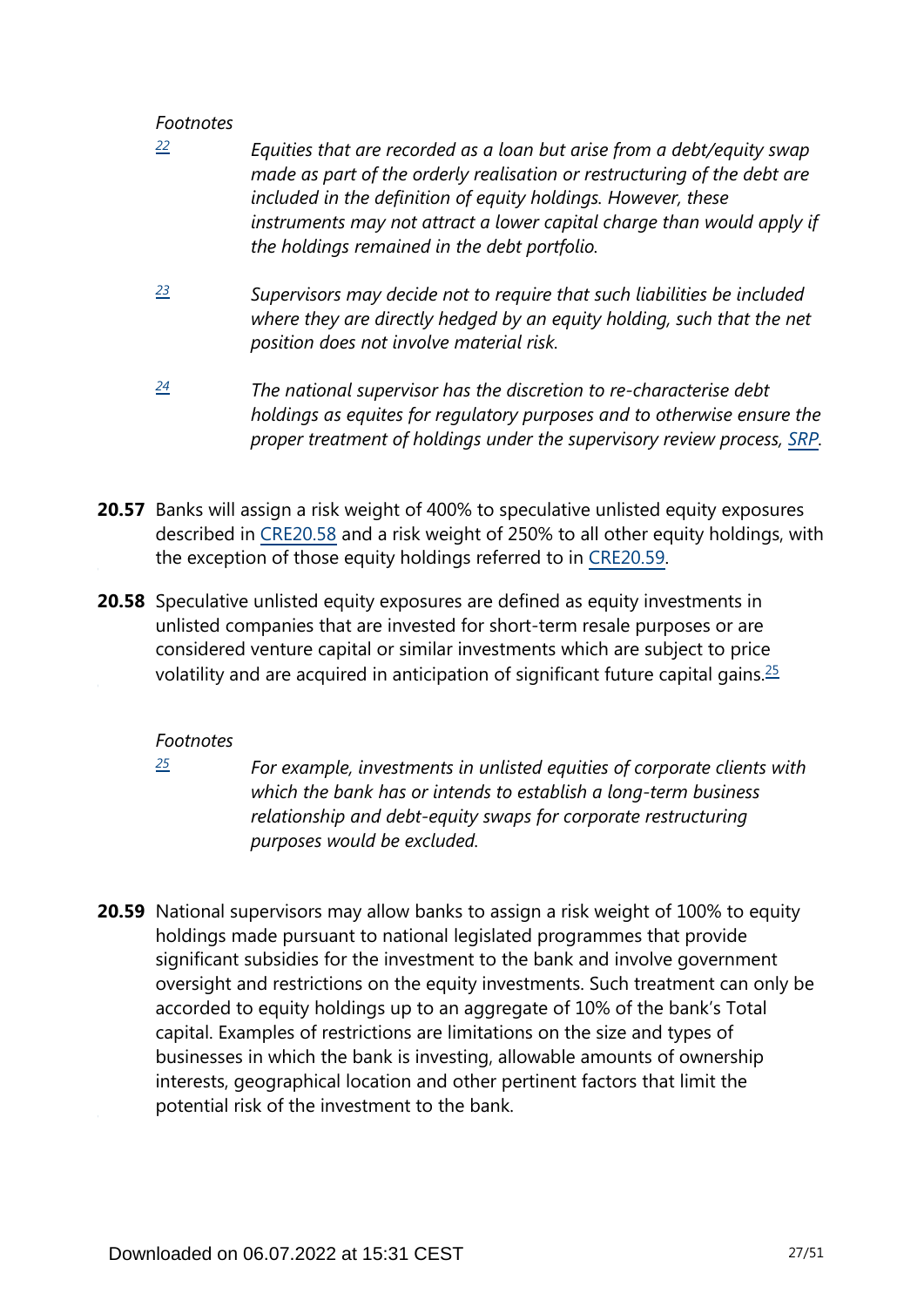**20.60** Banks will assign a risk weight of 150% to subordinated debt and capital instruments other than equities. Any liabilities that meet the definition of "other

TLAC liabilities" in [CAP30.3](https://www.bis.org/basel_framework/chapter/CAP/30.htm?tldate=20250101&inforce=20191215&published=20191215#paragraph_CAP_30_20191215_30_3) to [CAP30.5](https://www.bis.org/basel_framework/chapter/CAP/30.htm?tldate=20250101&inforce=20191215&published=20191215#paragraph_CAP_30_20191215_30_5) and that are not deducted from regulatory capital are considered to be subordinated debt for the purposes of this paragraph.

- **20.61** Notwithstanding the risk weights specified in [CRE20.57](https://www.bis.org/basel_framework/chapter/CRE/20.htm?tldate=20250101&inforce=20220101&published=20191215#paragraph_CRE_20_20220101_20_57) to [CRE20.60,](https://www.bis.org/basel_framework/chapter/CRE/20.htm?tldate=20250101&inforce=20220101&published=20191215#paragraph_CRE_20_20220101_20_60) the risk weight for investments in significant minority- or majority-owned and –controlled commercial entities depends upon the application of two materiality thresholds:
	- (1) for individual investments, 15% of the bank's capital; and
	- (2) for the aggregate of such investments, 60% of the bank's capital.
- **20.62** Investments in significant minority- or majority-owned and -controlled commercial entities below the materiality thresholds in [CRE20.61](https://www.bis.org/basel_framework/chapter/CRE/20.htm?tldate=20250101&inforce=20220101&published=20191215#paragraph_CRE_20_20220101_20_61) must be riskweighted as specified in [CRE20.54](https://www.bis.org/basel_framework/chapter/CRE/20.htm?tldate=20250101&inforce=20220101&published=20191215#paragraph_CRE_20_20220101_20_54) to [CRE20.60](https://www.bis.org/basel_framework/chapter/CRE/20.htm?tldate=20250101&inforce=20220101&published=20191215#paragraph_CRE_20_20220101_20_60). Investments in excess of the materiality thresholds must be risk-weighted at 1250%.

# **Retail exposure class**

- **20.63** The retail exposure class excludes exposures within the real estate exposure class. The retail exposure class includes the following types of exposures:
	- (1) exposures to an individual person or persons; and
	- (2) exposures to SMEs (as defined in [CRE20.47\)](https://www.bis.org/basel_framework/chapter/CRE/20.htm?tldate=20250101&inforce=20220101&published=20191215#paragraph_CRE_20_20220101_20_47) that meet the "regulatory retail" criteria set out in [CRE20.65\(](https://www.bis.org/basel_framework/chapter/CRE/20.htm?tldate=20250101&inforce=20220101&published=20191215#paragraph_CRE_20_20220101_20_65)1) to [CRE20.65](https://www.bis.org/basel_framework/chapter/CRE/20.htm?tldate=20250101&inforce=20220101&published=20191215#paragraph_CRE_20_20220101_20_65)(3) below. Exposures to SMEs that do not meet these criteria will be treated as corporate SMEs exposures under [CRE20.47.](https://www.bis.org/basel_framework/chapter/CRE/20.htm?tldate=20250101&inforce=20220101&published=20191215#paragraph_CRE_20_20220101_20_47)
- **20.64** Exposures within the retail exposure class will be treated according to [CRE20.65](https://www.bis.org/basel_framework/chapter/CRE/20.htm?tldate=20250101&inforce=20220101&published=20191215#paragraph_CRE_20_20220101_20_65) to [CRE20.67](https://www.bis.org/basel_framework/chapter/CRE/20.htm?tldate=20250101&inforce=20220101&published=20191215#paragraph_CRE_20_20220101_20_67) below. For the purpose of determining risk weighted assets, the retail exposure class consists of the follow three sets of exposures:
	- (1) "Regulatory retail" exposures that do not arise from exposures to "transactors" (as defined in [CRE20.66\)](https://www.bis.org/basel_framework/chapter/CRE/20.htm?tldate=20250101&inforce=20220101&published=20191215#paragraph_CRE_20_20220101_20_66).
	- (2) "Regulatory retail" exposures to "transactors".
	- (3) "Other retail" exposures.
- **20.65** "Regulatory retail" exposures are defined as retail exposures that meet all of the criteria listed below: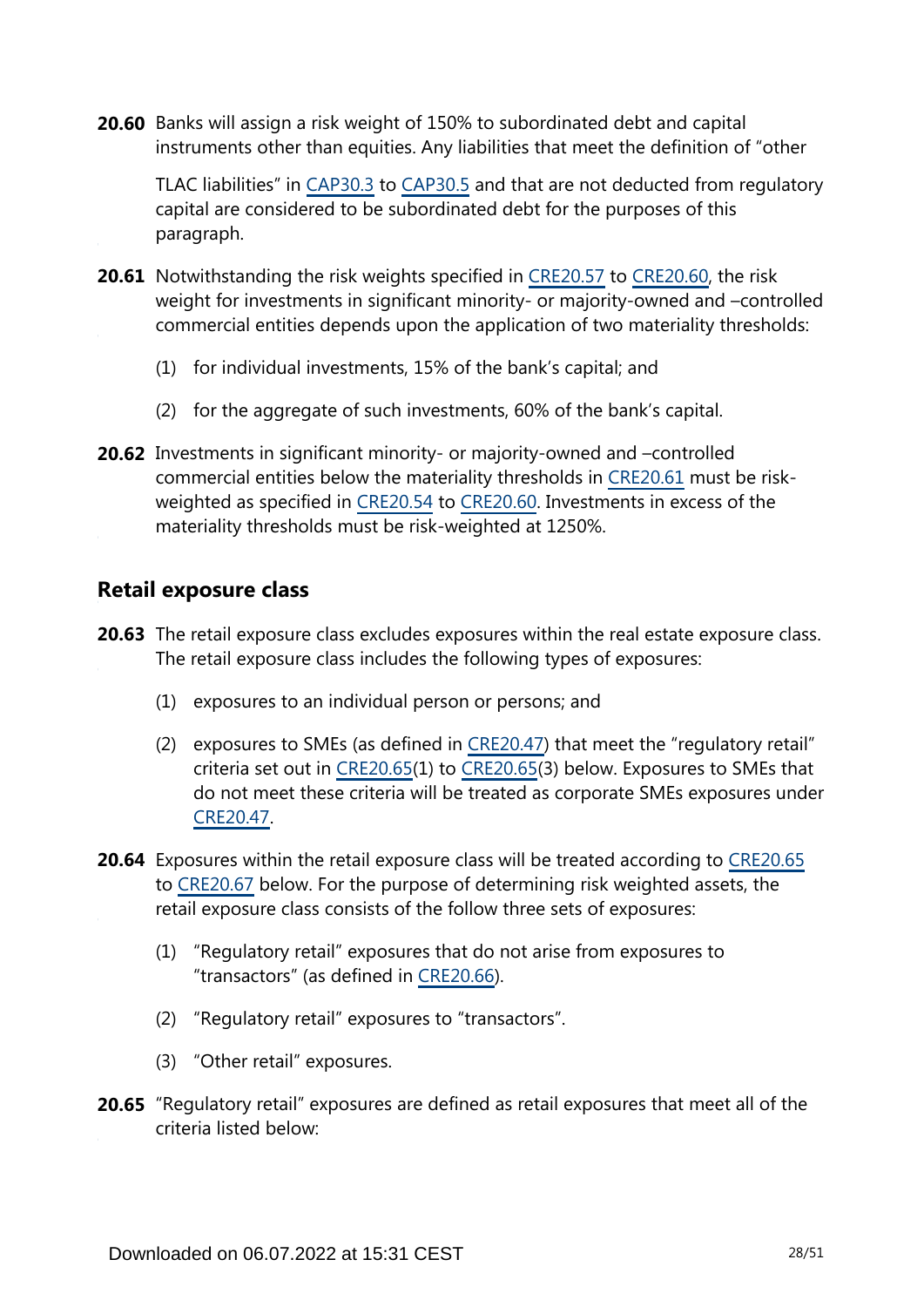- (1) Product criterion: the exposure takes the form of any of the following: revolving credits and lines of credit (including credit cards, charge cards and overdrafts), personal term loans and leases (eg instalment loans, auto loans and leases, student and educational loans, personal finance) and small business facilities and commitments. Mortgage loans, derivatives and other securities (such as bonds and equities), whether listed or not, are specifically excluded from this category.
- (2) Low value of individual exposures: the maximum aggregated exposure to one counterparty cannot exceed an absolute threshold of €1 million.
- <span id="page-28-3"></span><span id="page-28-2"></span>(3) Granularity criterion: no aggregated exposure to one counterparty $^{26}$  $^{26}$  $^{26}$  can exceed 0.2%<sup>[27](#page-28-1)</sup> of the overall regulatory retail portfolio, unless national supervisors have determined another method to ensure satisfactory diversification of the regulatory retail portfolio. Defaulted retail exposures are to be excluded from the overall regulatory retail portfolio when assessing the granularity criterion.

<span id="page-28-0"></span>*[26](#page-28-2)*

*Aggregated exposure means gross amount (ie not taking any credit risk mitigation into account) of all forms of retail exposures, excluding residential real estate exposures. In case of off-balance sheet claims, the gross amount would be calculated after applying credit conversion factors. In addition, "to one counterparty" means one or several entities that may be considered as a single beneficiary (eg in the case of a small business that is affiliated to another small business, the limit would apply to the bank's aggregated exposure on both businesses).*

- <span id="page-28-1"></span>*To apply the 0.2% threshold of the granularity criterion, banks must: first, identify the full set of exposures in the retail exposure class (as defined by [CRE20.63\)](https://www.bis.org/basel_framework/chapter/CRE/20.htm?tldate=20250101&inforce=20220101&published=20191215#paragraph_CRE_20_20220101_20_63); second, identify the subset of exposure that meet product criterion and do not exceed the threshold for the value of aggregated exposures to one counterparty (as defined by [CRE20.65\(](https://www.bis.org/basel_framework/chapter/CRE/20.htm?tldate=20250101&inforce=20220101&published=20191215#paragraph_CRE_20_20220101_20_65)1) and [CRE20.65\(](https://www.bis.org/basel_framework/chapter/CRE/20.htm?tldate=20250101&inforce=20220101&published=20191215#paragraph_CRE_20_20220101_20_65)2) respectively); and third, exclude any exposures that have a value greater than 0.2% of the subset before exclusions. [27](#page-28-3)*
- **20.66** "Transactors" are obligors in relation to facilities such as credit cards and charge cards where the balance has been repaid in full at each scheduled repayment date for the previous 12 months. Obligors in relation to overdraft facilities would also be considered as transactors if there has been no drawdown over the previous 12 months.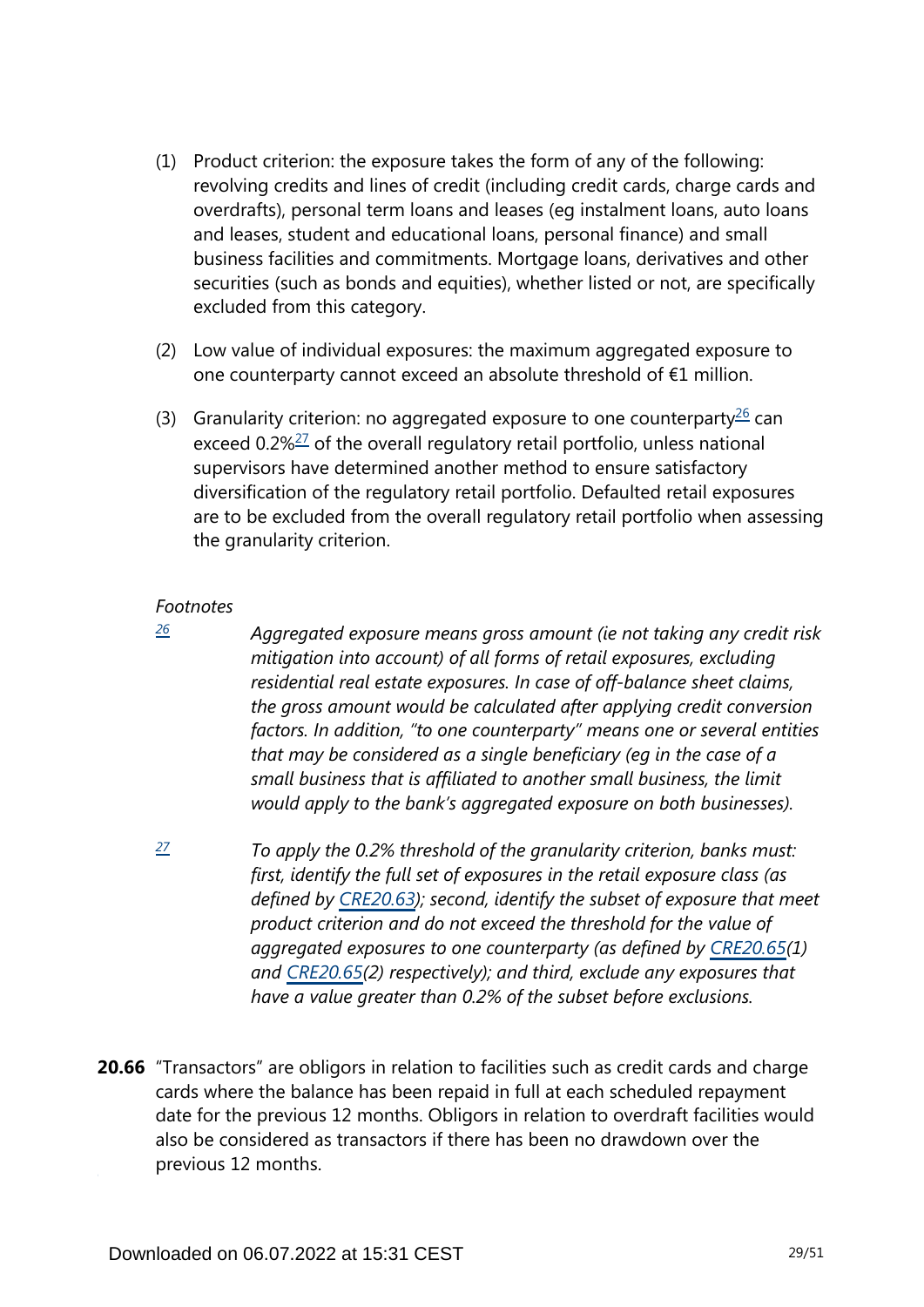- 20.67 "Other retail" exposures are defined as exposures to an individual person or persons that do not meet all of the regulatory retail criteria in [CRE20.65](https://www.bis.org/basel_framework/chapter/CRE/20.htm?tldate=20250101&inforce=20220101&published=20191215#paragraph_CRE_20_20220101_20_65).
- **20.68** The risk weights that apply to exposures in the retail asset class are as follows:
	- (1) Regulatory retail exposures that do not arise from exposures to transactors (as defined in [CRE20.66](https://www.bis.org/basel_framework/chapter/CRE/20.htm?tldate=20250101&inforce=20220101&published=20191215#paragraph_CRE_20_20220101_20_66)) will be risk weighted at 75%.
	- (2) Regulatory retail exposures that arise from exposures to transactors (as defined in [CRE20.66](https://www.bis.org/basel_framework/chapter/CRE/20.htm?tldate=20250101&inforce=20220101&published=20191215#paragraph_CRE_20_20220101_20_66)) will be risk weighted at 45%.
	- (3) Other retail exposures will be risk weighted at 100%.

# **Real estate exposure class**

- **20.69** Real estate is immovable property that is land, including agricultural land and forest, or anything treated as attached to land, in particular buildings, in contrast to being treated as movable/personal property. The real estate exposure asset class consists of:
	- (1) Exposures secured by real estate that are classified as "regulatory real estate" exposures.
	- (2) Exposures secured by real estate that are classified as "other real estate" exposures.
	- (3) Exposures that are classified as "land acquisition, development and construction" (ADC) exposures.
- **20.70** "Regulatory real estate" exposures consist of:
	- (1) "Regulatory residential real estate" exposures that are not "materially dependent on cash flows generated by the property".
	- (2) "Regulatory residential real estate" exposures that are "materially dependent on cash flows generated by the property".
	- (3) "Regulatory commercial real estate" exposures that are not "materially dependent on cash flows generated by the property".
	- (4) "Regulatory commercial real estate" exposures that are "materially dependent on cash flows generated by the property".

#### **Regulatory real estate exposures**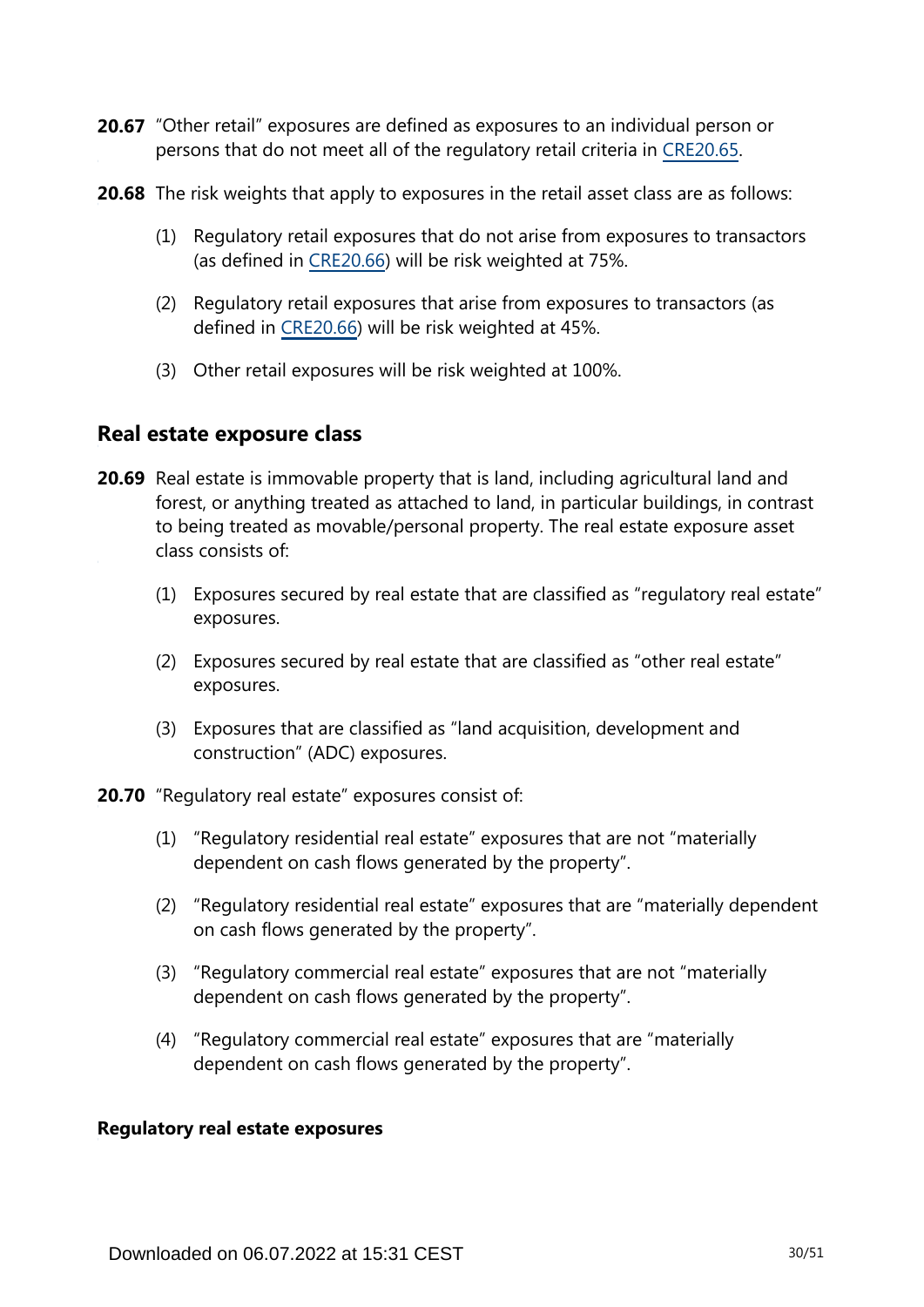# For an exposure secured by real estate to be classified as a "regulatory real estate" exposure, the loan must meet the following requirements:

- (1) Finished property: the exposure must be secured by a fully completed immovable property. This requirement does not apply to forest and agricultural land. Subject to national discretion, supervisors may allow this criteria to be met by loans to individuals that are secured by residential property under construction or land upon which residential property would be constructed, provided that: (i) the property is a one-to-four family residential housing unit that will be the primary residence of the borrower and the lending to the individual is not, in effect, indirectly financing land acquisition, development and construction exposures described in [CRE20.90](https://www.bis.org/basel_framework/chapter/CRE/20.htm?tldate=20250101&inforce=20220101&published=20191215#paragraph_CRE_20_20220101_20_90); or (ii) sovereign or PSEs involved have the legal powers and ability to ensure that the property under construction will be finished.
- (2) Legal enforceability: any claim on the property taken must be legally enforceable in all relevant jurisdictions. The collateral agreement and the legal process underpinning it must be such that they provide for the bank to realise the value of the property within a reasonable time frame.
- <span id="page-30-0"></span>(3) Claims over the property: the loan is a claim over the property where the lender bank holds a first lien over the property, or a single bank holds the first lien and any sequentially lower ranking lien(s) (ie there is no intermediate lien from another bank) over the same property. However, in jurisdictions where junior liens provide the holder with a claim for collateral that is legally enforceable and constitute an effective credit risk mitigant, junior liens held by a different bank than the one holding the senior lien may also be recognised. $28$  In order to meet the above requirements, the national frameworks governing liens should ensure the following: (i) each bank holding a lien on a property can initiate the sale of the property independently from other entities holding a lien on the property; and (ii) where the sale of the property is not carried out by means of a public auction, entities holding a senior lien take reasonable steps to obtain a fair market value or the best price that may be obtained in the circumstances when exercising any power of sale on their own (ie it is not possible for the entity holding the senior lien to sell the property on its own at a discounted value in detriment of the junior lien). $\frac{29}{2}$  $\frac{29}{2}$  $\frac{29}{2}$
- <span id="page-30-1"></span>(4) Ability of the borrower to repay: the borrower must meet the requirements set according to [CRE20.73](https://www.bis.org/basel_framework/chapter/CRE/20.htm?tldate=20250101&inforce=20220101&published=20191215#paragraph_CRE_20_20220101_20_73).

# **20.71**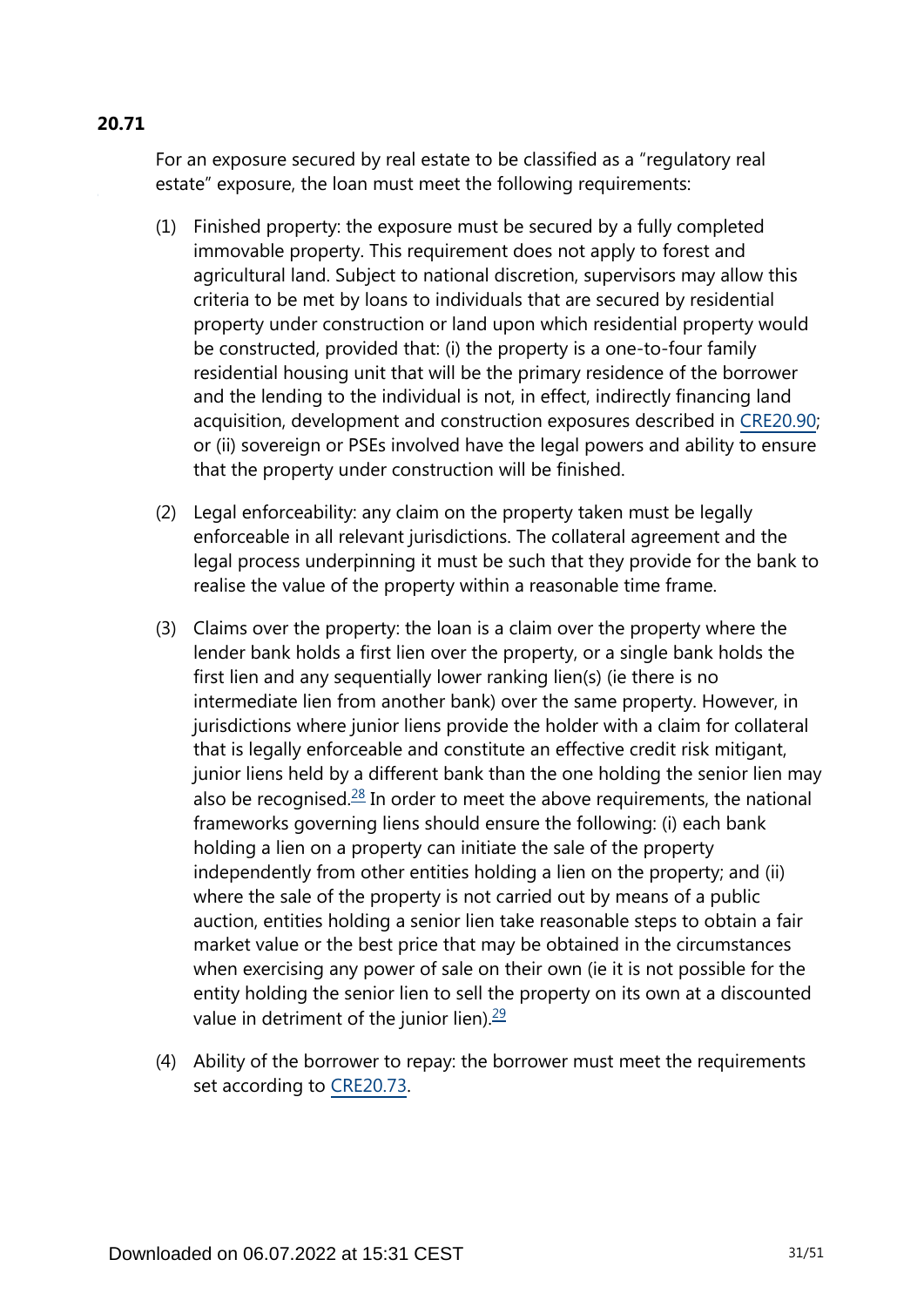- (5) Prudent value of property: the property must be valued according to the criteria in [CRE20.74](https://www.bis.org/basel_framework/chapter/CRE/20.htm?tldate=20250101&inforce=20220101&published=20191215#paragraph_CRE_20_20220101_20_74) to [CRE20.76](https://www.bis.org/basel_framework/chapter/CRE/20.htm?tldate=20250101&inforce=20220101&published=20191215#paragraph_CRE_20_20220101_20_76) for determining the value in the loan-tovalue ratio (LTV). Moreover, the value of the property must not depend materially on the performance of the borrower.
- (6) Required documentation: all the information required at loan origination and for monitoring purposes must be properly documented, including information on the ability of the borrower to repay and on the valuation of the property.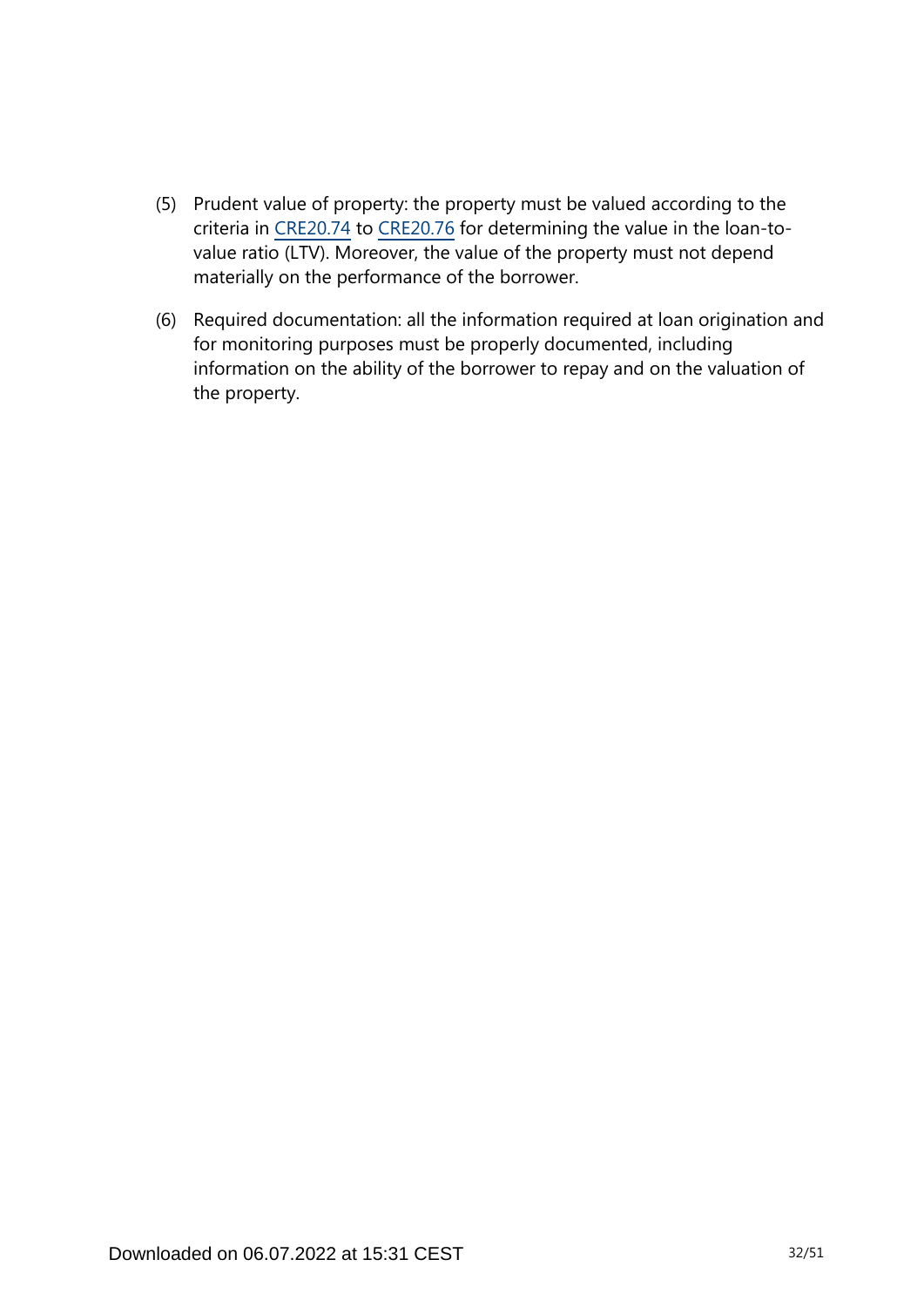<span id="page-32-0"></span>*[28](#page-30-0)*

*Likewise, this would apply to junior liens held by the same bank that holds the senior lien in case there is an intermediate lien from another*  bank (ie the senior and junior liens held by the bank are not in *sequential ranking order).*

<span id="page-32-1"></span>*In certain jurisdictions, the majority of bank loans to individuals for the purchase of residential property are not provided as mortgages in legal form. Instead, they are typically provided as loans that are guaranteed by a highly rated monoline guarantor that is required to repay the bank in full if the borrower defaults, and where the bank has legal right to take a mortgage on the property in the event that the guarantor fails. These loans may be treated as residential real estate exposures (rather than guaranteed loans) if the following additional conditions are met: [29](#page-30-1)*

- *(a) the borrower shall be contractually committed not to grant any mortgage lien without the consent of the bank that granted the loan;*
- *(b) the guarantor shall be either a bank or a financial institution subject to capital requirements comparable to those applied to banks or an insurance undertaking;*
- *(c) the guarantor shall establish a fully-funded mutual guarantee fund or equivalent protection for insurance undertakings to absorb credit risk losses, whose calibration shall be periodically reviewed by its supervisors and subject to periodic stress testing; and*
- *(d) the bank shall be contractually and legally allowed to take a mortgage on the property in the event that the guarantor fails.*
- **20.72** The risk weights for regulatory real estate exposures will apply to jurisdictions where structural factors result in sustainably low credit losses associated with the exposures to the real estate market. National supervisors should evaluate whether the risk weights in the corresponding risk weight tables are too low for these types of exposures in their jurisdictions based on default experience and other factors such as market price stability. Supervisors may require banks in their jurisdictions to increase these risk weights as appropriate.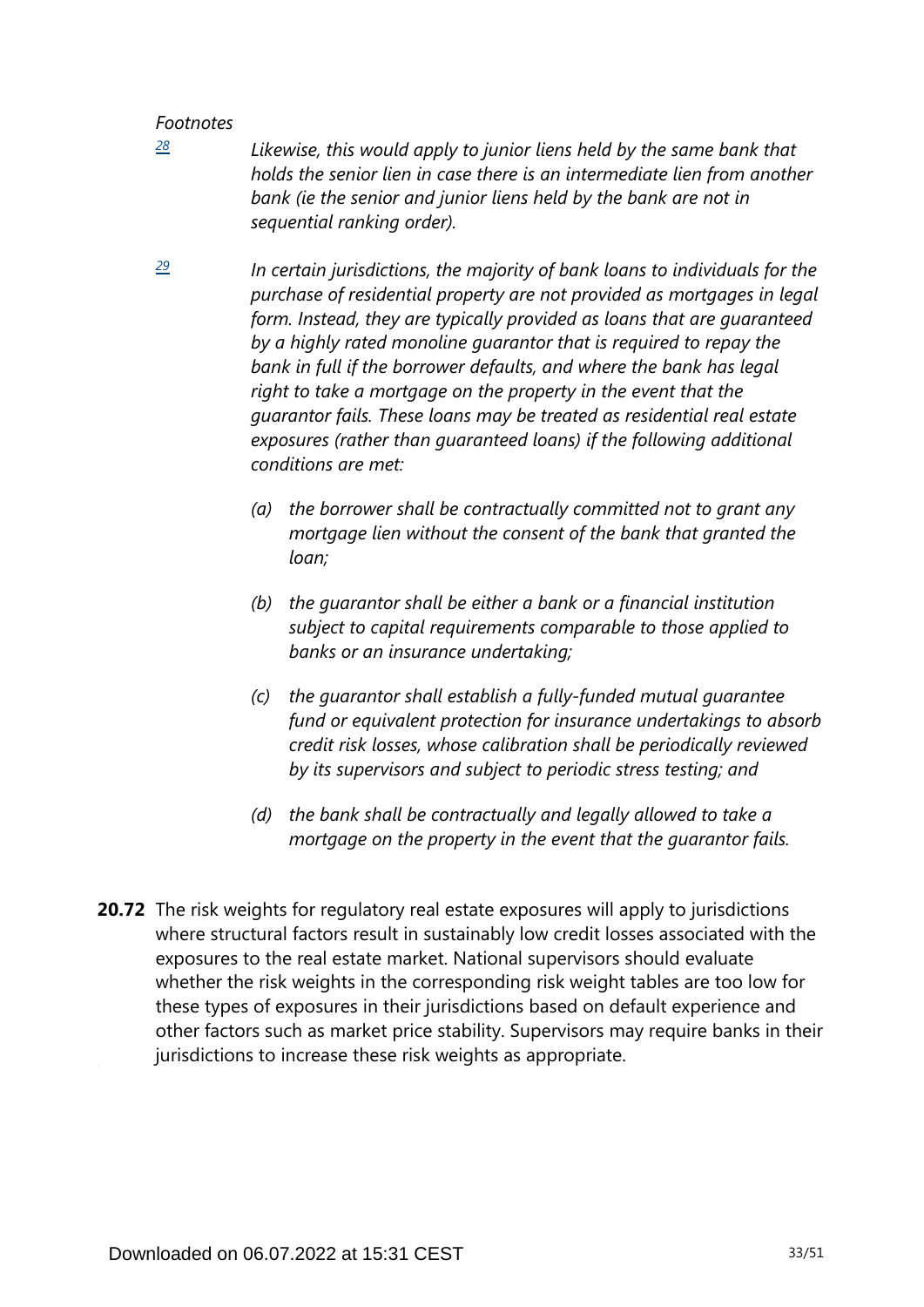<span id="page-33-1"></span>**20.73** National supervisors should ensure that banks put in place underwriting policies with respect to the granting of mortgage loans that include the assessment of the ability of the borrower to repay. Underwriting policies must define a metric(s) (such as the loan's debt service coverage ratio) and specify its (their)

corresponding relevant level(s) to conduct such assessment.<sup>[30](#page-33-0)</sup> Underwriting policies must also be appropriate when the repayment of the mortgage loan depends materially on the cash flows generated by the property, including relevant metrics (such as an occupancy rate of the property). National supervisors may provide guidance on appropriate definitions and levels for these metrics in their jurisdictions.

#### *Footnotes*

<span id="page-33-0"></span>*[30](#page-33-1)*

*Metrics and levels for measuring the ability to repay should mirror the Financial Stability Board (FSB) Principles for sound residential mortgage underwriting practices (April 2012).*

- **20.74** The LTV is the amount of the loan divided by the value of the property. When calculating the LTV, the loan amount will be reduced as the loan amortises. The value of the property will be maintained at the value measured at origination, with the following exceptions:
	- (1) The national supervisors elect to require banks to revise the property value downward. If the value has been adjusted downwards, a subsequent upwards adjustment can be made but not to a higher value than the value at origination.
	- (2) The value must be adjusted if an extraordinary, idiosyncratic event occurs resulting in a permanent reduction of the property value.
	- (3) Modifications made to the property that unequivocally increase its value could also be considered in the LTV.
- <span id="page-33-3"></span><span id="page-33-2"></span>**20.75** The LTV must be prudently calculated in accordance with the following requirements:
	- (1) Amount of the loan: includes the outstanding loan amount and any undrawn committed amount of the mortgage loan. $31$  The loan amount must be calculated gross of any provisions and other risk mitigants, except for pledged deposits accounts with the lending bank that meet all requirements for on-balance sheet netting and have been unconditionally and irrevocably pledged for the sole purposes of redemption of the mortgage loan. $32$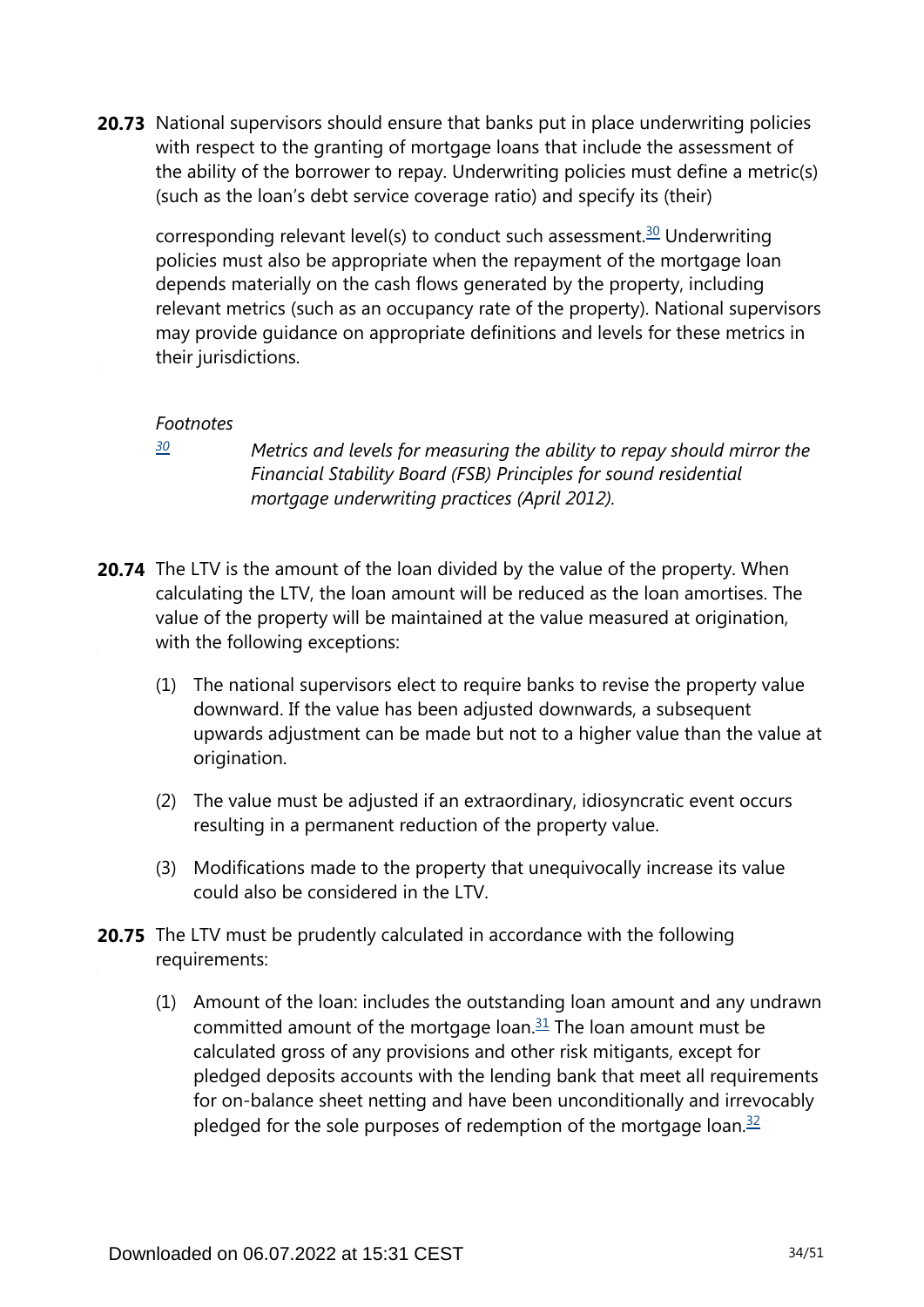<span id="page-34-1"></span><span id="page-34-0"></span>(2) Value of the property: the valuation must be appraised independently  $33$ using prudently conservative valuation criteria. To ensure that the value of the property is appraised in a prudently conservative manner, the valuation must exclude expectations on price increases and must be adjusted to take into account the potential for the current market price to be significantly above the value that would be sustainable over the life of the loan. National supervisors should provide guidance setting out prudent valuation criteria where such guidance does not already exist under national law. If a market value can be determined, the valuation should not be higher than the market value $\frac{34}{5}$  $\frac{34}{5}$  $\frac{34}{5}$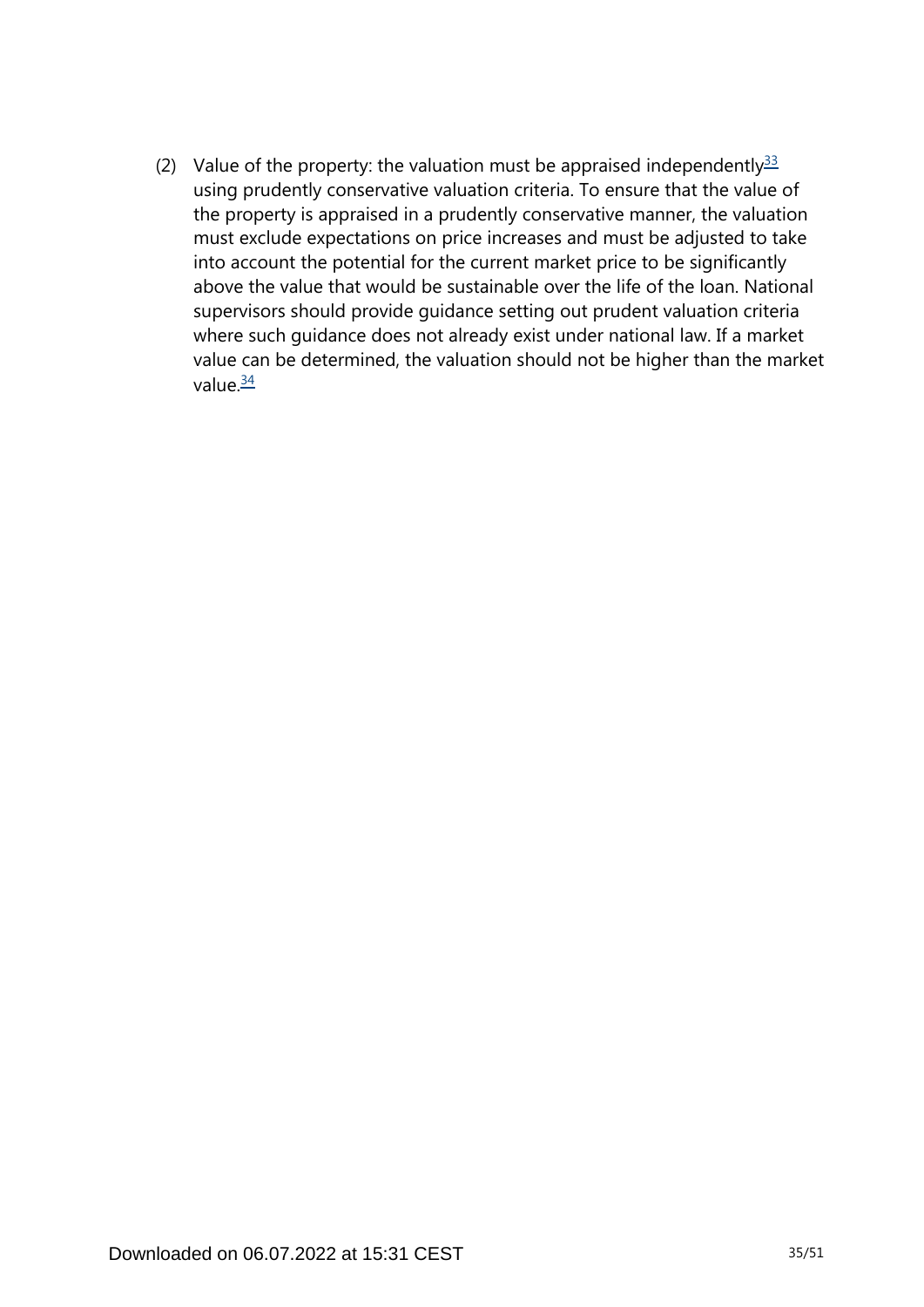<span id="page-35-0"></span>*[31](#page-33-2)*

*If a bank grants different loans secured by the same property and they are sequential in ranking order (ie there is no intermediate lien from another bank), the different loans should be considered as a single exposure for risk-weighting purposes, and the amount of the loans should be added to calculate the LTV.*

- <span id="page-35-1"></span>*In jurisdictions where junior liens held by a different bank than that holding the senior lien are recognised (in accordance with [CRE20.71\)](https://www.bis.org/basel_framework/chapter/CRE/20.htm?tldate=20250101&inforce=20220101&published=20191215#paragraph_CRE_20_20220101_20_71), the loan amount of the junior liens must include all other loans secured with liens of equal or higher ranking than the bank's lien securing the loan for purposes of defining the LTV bucket and risk weight for the junior lien. If there is insufficient information for ascertaining the ranking of the other liens, the bank should assume that these liens rank pari passu with the junior lien held by the bank. This treatment does not apply to exposures that are risk weighted according to the loan splitting approach [CRE20.83](https://www.bis.org/basel_framework/chapter/CRE/20.htm?tldate=20250101&inforce=20220101&published=20191215#paragraph_CRE_20_20220101_20_83) and [CRE20.86,](https://www.bis.org/basel_framework/chapter/CRE/20.htm?tldate=20250101&inforce=20220101&published=20191215#paragraph_CRE_20_20220101_20_86) where the junior lien would be taken into account in the calculation of the value of the property. The bank will first determine the "base" risk weight based on Tables 11, 12, 13 or 14 as applicable and adjust the "base" risk weight by a multiplier of 1.25, for application to the loan amount of the junior lien. If the "base" risk weight corresponds to the lowest LTV bucket, the multiplier will not be applied. The resulting risk weight of multiplying the "base" risk weight by 1.25 will be capped at the risk weight applied to the exposure when the requirements in [CRE20.71](https://www.bis.org/basel_framework/chapter/CRE/20.htm?tldate=20250101&inforce=20220101&published=20191215#paragraph_CRE_20_20220101_20_71) are not met. [32](#page-33-3)*
- <span id="page-35-2"></span>*The valuation must be done independently from the bank's mortgage acquisition, loan processing and loan decision process. [33](#page-34-0)*
- <span id="page-35-3"></span>*In the case where the mortgage loan is financing the purchase of the property, the value of the property for LTV purposes will not be higher than the effective purchase price. [34](#page-34-1)*
- **20.76** A guarantee or financial collateral may be recognised as a credit risk mitigant in relation to exposures secured by real estate if it qualifies as eligible collateral under the credit risk mitigation framework. This may include mortgage insurance  $35$  if it meets the operational requirements of the credit risk mitigation framework for a guarantee. Banks may recognise these risk mitigants in calculating the exposure amount; however, the LTV bucket and risk weight to be applied to the exposure amount must be determined before the application of the appropriate credit risk mitigation technique.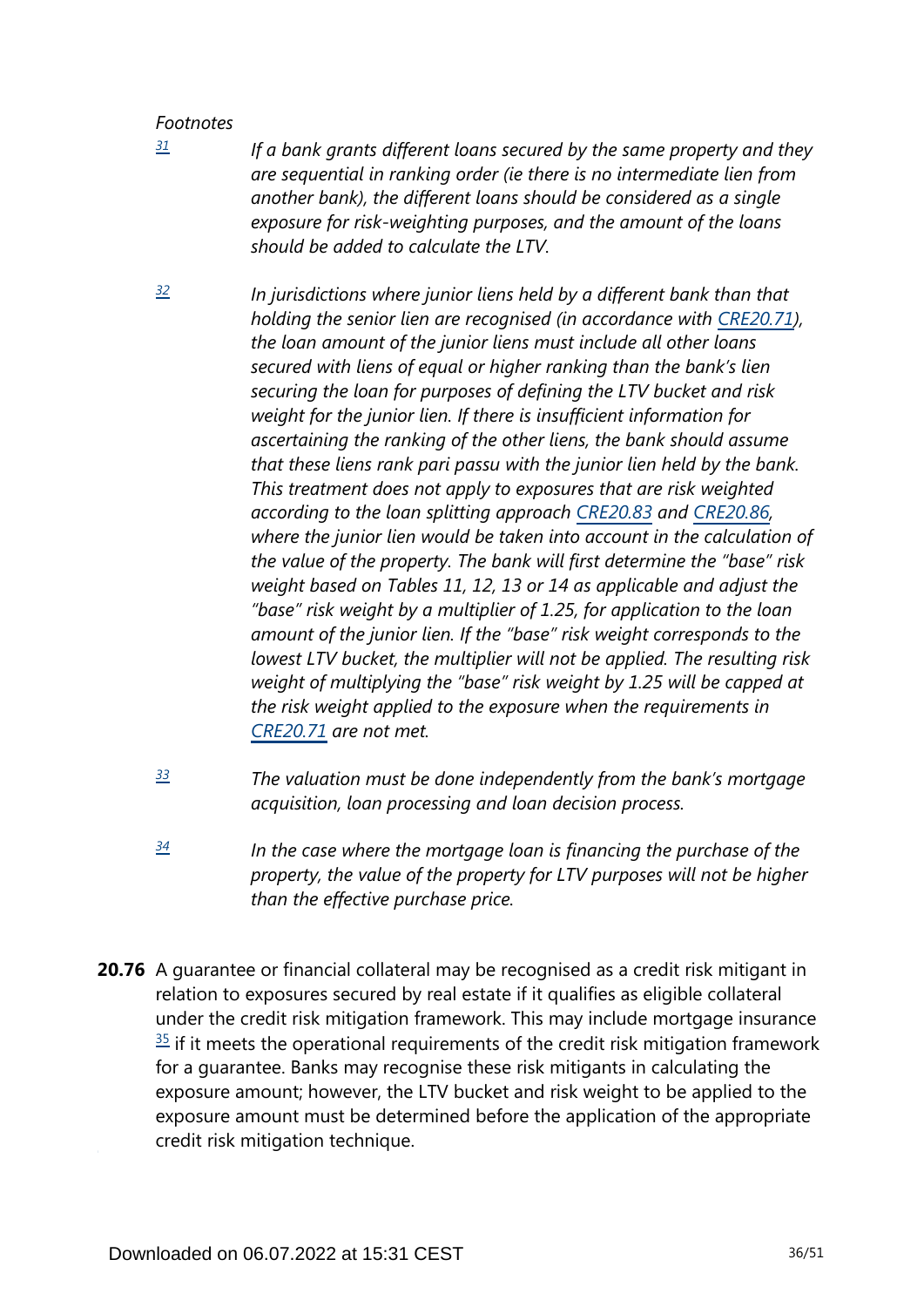*[35](#page-0-0)*

*A bank's use of mortgage insurance should mirror the FSB Principles for sound residential mortgage underwriting (April 2012).*

### <span id="page-36-0"></span>**Definition of "regulatory residential real estate" exposures**

<span id="page-36-2"></span>**20.77** A "regulatory residential real estate" exposure is a regulatory real estate exposure that is secured by a property that has the nature of a dwelling and satisfies all applicable laws and regulations enabling the property to be occupied for housing purposes (ie residential property). $36$ 

#### *Footnotes*

<span id="page-36-1"></span>*[36](#page-36-2)*

*For residential property under construction described in [CRE20.71\(](https://www.bis.org/basel_framework/chapter/CRE/20.htm?tldate=20250101&inforce=20220101&published=20191215#paragraph_CRE_20_20220101_20_71)1), this means there should be an expectation that the property will satisfy all applicable laws and regulations enabling the property to be occupied for housing purposes.*

#### **Definition of "regulatory commercial real estate" exposures**

**20.78** A "regulatory commercial real estate" exposure is regulatory real estate exposure that is not a regulatory residential real estate exposure.

# **Definition of exposures that are "materially dependent on cash flows generated by the property"**

**20.79** Regulatory real estate exposures (both residential and commercial) are classified as exposures that are "materially dependent on cash flows generated by the property" when the prospects for servicing the loan materially depend on the cash flows generated by the property securing the loan rather than on the underlying capacity of the borrower to service the debt from other sources. The primary source of these cash flows would generally be lease or rental payments, or the sale of the property. The distinguishing characteristic of these exposures compared to other regulatory real estate exposures is that both the servicing of the loan and the prospects for recovery in the event of default depend materially on the cash flows generated by the property securing the exposure.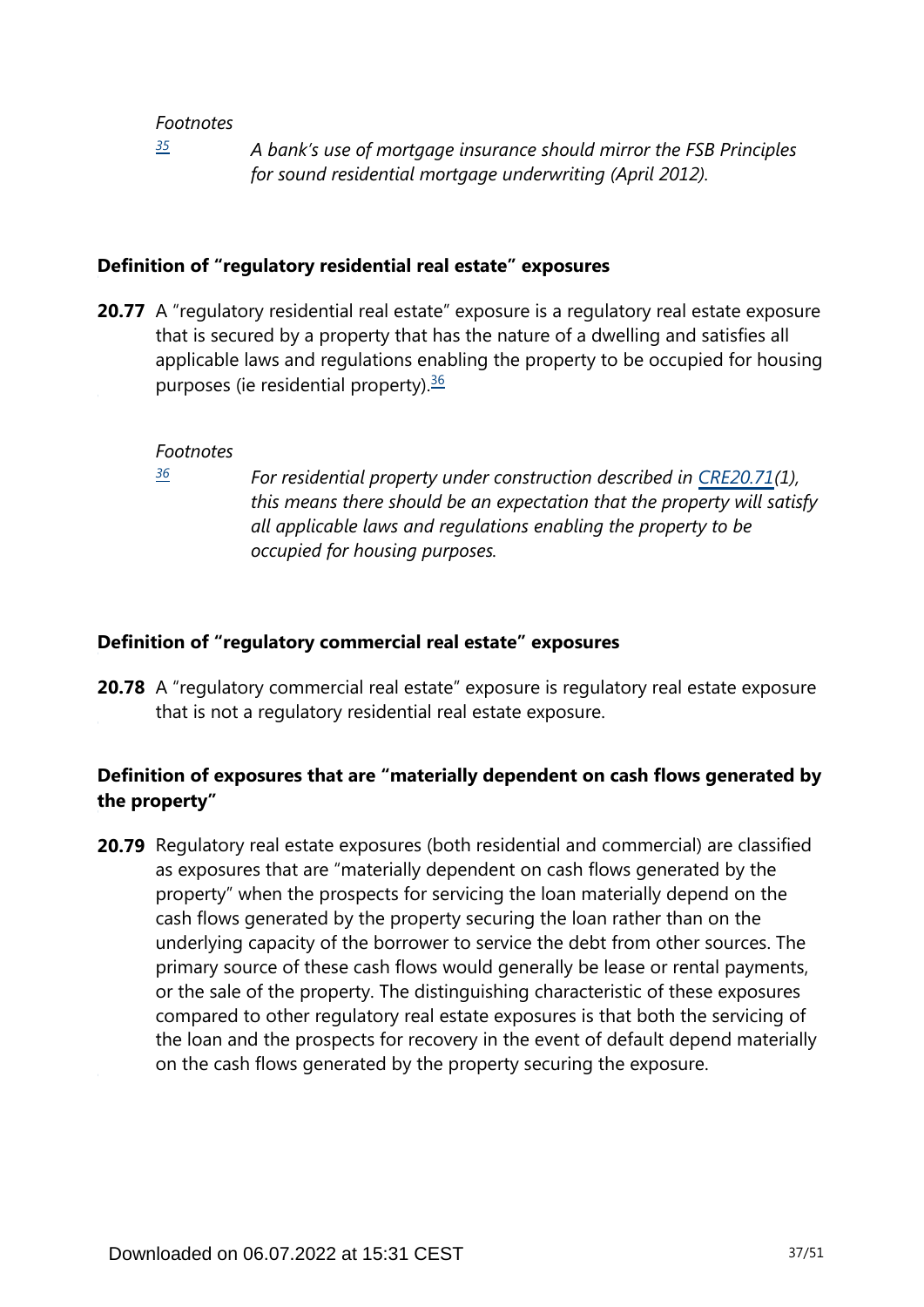**20.80** It is expected that the material dependence condition, set out in [CRE20.79](https://www.bis.org/basel_framework/chapter/CRE/20.htm?tldate=20250101&inforce=20220101&published=20191215#paragraph_CRE_20_20220101_20_79) above, would predominantly apply to loans to corporates, SMEs or SPVs, but is not restricted to those borrower types. As an example, a loan may be considered materially dependent if more than 50% of the income from the borrower used in the bank's assessment of its ability to service the loan is from cash flows generated by the residential property. National supervisors may provide further

guidance setting out criteria on how material dependence should be assessed for specific exposure types.

- **20.81** As exceptions to the definition contained in [CRE20.79](https://www.bis.org/basel_framework/chapter/CRE/20.htm?tldate=20250101&inforce=20220101&published=20191215#paragraph_CRE_20_20220101_20_79) above, the following types of regulatory real estate exposures are not classified as exposures that are materially dependent on cash flows generated by the property:
	- (1) An exposure secured by a property that is the borrower's primary residence;
	- (2) An exposure secured by an income-producing residential housing unit, to an individual who has mortgaged less than a certain number of properties or housing units, as specified by national supervisors;
	- (3) An exposure secured by residential real estate property to associations or cooperatives of individuals that are regulated under national law and exist with the only purpose of granting its members the use of a primary residence in the property securing the loans; and
	- (4) An exposure secured by residential real estate property to public housing companies and not-for-profit associations regulated under national law that exist to serve social purposes and to offer tenants long-term housing.

# **Risk weights for regulatory residential real estate exposures that are not materially dependent on cash flows generated by the property**

**20.82** For regulatory residential real estate exposures that are not materially dependent on cash flow generated by the property, the risk weight to be assigned to the total exposure amount will be determined based on the exposure's LTV ratio in Table 11 below. The use of the risk weights in Table 11 is referred to as the "whole loan" approach.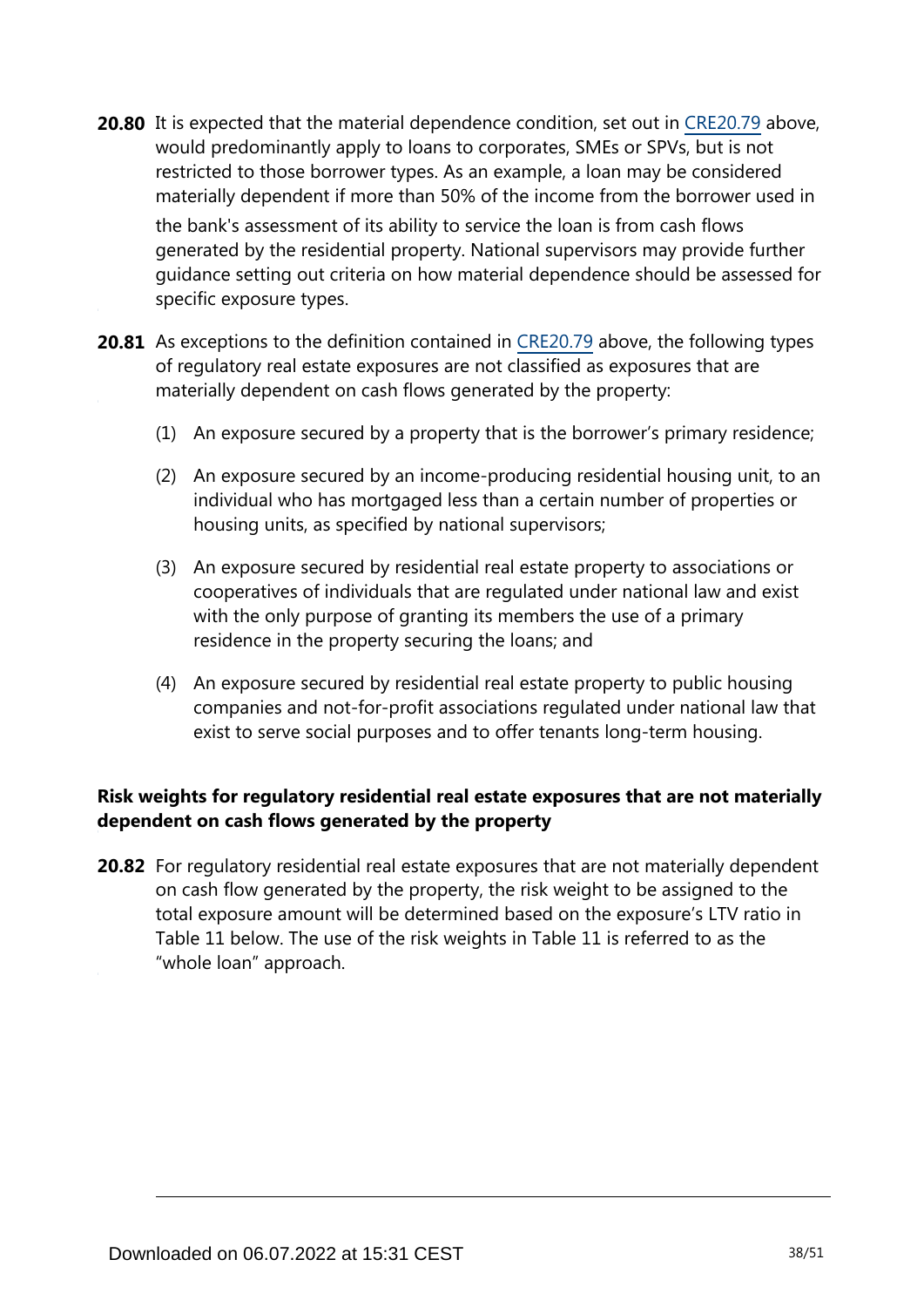Whole loan approach risk weights for regulatory residential real estate exposures that are not materially dependent on cash flows generated by the property Table 11

|                       | $LTV \leq$<br>50% | $50\% <$<br>$LTV \leq$<br>60% | $60\% < LTV$<br>$\leq 80\%$ | $80\% < LTV$<br>$\leq 90\%$ | $90\% <$ LTV $\leq$<br>100% | $LTV$ ><br>100% |
|-----------------------|-------------------|-------------------------------|-----------------------------|-----------------------------|-----------------------------|-----------------|
| <b>Risk</b><br>weight | 20%               | 25%                           | 30%                         | 40%                         | 50%                         | 70%             |

- <span id="page-38-0"></span>**20.83** As an alternative to the whole loan approach for regulatory residential real estate exposures that are not materially dependent on cash flows generated by the property, jurisdictions may apply the "loan splitting" approach. Under the loan splitting approach, the risk weight of 20% is applied to the part of the exposure up to 55% of the property value and the risk weight of the counterparty (as prescribed in [CRE20.89](https://www.bis.org/basel_framework/chapter/CRE/20.htm?tldate=20250101&inforce=20220101&published=20191215#paragraph_CRE_20_20220101_20_89)(1)) is applied to the residual exposure.<sup>[37](#page-39-0)</sup> Where there are liens on the property that are not held by the bank, the treatment is as follows:
	- (1) Where a bank holds the junior lien and there are senior liens not held by the bank, to determine the part of the bank's exposure that is eligible for the 20% risk weight, the amount of 55% of the property value should be reduced by the amount of the senior liens not held by the bank. For example, for a loan of €70,000 to an individual secured on a property valued at €100,000, where there is also a senior ranking lien of €10,000 held by another institution, the bank will apply a risk weight of 20% to  $\epsilon$ 45,000 (=max  $(655,000 - 10,000, 0)$  of the exposure and, according to [CRE20.89\(](https://www.bis.org/basel_framework/chapter/CRE/20.htm?tldate=20250101&inforce=20220101&published=20191215#paragraph_CRE_20_20220101_20_89)1), a risk weight of 75% to the residual exposure of €25,000.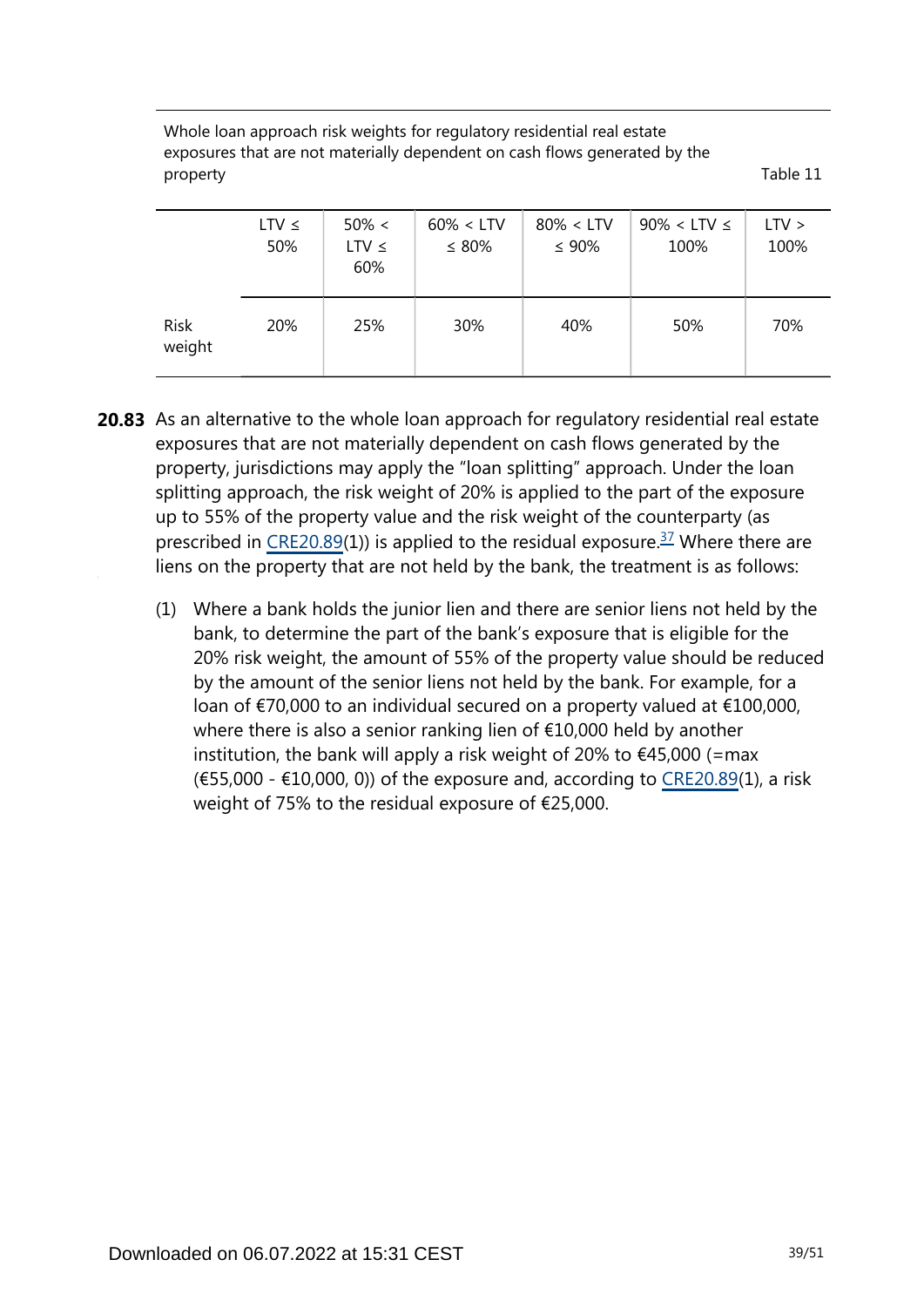(2) Where liens not held by the bank rank pari passu with the bank's lien, to determine the part of the bank's exposure that is eligible for the 20% risk weight, the amount of 55% of the property value, reduced by the amount of more senior liens not held by the bank (if any), should be reduced by the product of: (i) 55% of the property value, reduced by the amount of any senior liens (if any, both held by the bank and held by other institutions); and (ii) the amount of liens not held by the bank that rank pari passu with the bank's lien divided by the sum of all pari passu liens. For example, for a loan of €70,000 to an individual secured on a property valued at €100,000, where there is also a pari passu ranking lien of €10,000 held by another institution, the bank will apply a risk weight of 20% to  $\epsilon$ 48,125 (= $\epsilon$ 55,000 -  $\epsilon$ 55,000 \* €10,000/€80,000) of the exposure and, according to [CRE20.89\(](https://www.bis.org/basel_framework/chapter/CRE/20.htm?tldate=20250101&inforce=20220101&published=20191215#paragraph_CRE_20_20220101_20_89)1), a risk weight of 75% to the residual exposure of €21,875. If both the loan and the bank's lien is only €30,000 and there is additionally a more senior lien of

 $\epsilon$ 10,000 not held by the bank, the property value remaining available is €33,750 (= (€55,000 - €10,000) - ((€55,000 - €10,000) \* €10,000/(€10,000+ €30,000)), and the bank will apply a risk weight of 20% to €30,000.

#### <span id="page-39-0"></span>*Footnotes*

*[37](#page-38-0)*

*For example, for a loan of €70,000 to an individual secured on a property valued at €100,000, the bank will apply a risk weight of 20% to €55,000 of the exposure and, according to [CRE20.89](https://www.bis.org/basel_framework/chapter/CRE/20.htm?tldate=20250101&inforce=20220101&published=20191215#paragraph_CRE_20_20220101_20_89)(1), a risk weight of 75% to the residual exposure of €15,000. This gives total risk weighted assets for the exposure of €22,250 =(0.20 \* €55,000) + (0.75 \* €15,000).*

# **Risk weights for regulatory residential real estate exposures that are materially dependent on cash flows generated by the property**

**20.84** For regulatory residential real estate exposures that are materially dependent on cash flows generated by the property, the risk weight to be assigned to the total exposure amount will be determined based on the exposure's LTV ratio in Table 12 below.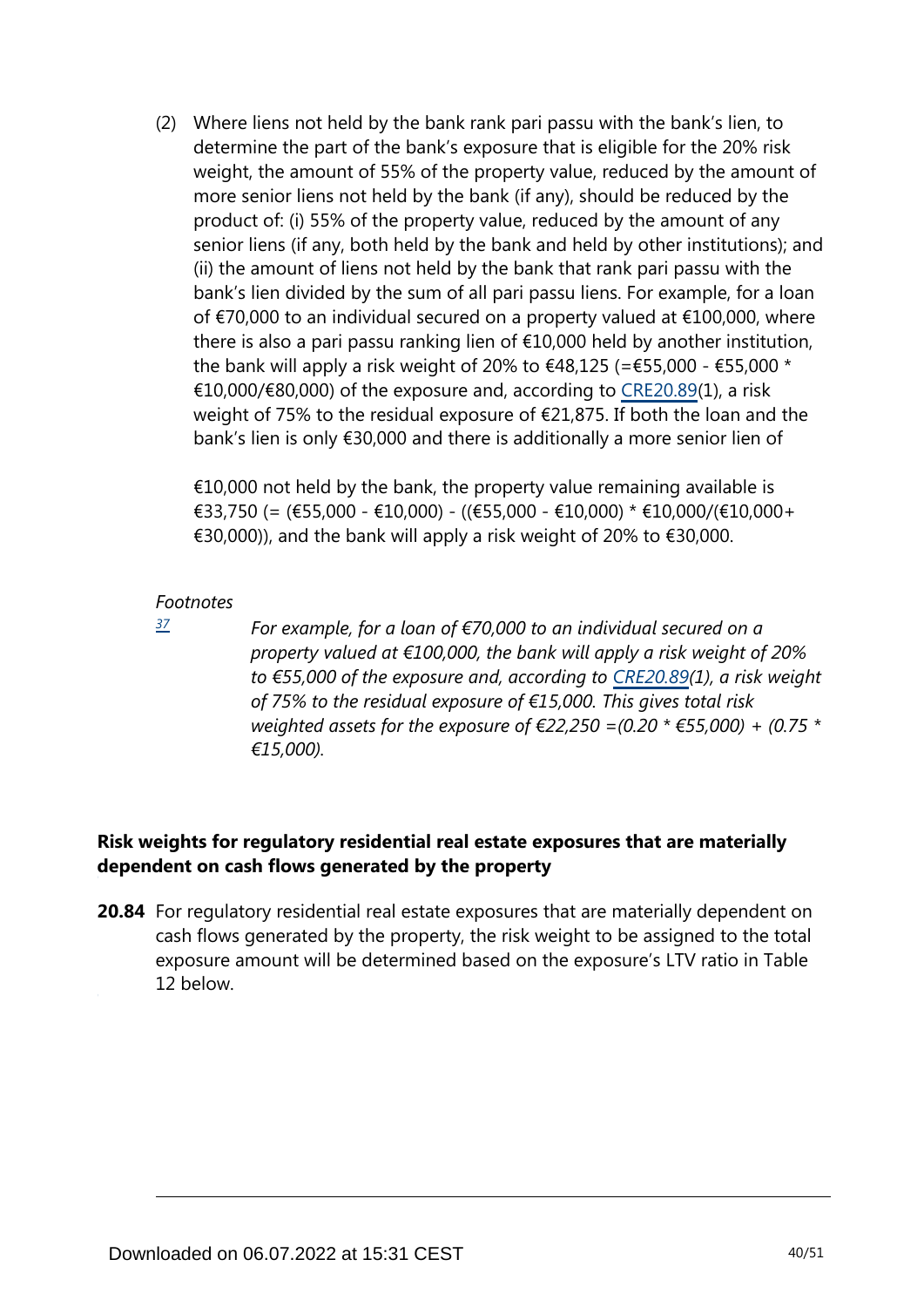Risk weights for regulatory residential real estate exposures that are materially dependent on cash flows generated by the property Table 12

|                       | LTV $\leq$ | $50\% < LTV$ | $60\% < LTV$ | $80\% < LTV$ | $90\% <$ LTV $\leq$ | LTV > |
|-----------------------|------------|--------------|--------------|--------------|---------------------|-------|
|                       | 50%        | $\leq 60\%$  | $\leq 80\%$  | $\leq 90\%$  | 100%                | 100%  |
| <b>Risk</b><br>weight | 30%        | 35%          | 45%          | 60%          | 75%                 | 105%  |

## **Risk weights for regulatory commercial real estate exposures that are not materially dependent on cash flows generated by the property**

**20.85** For regulatory commercial real estate exposures that are not materially dependent on cash flow generated by the property, the risk weight to be assigned to the total exposure amount will be determined based on the exposure' s LTV in Table 13 below (which sets out a whole loan approach). The risk weight of the counterparty for the purposes of Table 13 below and [CRE20.86](https://www.bis.org/basel_framework/chapter/CRE/20.htm?tldate=20250101&inforce=20220101&published=20191215#paragraph_CRE_20_20220101_20_86) below is prescribed in [CRE20.89](https://www.bis.org/basel_framework/chapter/CRE/20.htm?tldate=20250101&inforce=20220101&published=20191215#paragraph_CRE_20_20220101_20_89)(1).

| Whole loan approach risk weights for regulatory commercial real estate<br>exposures that are not materially dependent on cash flows generated by the | Table |
|------------------------------------------------------------------------------------------------------------------------------------------------------|-------|
| property                                                                                                                                             |       |
|                                                                                                                                                      |       |

|             | LTV $\leq 60\%$               | $LTV > 60\%$       |
|-------------|-------------------------------|--------------------|
| Risk weight | Min (60%, RW of counterparty) | RW of counterparty |

<span id="page-40-0"></span>**20.86** As an alternative to the whole loan approach for regulatory commercial real estate exposures that are not materially dependent on cash flows generated by the property, jurisdictions may apply the "loan splitting" approach. Under the loan splitting approach, the risk weight of 60% or the risk weight of the counterparty, whichever is lower, is applied to the part of the exposure up to 55% of the property value<sup>[38](#page-41-0)</sup>, and the risk weight of the counterparty is applied to the residual exposure.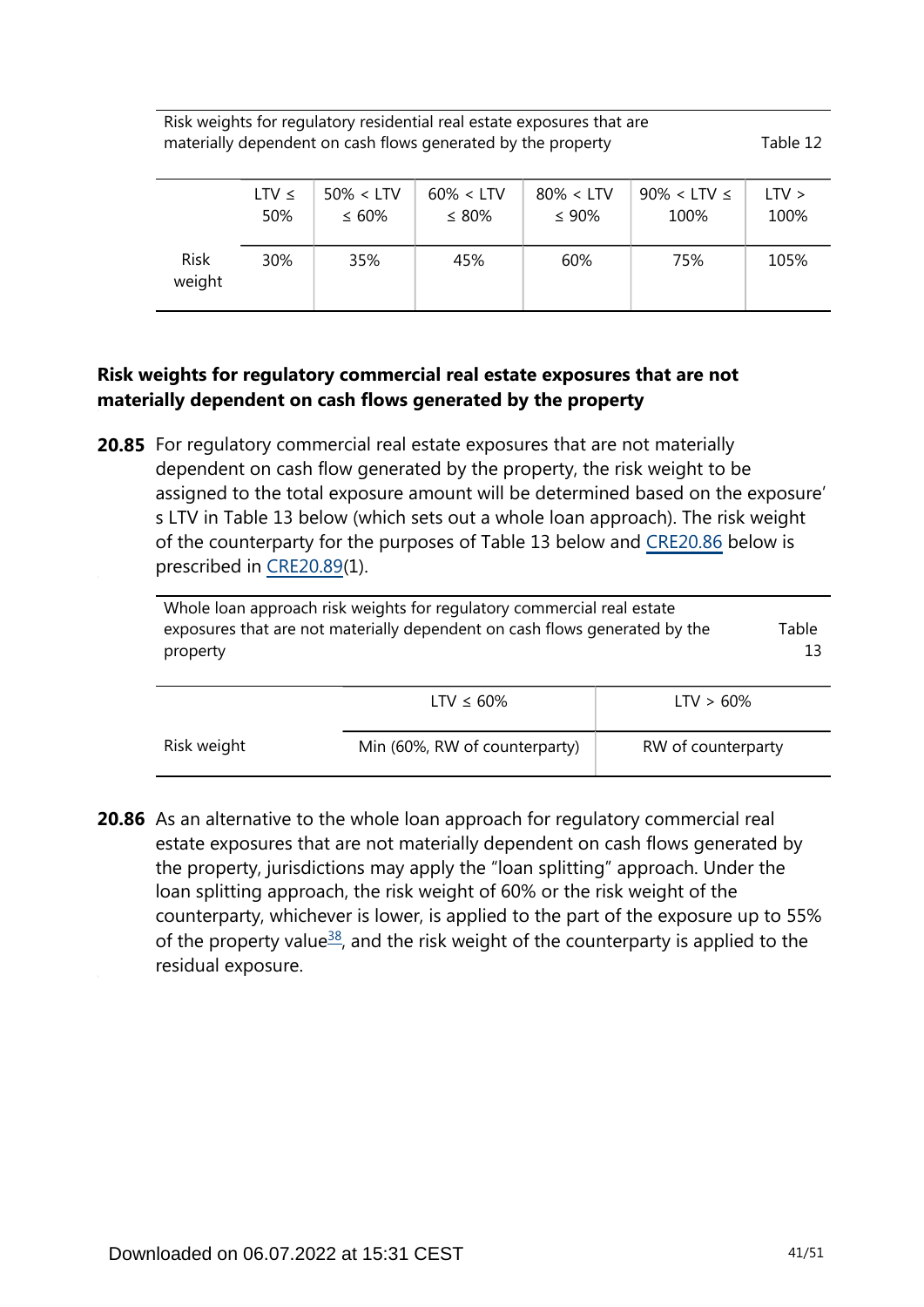<span id="page-41-0"></span>*[38](#page-40-0)*

*Where there are liens on the property that are not held by the bank, the part of the exposure up to 55% of the property value should be reduced by the amount of the senior liens not held by the bank and by a pro-rata percentage of any liens pari passu with the bank's lien but not held by the bank. See [CRE20.83](https://www.bis.org/basel_framework/chapter/CRE/20.htm?tldate=20250101&inforce=20220101&published=20191215#paragraph_CRE_20_20220101_20_83) for examples of how this methodology applies in the case of residential retail exposures.*

# **Risk weights for regulatory commercial real estate exposures that are materially dependent on cash flows generated by the property**

<span id="page-41-2"></span><span id="page-41-1"></span>**20.87** For regulatory commercial real estate exposures that are materially dependent on cash flows generated by the property<sup>[39](#page-42-0)</sup>, the risk weight to be assigned to the total exposure amount will be determined based on the exposure's LTV in Table 14 below.  $\frac{40}{2}$  $\frac{40}{2}$  $\frac{40}{2}$ 

| Whole loan approach risk weights for regulatory commercial real estate<br>exposures that are materially dependent on cash flows generated by the<br>property | Table<br>14     |                          |              |
|--------------------------------------------------------------------------------------------------------------------------------------------------------------|-----------------|--------------------------|--------------|
|                                                                                                                                                              | LTV $\leq 60\%$ | $60\% <$ LTV $\leq 80\%$ | $LTV > 80\%$ |
| Risk weight                                                                                                                                                  | 70%             | 90%                      | 110%         |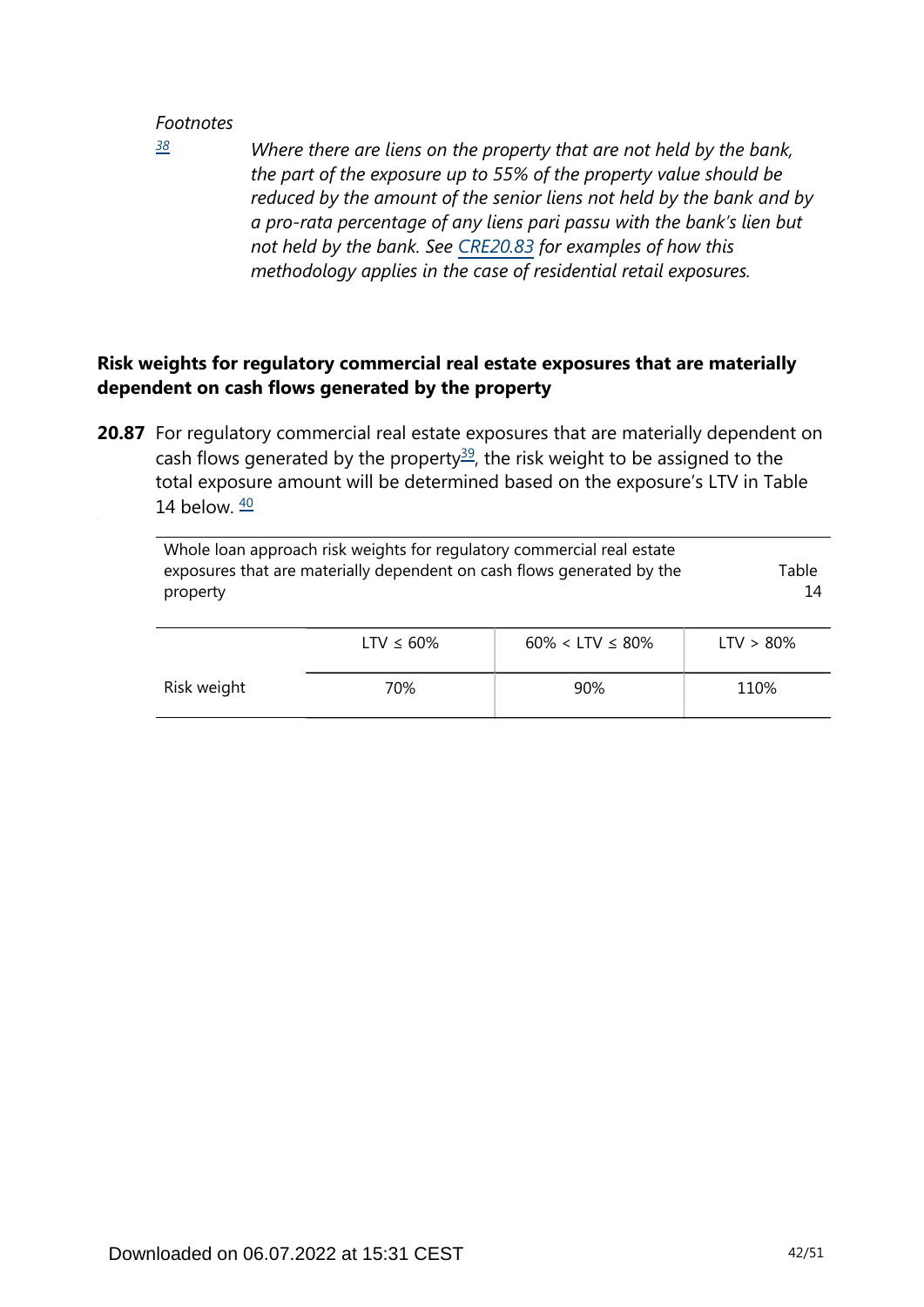<span id="page-42-0"></span>*[39](#page-41-1)*

- *For such exposures, national supervisors may allow banks to apply the risk weights applicable for regulatory commercial real estate exposures that are not materially dependent on cash flows generated by the property (ie the treatment set out in [CRE20.85](https://www.bis.org/basel_framework/chapter/CRE/20.htm?tldate=20250101&inforce=20220101&published=20191215#paragraph_CRE_20_20220101_20_85) to [CRE20.86\)](https://www.bis.org/basel_framework/chapter/CRE/20.htm?tldate=20250101&inforce=20220101&published=20191215#paragraph_CRE_20_20220101_20_86), subject to the following conditions: (i) the losses stemming from commercial real estate lending up to 60% of LTV must not exceed 0.3% of the outstanding loans in any given year and (ii) overall losses stemming from commercial real estate lending must not exceed 0.5% of the outstanding loans in any given year. If either of these tests are not satisfied in a given year, the eligibility of the exemption will cease and the exposures where the prospect for servicing the loan materially depend on cash flows generated by the property securing the loan rather than the underlying capacity of the borrower to service the debt from other sources will again be risk weighted according to [CRE20.87](https://www.bis.org/basel_framework/chapter/CRE/20.htm?tldate=20250101&inforce=20220101&published=20191215#paragraph_CRE_20_20220101_20_87) until both tests are satisfied again in the future. Jurisdictions applying such treatment must publicly disclose whether these conditions are met.*
- <span id="page-42-1"></span>*National supervisors may also require that the risk weight treatment described in [CRE20.87](https://www.bis.org/basel_framework/chapter/CRE/20.htm?tldate=20250101&inforce=20220101&published=20191215#paragraph_CRE_20_20220101_20_87) be applied to exposures where the servicing of the loan materially depends on the cash flows generated by a portfolio of properties owned by the borrower. [40](#page-41-2)*

## **Definition of "other real estate" exposures and applicable risk weights**

- **20.88** An "other real estate" exposure is an exposure within the real estate asset class that is not a regulatory real estate exposure (as defined in [CRE20.71](https://www.bis.org/basel_framework/chapter/CRE/20.htm?tldate=20250101&inforce=20220101&published=20191215#paragraph_CRE_20_20220101_20_71) above) and is not a land ADC exposure (as defined in [CRE20.90](https://www.bis.org/basel_framework/chapter/CRE/20.htm?tldate=20250101&inforce=20220101&published=20191215#paragraph_CRE_20_20220101_20_90) below).
- **20.89** Other real estate exposures are risk weighted as follows:
	- (1) The risk weight of the counterparty is used for other real estate exposures that are not materially dependent on the cash flows generated by the property. For exposures to individuals the risk weight applied will be 75%. For exposures to SMEs, the risk weight applied will be 85%. For exposures to other counterparties, the risk weight applied is the risk weight that would be assigned to an unsecured exposure to that counterparty.
	- (2) The risk weight of 150% is used for other real estate exposures that are materially dependent on the cash flows generated by the property.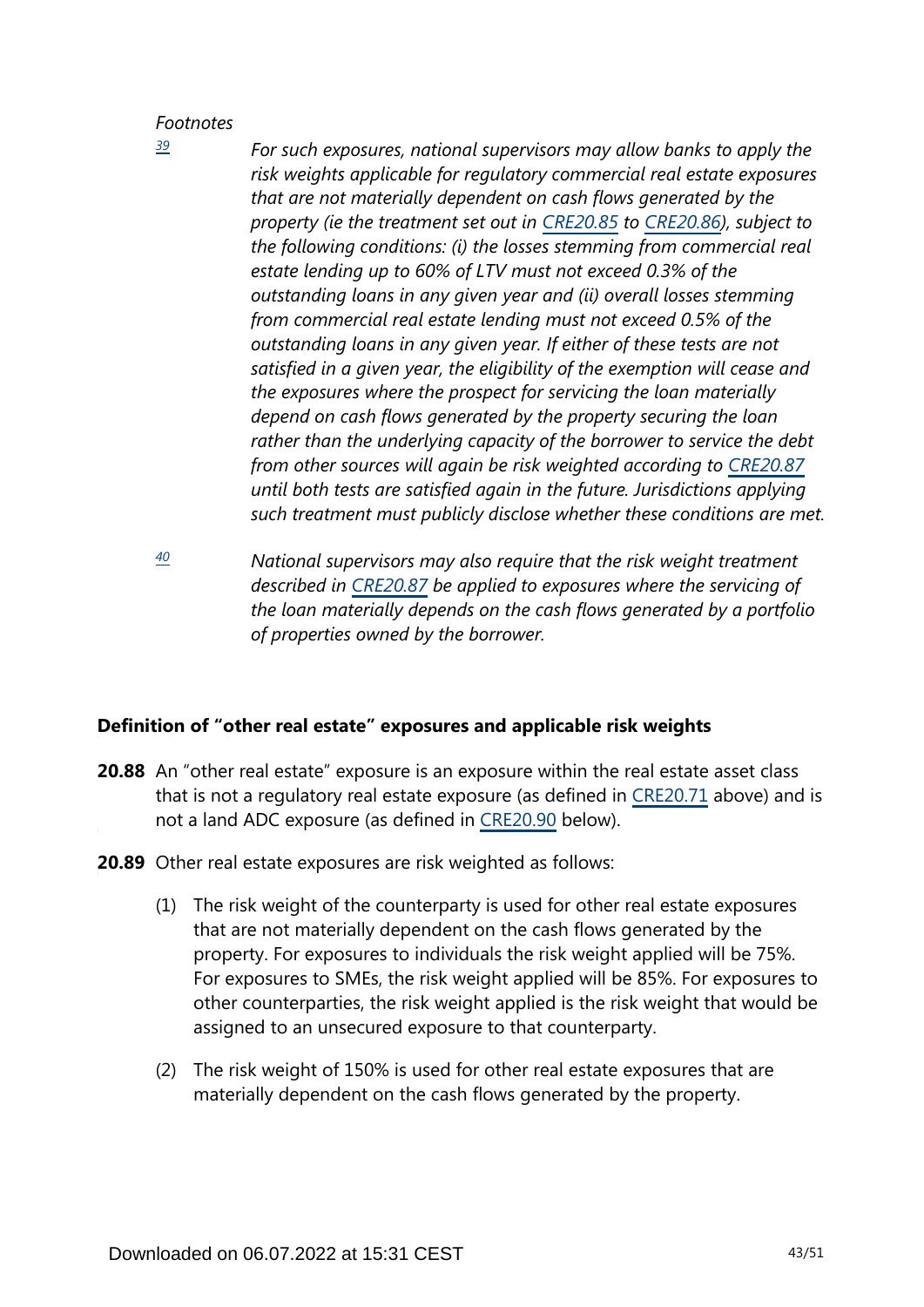# **Definition of land acquisition, development and construction exposures and applicable risk weights**

<span id="page-43-1"></span>**20.90** Land ADC exposures $41$  refers to loans to companies or SPVs financing any of the land acquisition for development and construction purposes, or development and construction of any residential or commercial property. ADC exposures will be risk-weighted at 150%, unless they meet the criteria in [CRE20.91.](https://www.bis.org/basel_framework/chapter/CRE/20.htm?tldate=20250101&inforce=20220101&published=20191215#paragraph_CRE_20_20220101_20_91)

#### *Footnotes*

<span id="page-43-0"></span>*[41](#page-43-1)*

*ADC exposures do not include the acquisition of forest or agricultural land, where there is no planning consent or intention to apply for planning consent.*

**20.91** ADC exposures to residential real estate may be risk weighted at 100%, provided that the following criteria are met:

- (1) prudential underwriting standards meet the requirements in [CRE20.71](https://www.bis.org/basel_framework/chapter/CRE/20.htm?tldate=20250101&inforce=20220101&published=20191215#paragraph_CRE_20_20220101_20_71) (ie the requirements that are used to classify regulatory real estate exposures) where applicable;
- <span id="page-43-3"></span>(2) pre-sale or pre-lease contracts amount to a significant portion of total contracts or substantial equity at risk. $42$  Pre-sale or pre-lease contracts must be legally binding written contracts and the purchaser/renter must have made a substantial cash deposit which is subject to forfeiture if the contract is terminated. Equity at risk should be determined as an appropriate amount of borrower-contributed equity to the real estate's appraised as-completed value.

## *Footnotes*

<span id="page-43-2"></span>*[42](#page-43-3)*

*National supervisors will give further guidance on the appropriate levels of pre-sale or pre-lease contracts and/or equity at risk to be applied in their jurisdictions.*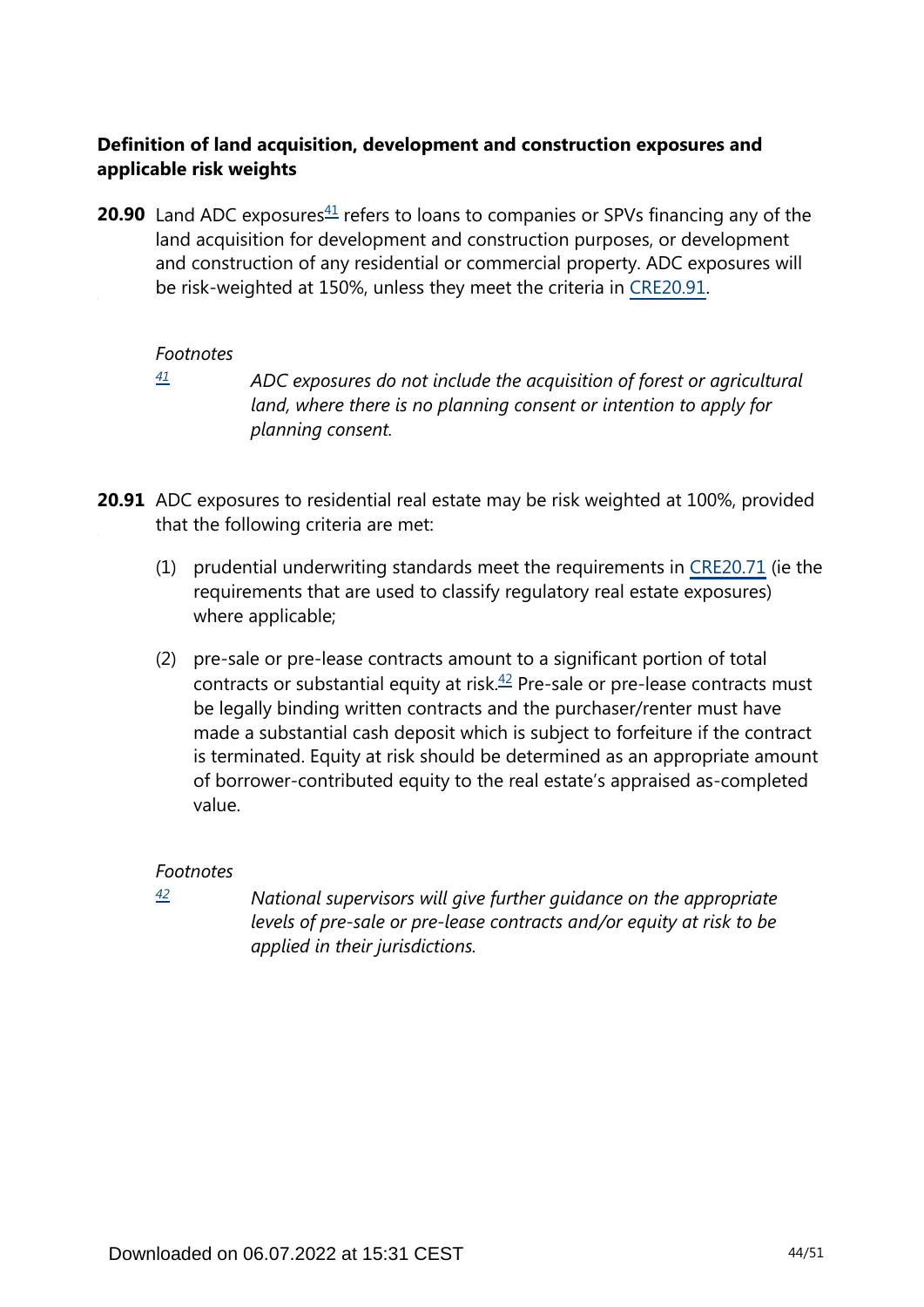# **Risk weight multiplier to certain exposures with currency mismatch**

- **20.92** For unhedged retail and residential real estate exposures to individuals where the lending currency differs from the currency of the borrower's source of income, banks will apply a 1.5 times multiplier to the applicable risk weight according to [CRE20.63](https://www.bis.org/basel_framework/chapter/CRE/20.htm?tldate=20250101&inforce=20220101&published=20191215#paragraph_CRE_20_20220101_20_63) to [CRE20.68](https://www.bis.org/basel_framework/chapter/CRE/20.htm?tldate=20250101&inforce=20220101&published=20191215#paragraph_CRE_20_20220101_20_68) and [CRE20.82](https://www.bis.org/basel_framework/chapter/CRE/20.htm?tldate=20250101&inforce=20220101&published=20191215#paragraph_CRE_20_20220101_20_82) to [CRE20.84,](https://www.bis.org/basel_framework/chapter/CRE/20.htm?tldate=20250101&inforce=20220101&published=20191215#paragraph_CRE_20_20220101_20_84) subject to a maximum risk weight of 150%.
- **20.93** For the purposes of [CRE20.92,](https://www.bis.org/basel_framework/chapter/CRE/20.htm?tldate=20250101&inforce=20220101&published=20191215#paragraph_CRE_20_20220101_20_92) an unhedged exposure refers to an exposure to a borrower that has no natural or financial hedge against the foreign exchange risk resulting from the currency mismatch between the currency of the borrower's income and the currency of the loan. A natural hedge exists where the borrower, in its normal operating procedures, receives foreign currency income that matches the currency of a given loan (eg remittances, rental incomes, salaries). A financial hedge generally includes a legal contract with a financial institution (eg forward contract). For the purposes of application of the multiplier, only these natural or financial hedges are considered sufficient where they cover at least 90% of the loan instalment, regardless of the number of hedges.

# **Off-balance sheet items**

<span id="page-44-0"></span>**20.94** Off-balance sheet items will be converted into credit exposure equivalents through the use of credit conversion factors (CCF). In the case of commitments, the committed but undrawn amount of the exposure would be multiplied by the CCF. For these purposes, commitment means any contractual arrangement that has been offered by the bank and accepted by the client to extend credit, purchase assets or issue credit substitutes. $43$  It includes any such arrangement that can be unconditionally cancelled by the bank at any time without prior notice to the obligor. It also includes any such arrangement that can be cancelled by the bank if the obligor fails to meet conditions set out in the facility documentation, including conditions that must be met by the obligor prior to any initial or subsequent drawdown under the arrangement. Counterparty risk weightings for over-the-counter (OTC) derivative transactions will not be subject to any specific ceiling.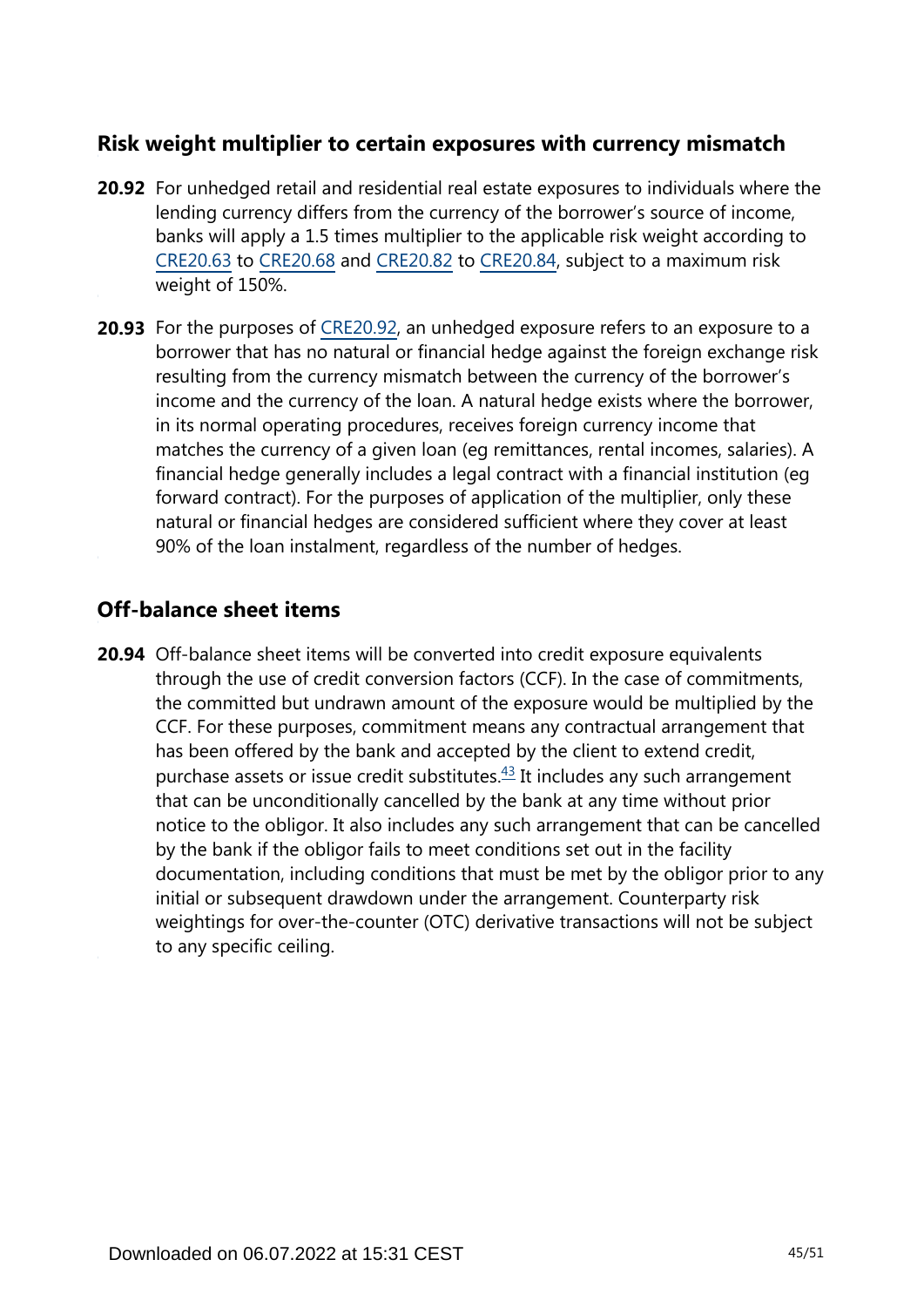*At national discretion, a jurisdiction may exempt certain arrangements from the definition of commitments provided that the following conditions are met: (i) the bank receives no fees or commissions to establish or maintain the arrangements; (ii) the client is required to apply to the bank for the initial and each subsequent drawdown; (iii) the bank has full authority, regardless of the fulfilment by the client of the conditions set out in the facility documentation, over the execution of each drawdown; and (iv) the bank's decision on the execution of each drawdown is only made after assessing the creditworthiness of the client immediately prior to drawdown. Exempted arrangements that meet the above criteria are limited to certain arrangements for corporates and SMEs, where counterparties are closely monitored on an ongoing basis.*

**20.95** A 100% CCF will be applied to the following items:

- (1) Direct credit substitutes, eg general guarantees of indebtedness (including standby letters of credit serving as financial guarantees for loans and securities) and acceptances (including endorsements with the character of acceptances).
- <span id="page-45-1"></span>(2) Sale and repurchase agreements and asset sales with recourse  $44$  where the credit risk remains with the bank.
- (3) The lending of banks' securities or the posting of securities as collateral by banks, including instances where these arise out of repo-style transactions (ie repurchase/reverse repurchase and securities lending/securities borrowing transactions). The risk-weighting treatment for counterparty credit risk must be applied in addition to the credit risk charge on the securities or posted collateral, where the credit risk of the securities lent or posted as collateral remains with the bank. This paragraph does not apply to posted collateral related to derivative transactions that is treated in accordance with the counterparty credit risk standards.
- <span id="page-45-2"></span>(4) Forward asset purchases, forward forward deposits and partly paid shares and securities, $45$  which represent commitments with certain drawdown.
- (5) Off-balance sheet items that are credit substitutes not explicitly included in any other category.

<span id="page-45-0"></span>*[<sup>43</sup>](#page-44-0)*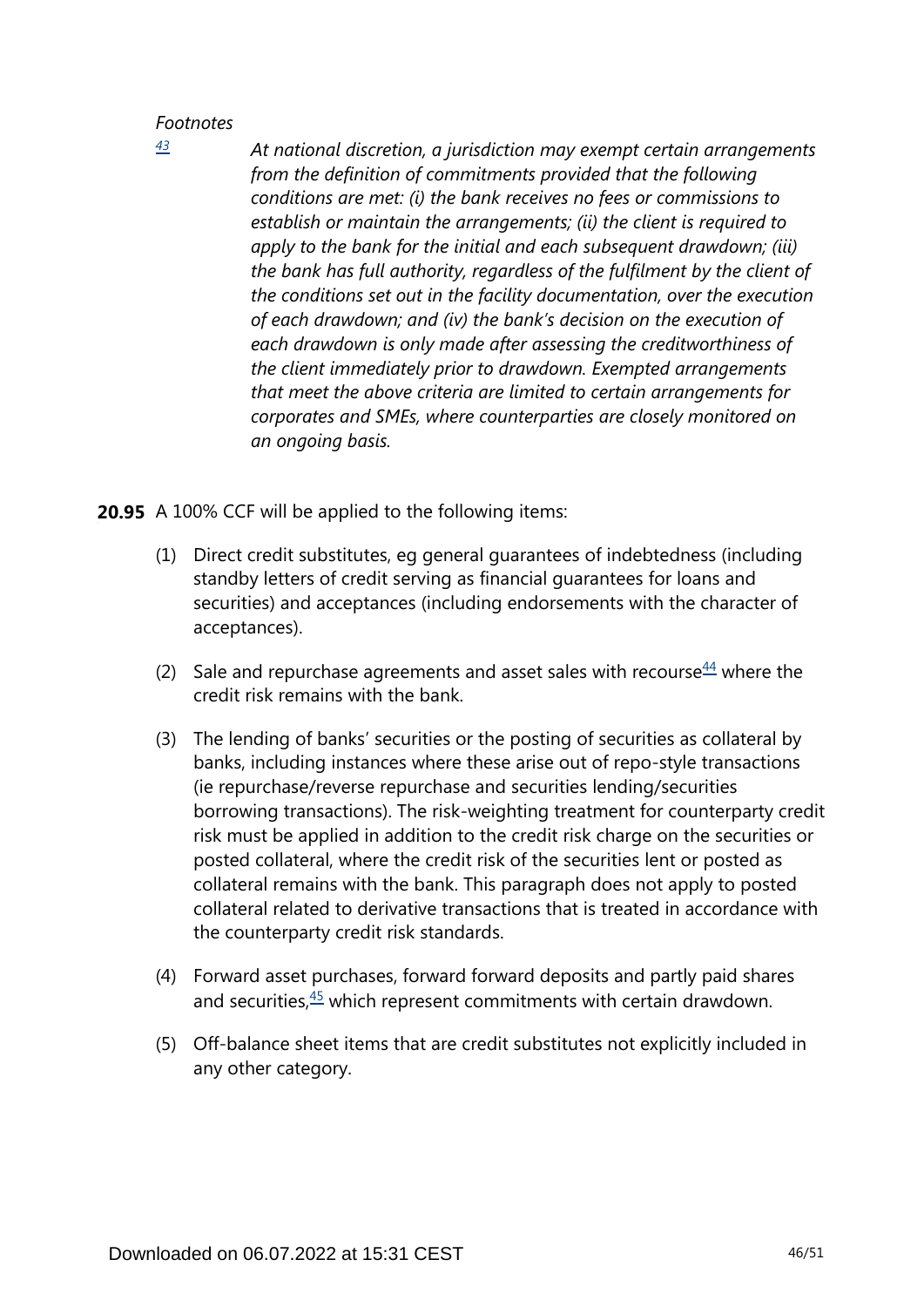- <span id="page-46-0"></span>*These items are to be weighted according to the type of asset and not according to the type of counterparty with whom the transaction has been entered into. [44](#page-45-1)*
- <span id="page-46-1"></span>*These items are to be weighted according to the type of asset and not according to the type of counterparty with whom the transaction has been entered into. [45](#page-45-2)*
- **20.96** A 50% CCF will be applied to note issuance facilities and revolving underwriting facilities regardless of the maturity of the underlying facility.
- **20.97** A 50% CCF will be applied to certain transaction-related contingent items (eg performance bonds, bid bonds, warranties and standby letters of credit related to particular transactions).
- **20.98** A 40% CCF will be applied to commitments, regardless of the maturity of the underlying facility, unless they qualify for a lower CCF.
- **20.99** A 20% CCF will be applied to both the issuing and confirming banks of shortterm self-liquidating trade letters of credit arising from the movement of goods (eg documentary credits collateralised by the underlying shipment). Short term in this context means with a maturity below one year.
- **20.100**A 10% CCF will be applied to commitments that are unconditionally cancellable at any time by the bank without prior notice, or that effectively provide for automatic cancellation due to deterioration in a borrower's creditworthiness. National supervisors should evaluate various factors in the jurisdiction, which may constrain banks' ability to cancel the commitment in practice, and consider applying a higher CCF to certain commitments as appropriate.
- <span id="page-46-3"></span><span id="page-46-2"></span>**20.101**Where there is an undertaking to provide a commitment on an off-balance sheet item, banks are to apply the lower of the two applicable CCFs. $46$

#### *Footnotes*

*[46](#page-46-3)*

*For example, if a bank has a commitment to open short-term selfliquidating trade letters of credit arising from the movement of goods, a 20% CCF will be applied (instead of a 40% CCF); and if a bank has an unconditionally cancellable commitment described in [CRE20.100](https://www.bis.org/basel_framework/chapter/CRE/20.htm?tldate=20250101&inforce=20220101&published=20191215#paragraph_CRE_20_20220101_20_100) to issue direct credit substitutes, a 10% CCF will be applied (instead of a 100% CCF).*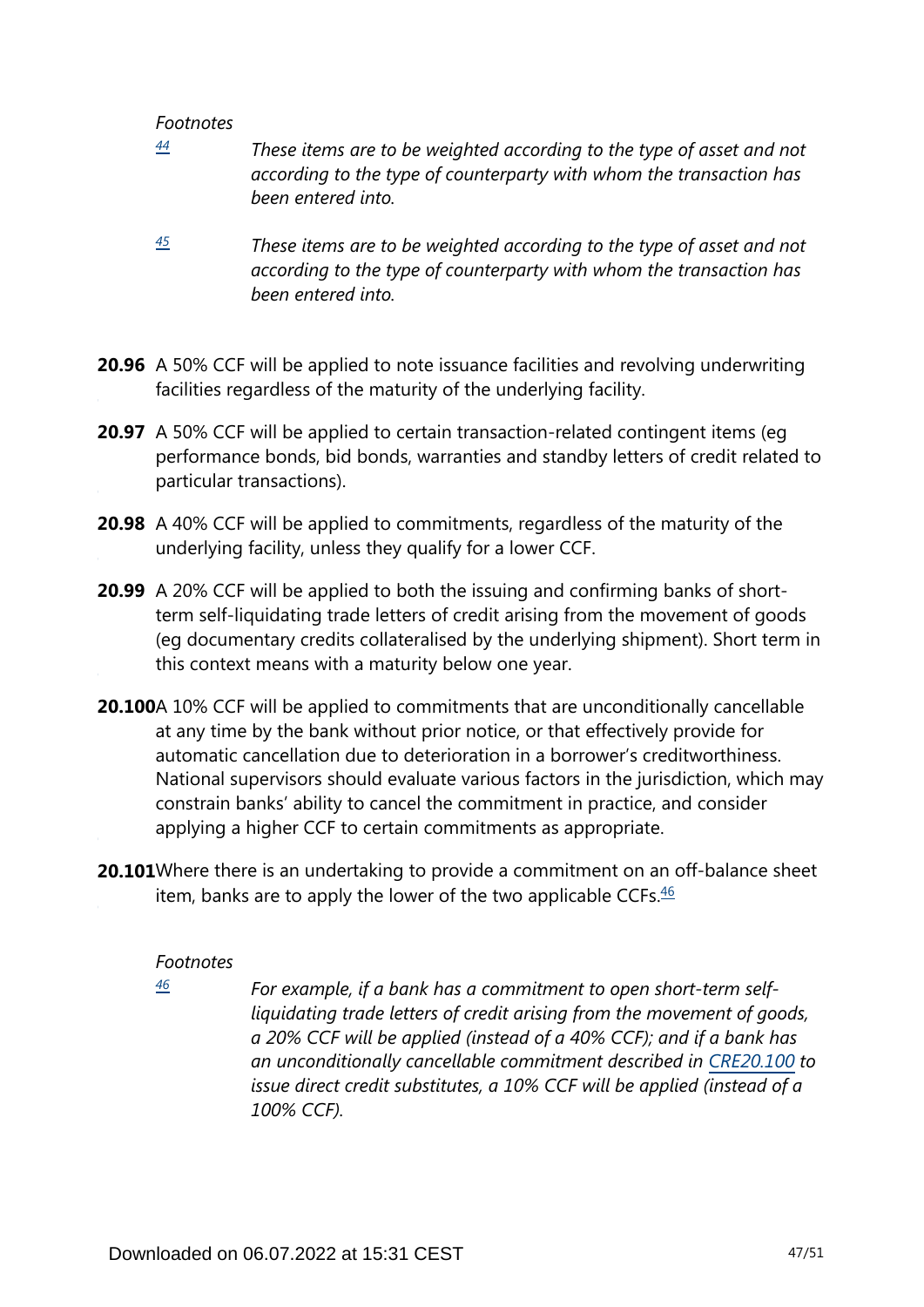# **Exposures that give rise to counterparty credit risk**

**20.102**For exposures that give rise to counterparty credit risk according to [CRE51.4](https://www.bis.org/basel_framework/chapter/CRE/51.htm?tldate=20250101&inforce=20230101&published=20200327#paragraph_CRE_51_20230101_51_4) (ie OTC derivatives, exchange-traded derivatives, long settlement transactions and securities financing transactions), the exposure amount to be used in the determination of RWA is to be calculated under the rules set out in [CRE50](https://www.bis.org/basel_framework/chapter/CRE/50.htm?tldate=20250101&inforce=20191215&published=20191215) to [CRE54.](https://www.bis.org/basel_framework/chapter/CRE/54.htm?tldate=20250101&inforce=20230101&published=20200327)

# **Credit derivatives**

**20.103**A bank providing credit protection through a first-to-default or second-to-default credit derivative is subject to capital requirements on such instruments. For firstto-default credit derivatives, the risk weights of the assets included in the basket must be aggregated up to a maximum of 1250% and multiplied by the nominal amount of the protection provided by the credit derivative to obtain the riskweighted asset amount. For second-to-default credit derivatives, the treatment is similar; however, in aggregating the risk weights, the asset with the lowest riskweighted amount can be excluded from the calculation. This treatment applies respectively for nth-to-default credit derivatives, for which the n-1 assets with the lowest risk-weighted amounts can be excluded from the calculation.

# **Defaulted exposures**

- **20.104** For risk-weighting purposes under the standardised approach, a defaulted exposure is defined as one that is past due for more than 90 days, or is an exposure to a defaulted borrower. A defaulted borrower is a borrower in respect of whom any of the following events have occurred:
	- (1) Any material credit obligation that is past due for more than 90 days. Overdrafts will be considered as being past due once the customer has breached an advised limit or been advised of a limit smaller than current outstandings;
	- (2) Any material credit obligation is on non-accrued status (eg the lending bank no longer recognises accrued interest as income or, if recognised, makes an equivalent amount of provisions);
	- (3) A write-off or account-specific provision is made as a result of a significant perceived decline in credit quality subsequent to the bank taking on any credit exposure to the borrower;
	- (4) Any credit obligation is sold at a material credit-related economic loss;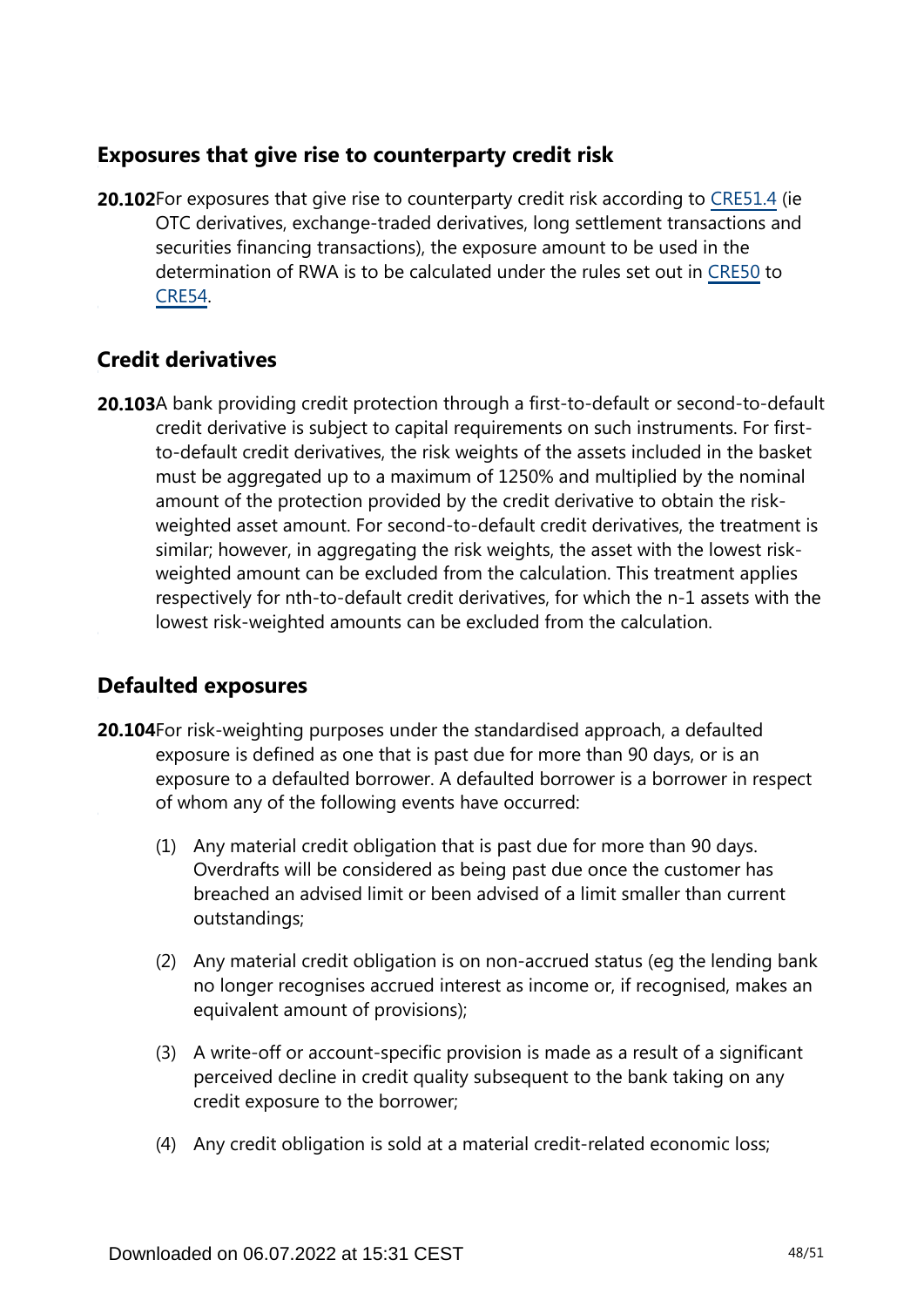- (5) A distressed restructuring of any credit obligation (ie a restructuring that may result in a diminished financial obligation caused by the material forgiveness, or postponement, of principal, interest or (where relevant) fees) is agreed by the bank;
- (6) The borrower's bankruptcy or a similar order in respect of any of the borrower's credit obligations to the banking group has been filed;
- (7) The borrower has sought or has been placed in bankruptcy or similar protection where this would avoid or delay repayment of any of the credit obligations to the banking group; or
- (8) Any other situation where the bank considers that the borrower is unlikely to pay its credit obligations in full without recourse by the bank to actions such as realising security.
- **20.105**For retail exposures, the definition of default can be applied at the level of a particular credit obligation, rather than at the level of the borrower. As such, default by a borrower on one obligation does not require a bank to treat all other obligations to the banking group as defaulted.
- **20.106** With the exception of residential real estate exposures treated under [CRE20.107,](https://www.bis.org/basel_framework/chapter/CRE/20.htm?tldate=20250101&inforce=20220101&published=20191215#paragraph_CRE_20_20220101_20_107) the unsecured or unguaranteed portion of a defaulted exposure shall be riskweighted net of specific provisions and partial write-offs as follows:
	- (1) 150% risk weight when specific provisions are less than 20% of the outstanding amount of the loan; and
	- (2) 100% risk weight when specific provisions are equal or greater than 20% of the outstanding amount of the loan. $\frac{47}{2}$  $\frac{47}{2}$  $\frac{47}{2}$

- <span id="page-48-1"></span><span id="page-48-0"></span>*National supervisors have discretion to reduce the risk weight to 50% when specific provisions are no less than 50% of the outstanding amount of the loan. [47](#page-48-1)*
- **20.107**Defaulted residential real estate exposures where repayments do not materially depend on cash flows generated by the property securing the loan shall be riskweighted net of specific provisions and partial write-offs at 100%. Guarantees or financial collateral which are eligible according to the credit risk mitigation framework might be taken into account in the calculation of the exposure in accordance with [CRE20.76](https://www.bis.org/basel_framework/chapter/CRE/20.htm?tldate=20250101&inforce=20220101&published=20191215#paragraph_CRE_20_20220101_20_76).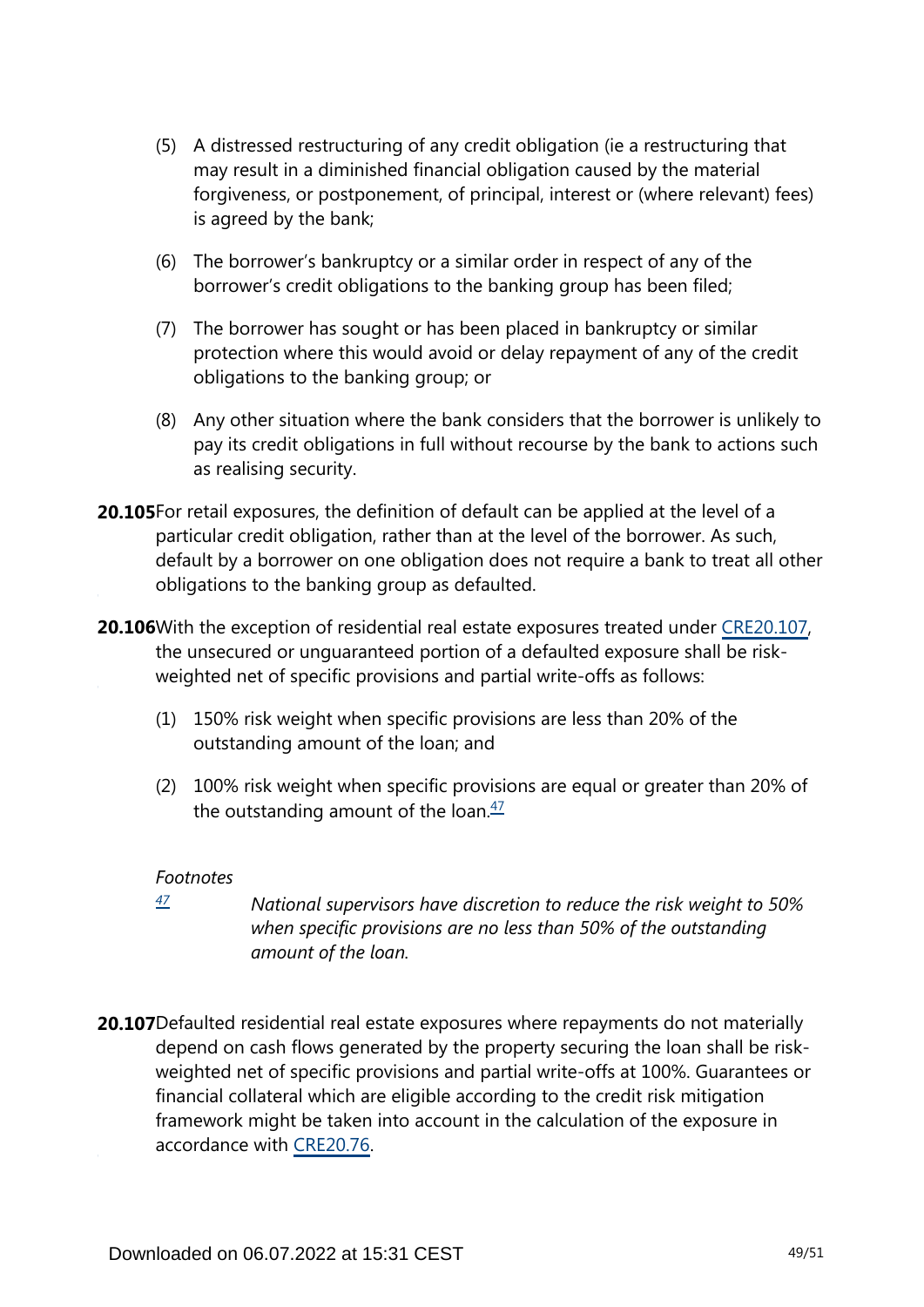**20.108**For the purpose of defining the secured or guaranteed portion of the defaulted exposure, eligible collateral and guarantees will be the same as for credit risk mitigation purposes (see [CRE22](https://www.bis.org/basel_framework/chapter/CRE/22.htm?tldate=20250101&inforce=20230101&published=20201126)).

# **Other assets**

- **20.109**[CAP30.32](https://www.bis.org/basel_framework/chapter/CAP/30.htm?tldate=20250101&inforce=20191215&published=20191215#paragraph_CAP_30_20191215_30_32) specifies a deduction treatment for the following exposures: significant investments in the common shares of unconsolidated financial institutions, mortgage servicing rights, and deferred tax assets that arise from temporary differences. The exposures are deducted in the calculation of Common Equity Tier 1 if they exceed the thresholds set out in [CAP30.32](https://www.bis.org/basel_framework/chapter/CAP/30.htm?tldate=20250101&inforce=20191215&published=20191215#paragraph_CAP_30_20191215_30_32) and [CAP30.33](https://www.bis.org/basel_framework/chapter/CAP/30.htm?tldate=20250101&inforce=20191215&published=20191215#paragraph_CAP_30_20191215_30_33). A 250% risk weight applies to the amount of the three "threshold deduction" items listed in [CAP30.32](https://www.bis.org/basel_framework/chapter/CAP/30.htm?tldate=20250101&inforce=20191215&published=20191215#paragraph_CAP_30_20191215_30_32) that are not deducted by [CAP30.32](https://www.bis.org/basel_framework/chapter/CAP/30.htm?tldate=20250101&inforce=20191215&published=20191215#paragraph_CAP_30_20191215_30_32) or [CAP30.33.](https://www.bis.org/basel_framework/chapter/CAP/30.htm?tldate=20250101&inforce=20191215&published=20191215#paragraph_CAP_30_20191215_30_33)
- **20.110**The standard risk weight for all other assets will be 100%, with the exception of the following exposures:
	- (1) A 0% risk weight will apply to:
		- (a) cash owned and held at the bank or in transit; and
		- (b) gold bullion held at the bank or held in another bank on an allocated basis, to the extent the gold bullion assets are backed by gold bullion liabilities.
	- (2) A 20% risk weight will apply to cash items in the process of collection.